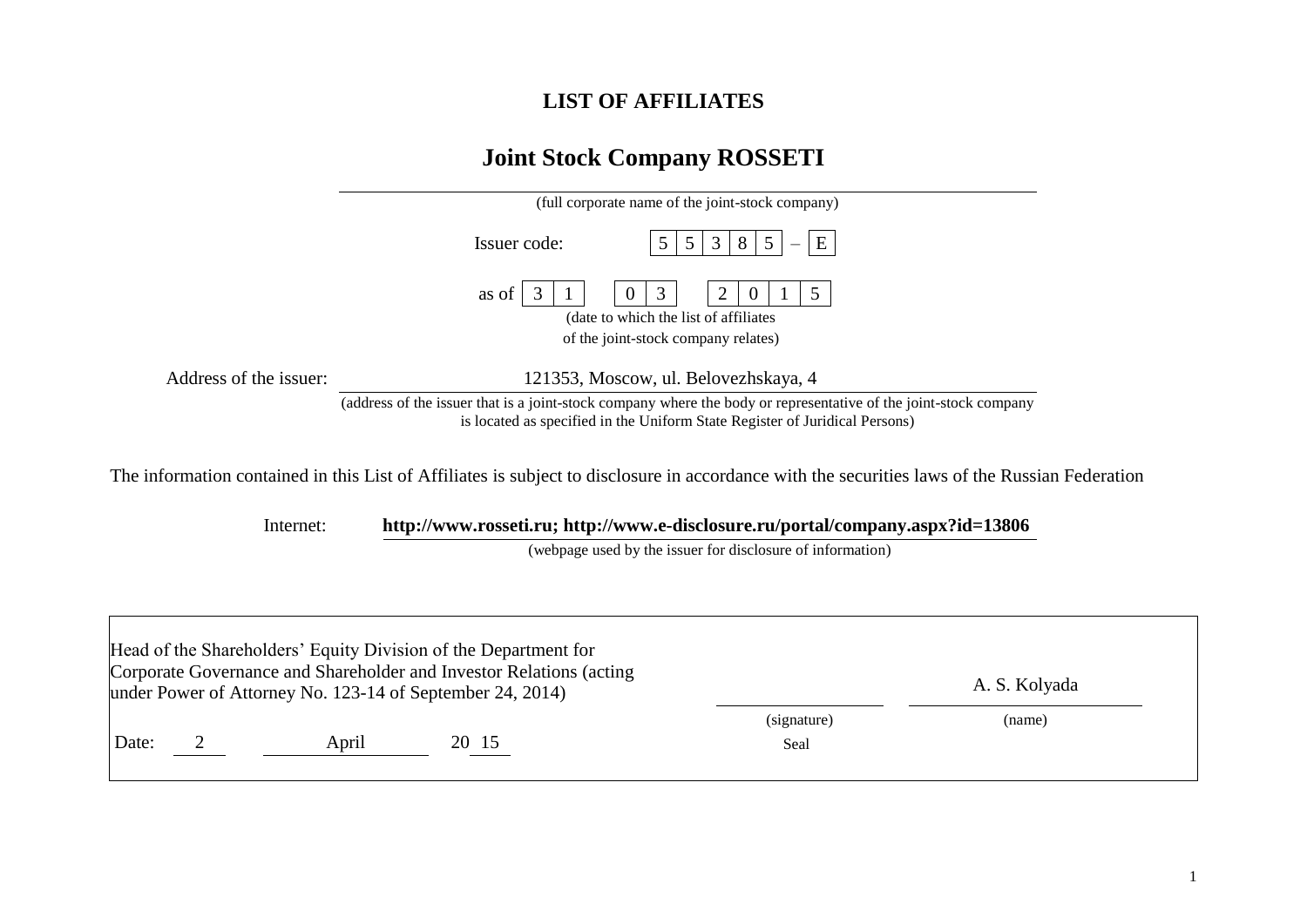|      | Codes of the Issuer |
|------|---------------------|
| INN  | 7728662669          |
| OGRN | 108776000019        |

## **I. Affiliates as of March 31, 2015**

| Item           | Affiliate's Full Corporate Name (in<br>the Case of a Nonprofit<br>Organization, Name) or Given,<br>Middle, and Family Names | Corporate Entity's Registered<br>Address or an Individual's Place<br>of Residence (specified only with<br>the consent of an individual) | Grounds for Being Deemed to Be an<br>Affiliate                                                        | Start Date of<br>Being<br>Deemed to Be<br>an Affiliate | Affiliate's Share<br>in the<br>Authorized<br>Capital of the<br>Joint-Stock<br>Company, % | Percentage of<br>the Joint-Stock<br>Company's<br><b>Ordinary Shares</b><br>Owned by the<br>Affiliate |
|----------------|-----------------------------------------------------------------------------------------------------------------------------|-----------------------------------------------------------------------------------------------------------------------------------------|-------------------------------------------------------------------------------------------------------|--------------------------------------------------------|------------------------------------------------------------------------------------------|------------------------------------------------------------------------------------------------------|
|                | $\overline{2}$                                                                                                              | 3                                                                                                                                       | 4                                                                                                     | 5                                                      | 6                                                                                        | $\tau$                                                                                               |
|                | <b>Boris Ilyich Ayuyev</b>                                                                                                  | L,                                                                                                                                      | The person is a member of the<br>Board of Directors (Supervisory<br>Board) of the joint-stock company | June 30, 2014                                          | 0.005501                                                                                 | 0.005572                                                                                             |
| $\overline{c}$ | Oleg Gennadyevich Barkin                                                                                                    |                                                                                                                                         | The person is a member of the<br>Board of Directors (Supervisory<br>Board) of the joint-stock company | June 30, 2014                                          |                                                                                          |                                                                                                      |
| 3              | Oleg Mikhailovich Budargin                                                                                                  |                                                                                                                                         | The person exercises the powers of<br>the sole executive body of the joint-<br>stock company          | June 15, 2013                                          |                                                                                          |                                                                                                      |
|                |                                                                                                                             |                                                                                                                                         | The person is a member of the<br>collegial executive body of the joint-<br>stock company              | July 10, 2012                                          |                                                                                          |                                                                                                      |
|                |                                                                                                                             |                                                                                                                                         | The person is a member of the<br>Board of Directors (Supervisory<br>Board) of the joint-stock company | June 30, 2014                                          |                                                                                          |                                                                                                      |
|                |                                                                                                                             |                                                                                                                                         | The person is a member of the same<br>group of persons as the joint-stock<br>company                  | July 10, 2012                                          |                                                                                          |                                                                                                      |
| 4              | Anatoly Fyodorovich Dyakov                                                                                                  |                                                                                                                                         | The person is a member of the<br>Board of Directors (Supervisory                                      | June 30, 2014                                          | 0.003100                                                                                 | 0.003140                                                                                             |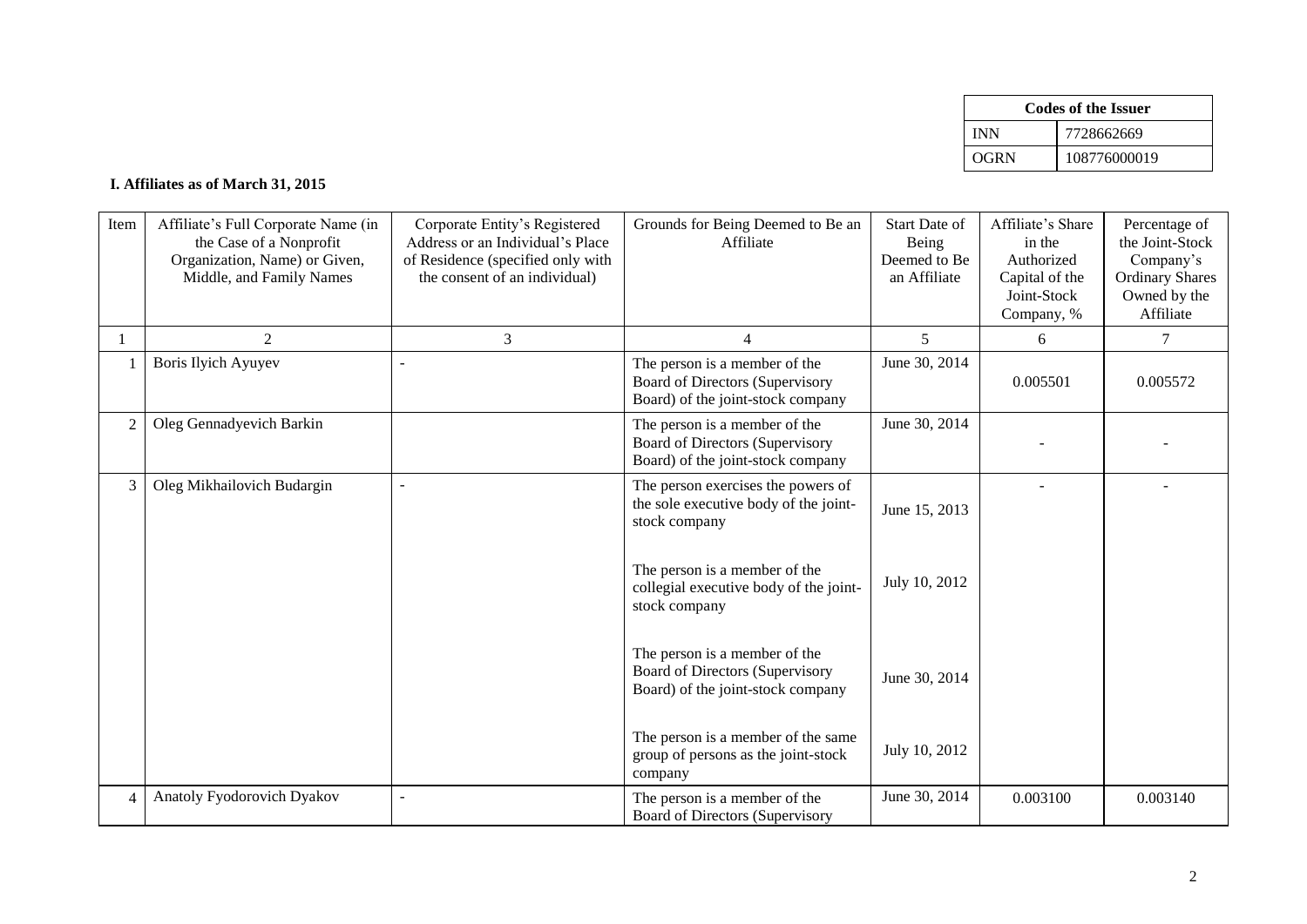|                |                                       |                | Board) of the joint-stock company                                                                     |                      |          |          |
|----------------|---------------------------------------|----------------|-------------------------------------------------------------------------------------------------------|----------------------|----------|----------|
| 5              | Andrey Yurievich Ivanov               |                | The person is a member of the<br>Board of Directors (Supervisory<br>Board) of the joint-stock company | June 30, 2014        |          |          |
| 6              | Alexander Sergeyevich Kalinin         | $\overline{a}$ | The person is a member of the<br>Board of Directors (Supervisory<br>Board) of the joint-stock company | June 30, 2014        |          |          |
| $\overline{7}$ | Vyacheslav Mikhailovich<br>Kravchenko | $\sim$         | The person is a member of the<br>Board of Directors (Supervisory<br>Board) of the joint-stock company | June 30, 2014        |          |          |
| 8              | Alexei Aleksandrovich Makarov         |                | The person is a member of the<br>Board of Directors (Supervisory<br>Board) of the joint-stock company | June 30, 2014        |          |          |
| 9              | Sergei Nikolaevich Mironosetsky       |                | The person is a member of the<br>Board of Directors (Supervisory<br>Board) of the joint-stock company | June 30, 2014        |          |          |
| 10             | Denis Stanislavovich Morozov          | $\sim$         | The person is a member of the<br>Board of Directors (Supervisory<br>Board) of the joint-stock company | June 30, 2014        |          |          |
| 11             | Andrey Yevgenyevich Murov             |                | The person is a member of the<br>Board of Directors (Supervisory<br>Board) of the joint-stock company | June 30, 2014        |          |          |
|                |                                       |                | The person is a member of the same<br>group of persons as the joint-stock<br>company                  | November 11,<br>2013 |          |          |
| 12             | Seppo Juha Remes                      | L,             | The person is a member of the<br>Board of Directors (Supervisory<br>Board) of the joint-stock company | June 30, 2014        |          |          |
| 13             | Pavel Olegovich Shatsky               | L,             | The person is a member of the<br>Board of Directors (Supervisory<br>Board) of the joint-stock company | June 30, 2014        | 0.000007 | 0.000001 |
| 14             | Andrey Nikolayevich Shishkin          | $\overline{a}$ | The person is a member of the<br>Board of Directors (Supervisory<br>Board) of the joint-stock company | June 30, 2014        |          |          |
| 15             | Sergey Ivanovich Shmatko              | L,             | The person is a member of the<br><b>Board of Directors (Supervisory</b>                               | June 30, 2014        |          |          |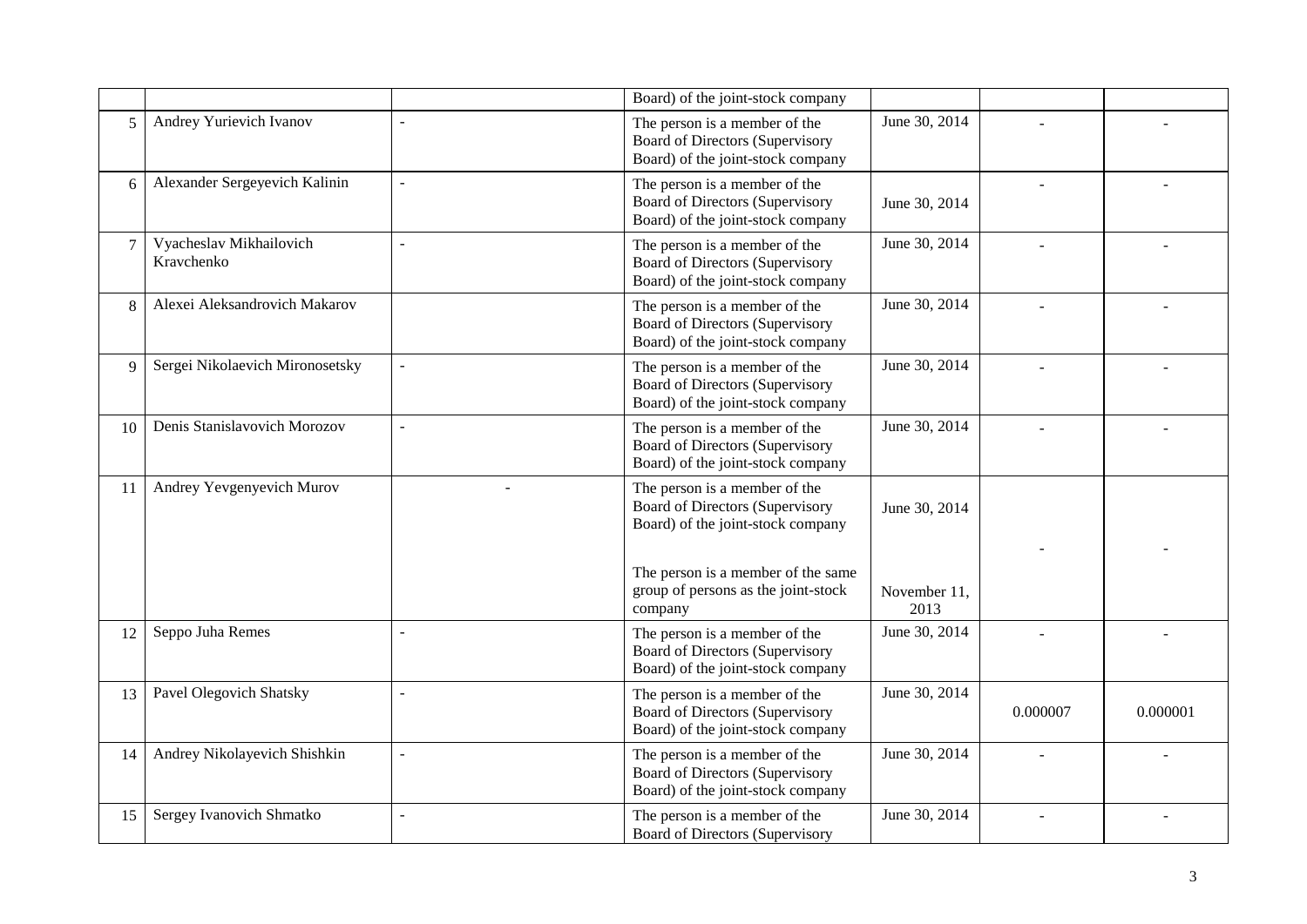|    |                                                                                         |                                                                       | Board) of the joint-stock company                                                                                                                                                                             |                      |                |  |
|----|-----------------------------------------------------------------------------------------|-----------------------------------------------------------------------|---------------------------------------------------------------------------------------------------------------------------------------------------------------------------------------------------------------|----------------------|----------------|--|
| 16 | Dan Mikhailovich Belenky                                                                |                                                                       | The person is a member of the<br>collegial executive body of the joint-<br>stock company                                                                                                                      | November 12,<br>2013 |                |  |
| 17 | Roman Nikolaevich Berdnikov                                                             |                                                                       | The person is a member of the<br>collegial executive body of the joint-<br>stock company                                                                                                                      | October 5,<br>2012   |                |  |
| 18 | Andrey Aleksandrovich Dyomin                                                            | $\overline{a}$                                                        | The person is a member of the<br>collegial executive body of the joint-<br>stock company                                                                                                                      | July 4, 2013         |                |  |
| 19 | Valentin Yefimovich Mezhevich                                                           | $\overline{a}$                                                        | The person is a member of the<br>collegial executive body of the joint-<br>stock company                                                                                                                      | November 12,<br>2013 |                |  |
| 20 | Open Joint-Stock Company Federal<br>Grid Company of Unified Energy<br>System            | Russia, 117630, Moscow, ul.<br>Akademika Chelomeya, d. 5A             | The joint-stock company may<br>control more than 20 percent of the<br>total number of votes attaching to<br>the shares (contributions, stakes)<br>comprising the authorized (share)<br>capital of such person | June 14, 2013        | $\overline{a}$ |  |
|    |                                                                                         |                                                                       | The person is a member of the same<br>group of persons as the joint-stock<br>company                                                                                                                          | July 10, 2012        |                |  |
| 21 | Interregional Distribution Grid<br>Company of Centre, Joint-Stock<br>Company            | Russia, 127018, Moscow, 2-ya<br>Yamskaya ul., d. 4                    | The joint-stock company may<br>control more than 20 percent of the<br>total number of votes attaching to<br>the shares (contributions, stakes)<br>comprising the authorized (share)<br>capital of such person | July 1, 2008         |                |  |
|    |                                                                                         |                                                                       | The person is a member of the same<br>group of persons as the joint-stock<br>company                                                                                                                          | July 1, 2008         |                |  |
| 22 | Interregional Distribution Grid<br>Company of North-West, Joint<br><b>Stock Company</b> | Russia, 188300, Leningrad<br>Region, Gatchina, ul. Sobornaya,<br>d.31 | The joint-stock company may<br>control more than 20 percent of the<br>total number of votes attaching to<br>the shares (contributions, stakes)<br>comprising the authorized (share)                           | July 1, 2008         |                |  |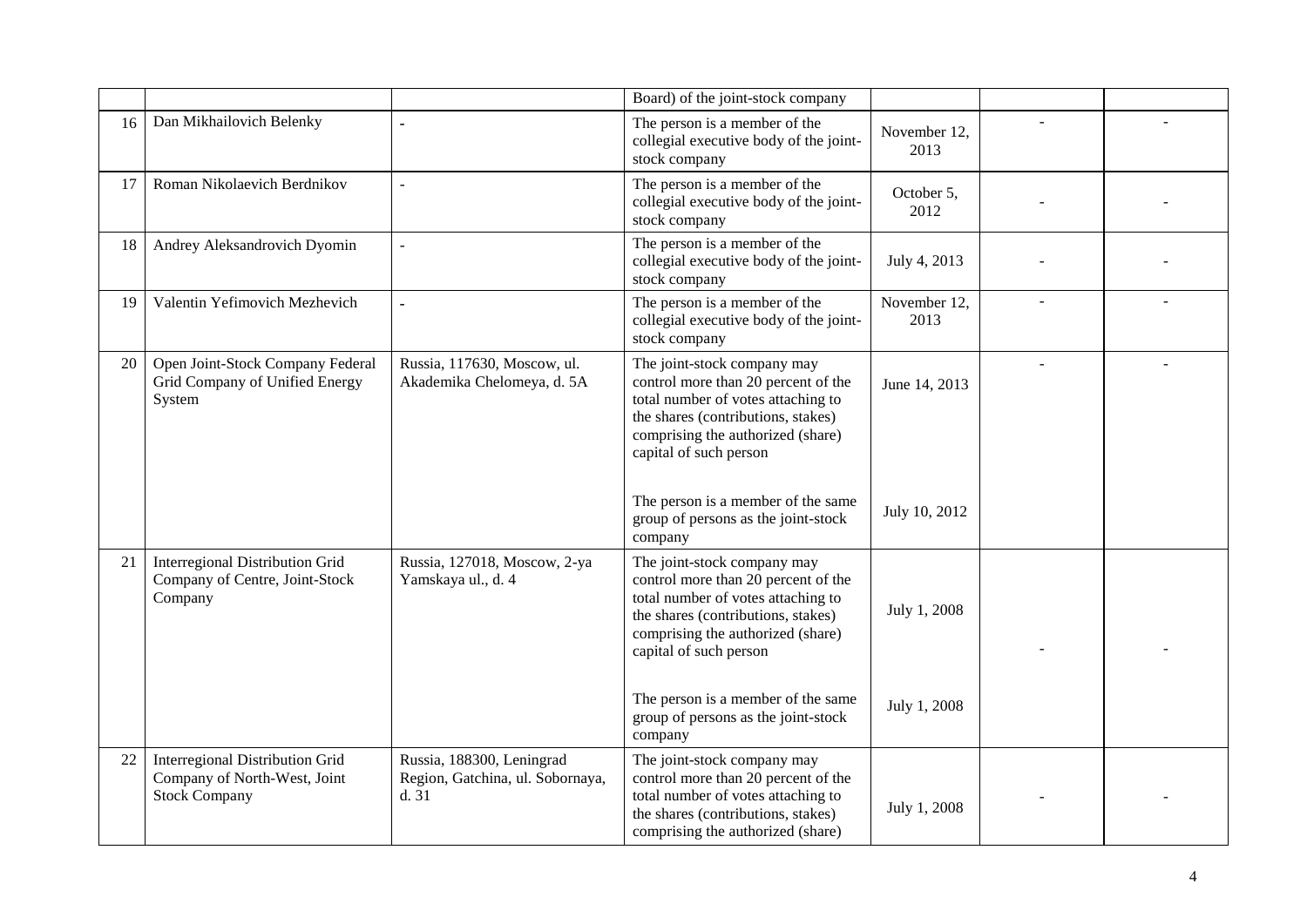|    |                                                                                                      |                                                                   | capital of such person                                                                                                                                                                                        |              |          |          |
|----|------------------------------------------------------------------------------------------------------|-------------------------------------------------------------------|---------------------------------------------------------------------------------------------------------------------------------------------------------------------------------------------------------------|--------------|----------|----------|
|    |                                                                                                      |                                                                   |                                                                                                                                                                                                               |              |          |          |
|    |                                                                                                      |                                                                   | The person is a member of the same<br>group of persons as the joint-stock<br>company                                                                                                                          | July 1, 2008 |          |          |
| 23 | <b>Interregional Distribution Grid</b><br>Company of Urals, Joint Stock<br>Company                   | Russia, 620026, Yekaterinburg,<br>ul. Mamina-Sibiryaka, d. 140    | The joint-stock company may<br>control more than 20 percent of the<br>total number of votes attaching to<br>the shares (contributions, stakes)<br>comprising the authorized (share)<br>capital of such person | July 1, 2008 |          |          |
|    |                                                                                                      |                                                                   | The person is a member of the same<br>group of persons as the joint-stock<br>company                                                                                                                          | July 1, 2008 |          |          |
| 24 | <b>Interregional Distribution Grid</b><br>Company of Siberia, Joint Stock<br>Company                 | Russia, 660021, Krasnoyarsk, ul.<br>Bograda, 144a                 | The joint-stock company may<br>control more than 20 percent of the<br>total number of votes attaching to<br>the shares (contributions, stakes)<br>comprising the authorized (share)<br>capital of such person | July 1, 2008 | 0.000323 | 0.000327 |
|    |                                                                                                      |                                                                   | The person is a member of the same<br>group of persons as the joint-stock<br>company                                                                                                                          | July 1, 2008 |          |          |
| 25 | <b>Interregional Distribution Grid</b><br>Company of Center and Volga<br>Region, Joint Stock Company | Russia, 603950, Nizhni<br>Novgorod, ul. Rozhdestvenskaya,<br>d.33 | The joint-stock company may<br>control more than 20 percent of the<br>total number of votes attaching to<br>the shares (contributions, stakes)<br>comprising the authorized (share)<br>capital of such person | July 1, 2008 |          |          |
|    |                                                                                                      |                                                                   | The person is a member of the same<br>group of persons as the joint-stock<br>company                                                                                                                          | July 1, 2008 | 0.001275 | 0.001292 |
| 26 | <b>Interregional Distribution Grid</b><br>Company of South, Joint Stock                              | Russia, 344002, Rostov-on-Don,<br>ul. Bolshaya Sadovaya, d. 49    | The joint-stock company may<br>control more than 20 percent of the                                                                                                                                            |              |          |          |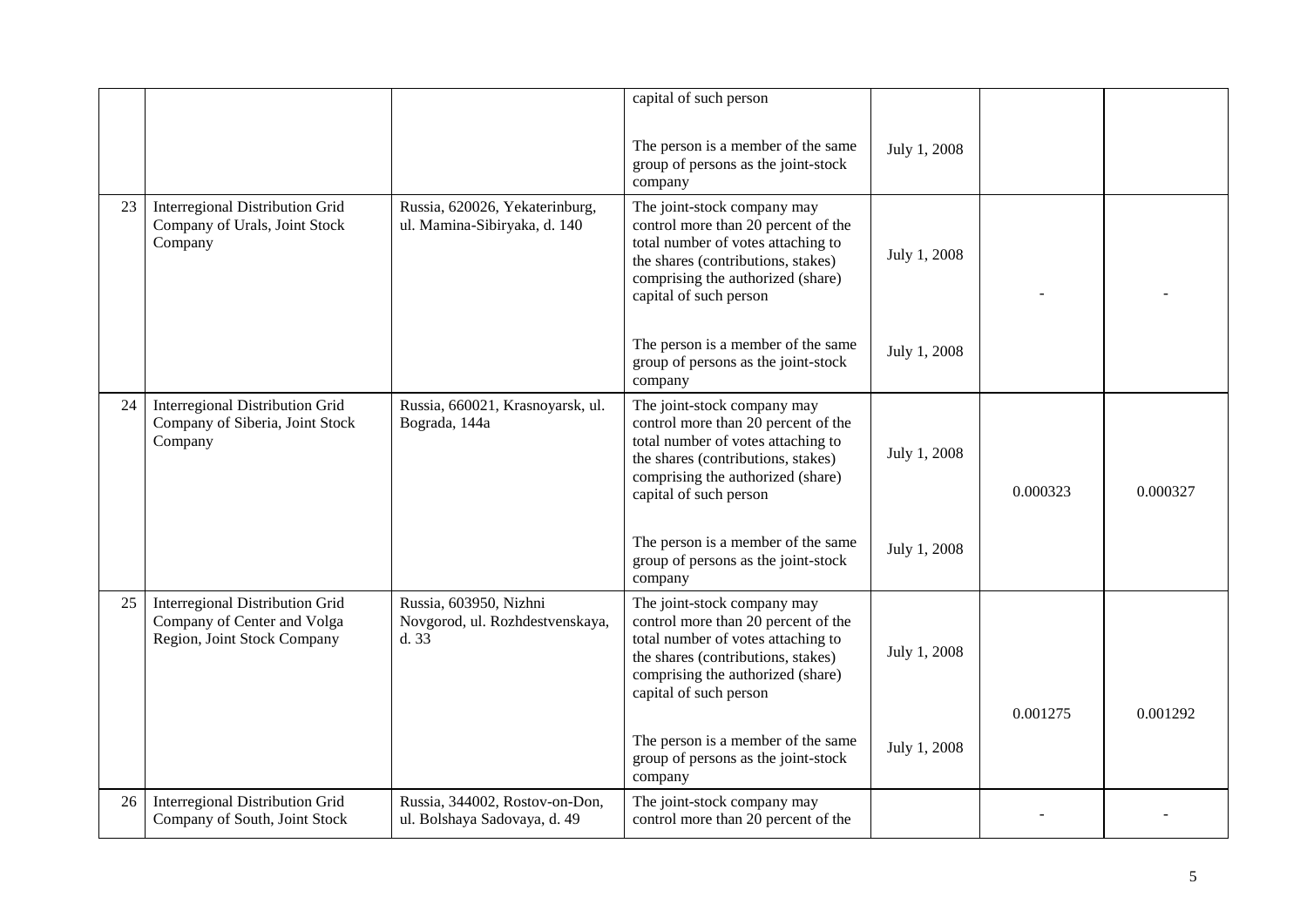|    | Company                                                                                 |                                                                                                                         | total number of votes attaching to<br>the shares (contributions, stakes)<br>comprising the authorized (share)<br>capital of such person                                                                       | July 1, 2008 |          |          |
|----|-----------------------------------------------------------------------------------------|-------------------------------------------------------------------------------------------------------------------------|---------------------------------------------------------------------------------------------------------------------------------------------------------------------------------------------------------------|--------------|----------|----------|
|    |                                                                                         |                                                                                                                         | The person is a member of the same<br>group of persons as the joint-stock<br>company                                                                                                                          | July 1, 2008 |          |          |
| 27 | Interregional Distribution Grid<br>Company of Volga, Joint-Stock<br>Company             | Russia, 410031, Saratov, ul.<br>Pervomaiskaya, d. 42/44                                                                 | The joint-stock company may<br>control more than 20 percent of the<br>total number of votes attaching to<br>the shares (contributions, stakes)<br>comprising the authorized (share)<br>capital of such person | July 1, 2008 | 0.000006 | 0.000006 |
|    |                                                                                         |                                                                                                                         | The person is a member of the same<br>group of persons as the joint-stock<br>company                                                                                                                          | July 1, 2008 |          |          |
| 28 | Interregional Distribution Grid<br>Company of Northern Caucasus,<br>Joint-Stock Company | Russia, 357506, Stavropol<br>Territory, Pyatigorsk, village of<br>Energetik, ul. Podstantsionnaya, d.<br>13a            | The joint-stock company may<br>control more than 20 percent of the<br>total number of votes attaching to<br>the shares (contributions, stakes)<br>comprising the authorized (share)<br>capital of such person | July 1, 2008 |          |          |
|    |                                                                                         |                                                                                                                         | The person is a member of the same<br>group of persons as the joint-stock<br>company                                                                                                                          | July 1, 2008 |          |          |
| 29 | Joint Stock Company<br>Tyumenenergo                                                     | Russia, 628406, Tyumen Region,<br>Khanty-Mansijsk Autonomous<br>District - Yugra, Surgut, ul.<br>Universitetskaya, d. 4 | The joint-stock company may<br>control more than 20 percent of the<br>total number of votes attaching to<br>the shares (contributions, stakes)<br>comprising the authorized (share)<br>capital of such person | July 1, 2008 | 0.003061 |          |
|    |                                                                                         |                                                                                                                         | The person is a member of the same<br>group of persons as the joint-stock<br>company                                                                                                                          | July 1, 2008 |          |          |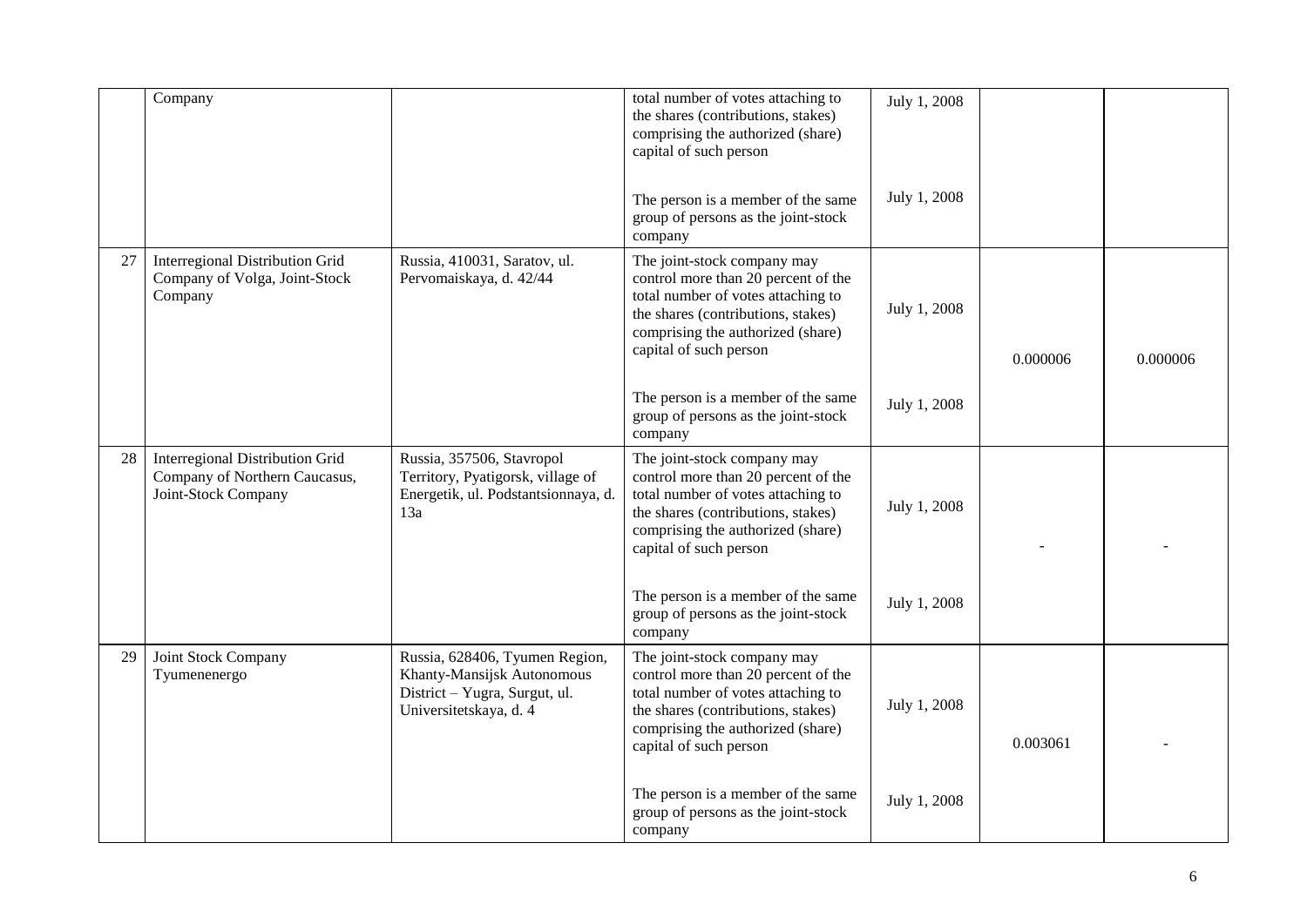| 30 | JOINT-STOCK COMPANY<br><b>LENENERGO</b>                            | Russia, 196247, Saint Petersburg,<br>ploshchad Konstitutsii, d. 1             | The joint-stock company may<br>control more than 20 percent of the<br>total number of votes attaching to<br>the shares (contributions, stakes)<br>comprising the authorized (share)<br>capital of such person | July 1, 2008 |  |
|----|--------------------------------------------------------------------|-------------------------------------------------------------------------------|---------------------------------------------------------------------------------------------------------------------------------------------------------------------------------------------------------------|--------------|--|
|    |                                                                    |                                                                               | The person is a member of the same<br>group of persons as the joint-stock<br>company                                                                                                                          | July 1, 2008 |  |
| 31 | Joint-Stock Company Moscow<br>United Electric Grid Company         | Russia, 115114, Moscow, 2-oy<br>Paveletsky proezd, d. 3, str. 2               | The joint-stock company may<br>control more than 20 percent of the<br>total number of votes attaching to<br>the shares (contributions, stakes)<br>comprising the authorized (share)<br>capital of such person | July 1, 2008 |  |
|    |                                                                    |                                                                               | The person is a member of the same<br>group of persons as the joint-stock<br>company                                                                                                                          | July 1, 2008 |  |
| 32 | Yantarenergo Joint-Stock Company<br>for Energy and Electrification | Russia, 236000, Kaliningrad, ul.<br>Teatralnaya, d. 34                        | The joint-stock company may<br>control more than 20 percent of the<br>total number of votes attaching to<br>the shares (contributions, stakes)<br>comprising the authorized (share)<br>capital of such person | July 1, 2008 |  |
|    |                                                                    |                                                                               | The person is a member of the same<br>group of persons as the joint-stock<br>company                                                                                                                          | July 1, 2008 |  |
| 33 | JOINT STOCK COMPANY<br>NORTH-WEST ENERGY<br>MANAGING COMPANY       | Russia, 191167, Saint Petersburg,<br>pl. Aleksandra Nevskogo, d. 2, lit.<br>B | The joint-stock company may<br>control more than 20 percent of the<br>total number of votes attaching to<br>the shares (contributions, stakes)<br>comprising the authorized (share)<br>capital of such person | July 1, 2008 |  |
|    |                                                                    |                                                                               | The person is a member of the same                                                                                                                                                                            |              |  |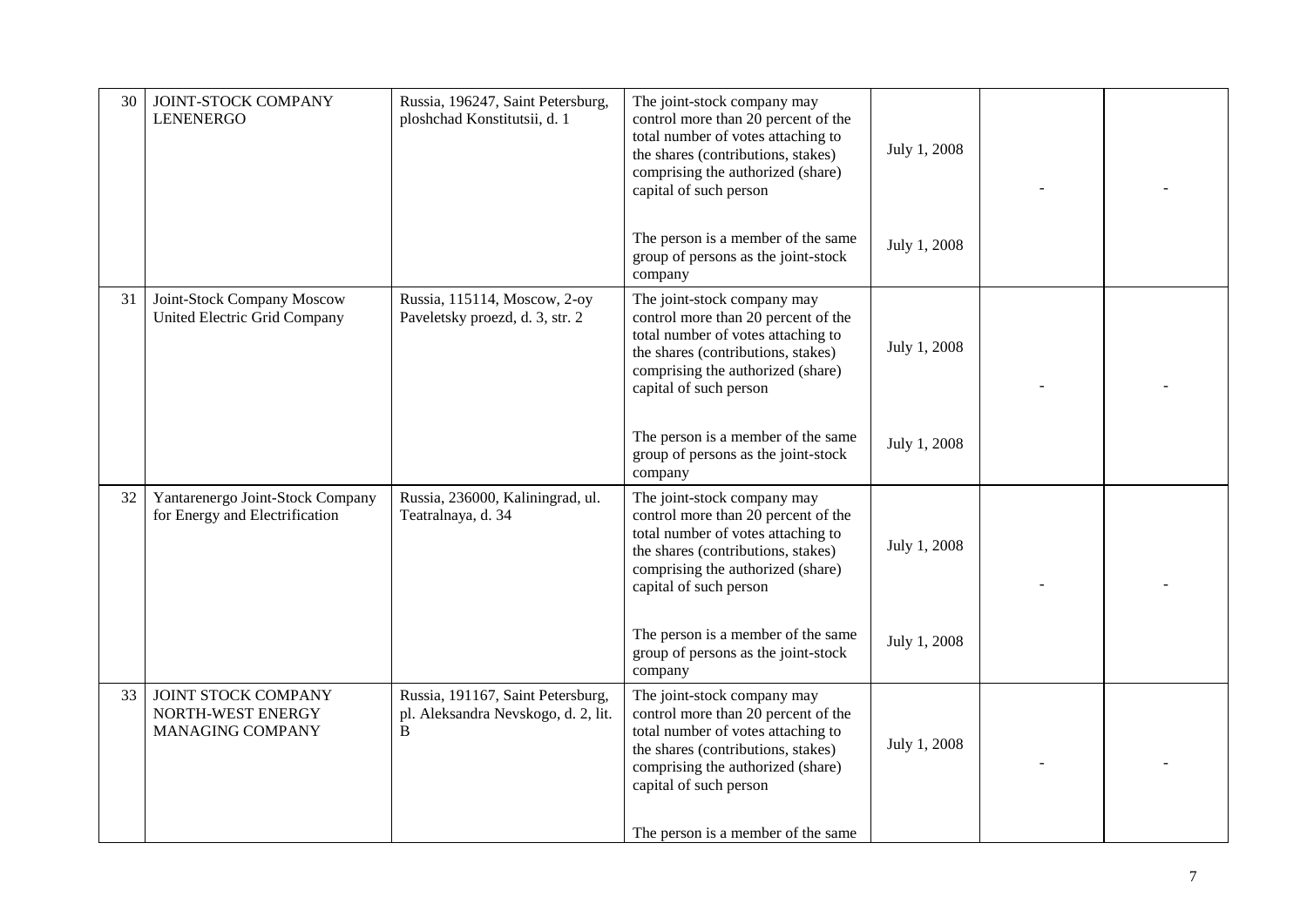|    |                                                                                          |                                                                                         | group of persons as the joint-stock<br>company                                                                                                                                                                | July 1, 2008 |          |          |
|----|------------------------------------------------------------------------------------------|-----------------------------------------------------------------------------------------|---------------------------------------------------------------------------------------------------------------------------------------------------------------------------------------------------------------|--------------|----------|----------|
| 34 | Dagestan Energy Supply Company,<br>Joint-Stock Company                                   | Russia, 367000, Republic of<br>Dagestan, Makhachkala, ul.<br>Dakhadaeva, d. 73          | The joint-stock company may<br>control more than 20 percent of the<br>total number of votes attaching to<br>the shares (contributions, stakes)<br>comprising the authorized (share)<br>capital of such person | July 1, 2008 |          |          |
|    |                                                                                          |                                                                                         | The person is a member of the same<br>group of persons as the joint-stock<br>company                                                                                                                          | July 1, 2008 |          |          |
| 35 | Kabardino-Balkaria Energy and<br>Electrification Company, Joint-<br><b>Stock Company</b> | Russia, 360000, Kabardino-<br>Balkarian Republic, Nalchik, ul.<br>Shchorsa, d. 6        | The joint-stock company may<br>control more than 20 percent of the<br>total number of votes attaching to<br>the shares (contributions, stakes)<br>comprising the authorized (share)<br>capital of such person | July 1, 2008 |          |          |
|    |                                                                                          |                                                                                         | The person is a member of the same<br>group of persons as the joint-stock<br>company                                                                                                                          | July 1, 2008 |          |          |
| 36 | Joint-Stock Company Karachaevo-<br>Cherkesskenergo                                       | Russia, 369000, Karachay-<br>Cherkess Republic, Cherkessk, ul.<br>Osmana Kasayeva, d. 3 | The joint-stock company may<br>control more than 20 percent of the<br>total number of votes attaching to<br>the shares (contributions, stakes)<br>comprising the authorized (share)<br>capital of such person | July 1, 2008 | 0.000072 | 0.000073 |
|    |                                                                                          |                                                                                         | The person is a member of the same<br>group of persons as the joint-stock<br>company                                                                                                                          | July 1, 2008 |          |          |
| 37 | Kalmenergosbyt Open Joint-Stock<br>Company                                               | Russia, 358000, Republic of<br>Kalmykia, Elista, ul. Lermontova,<br>d.7A                | The joint-stock company may<br>control more than 20 percent of the<br>total number of votes attaching to<br>the shares (contributions, stakes)<br>comprising the authorized (share)<br>capital of such person | July 1, 2008 |          |          |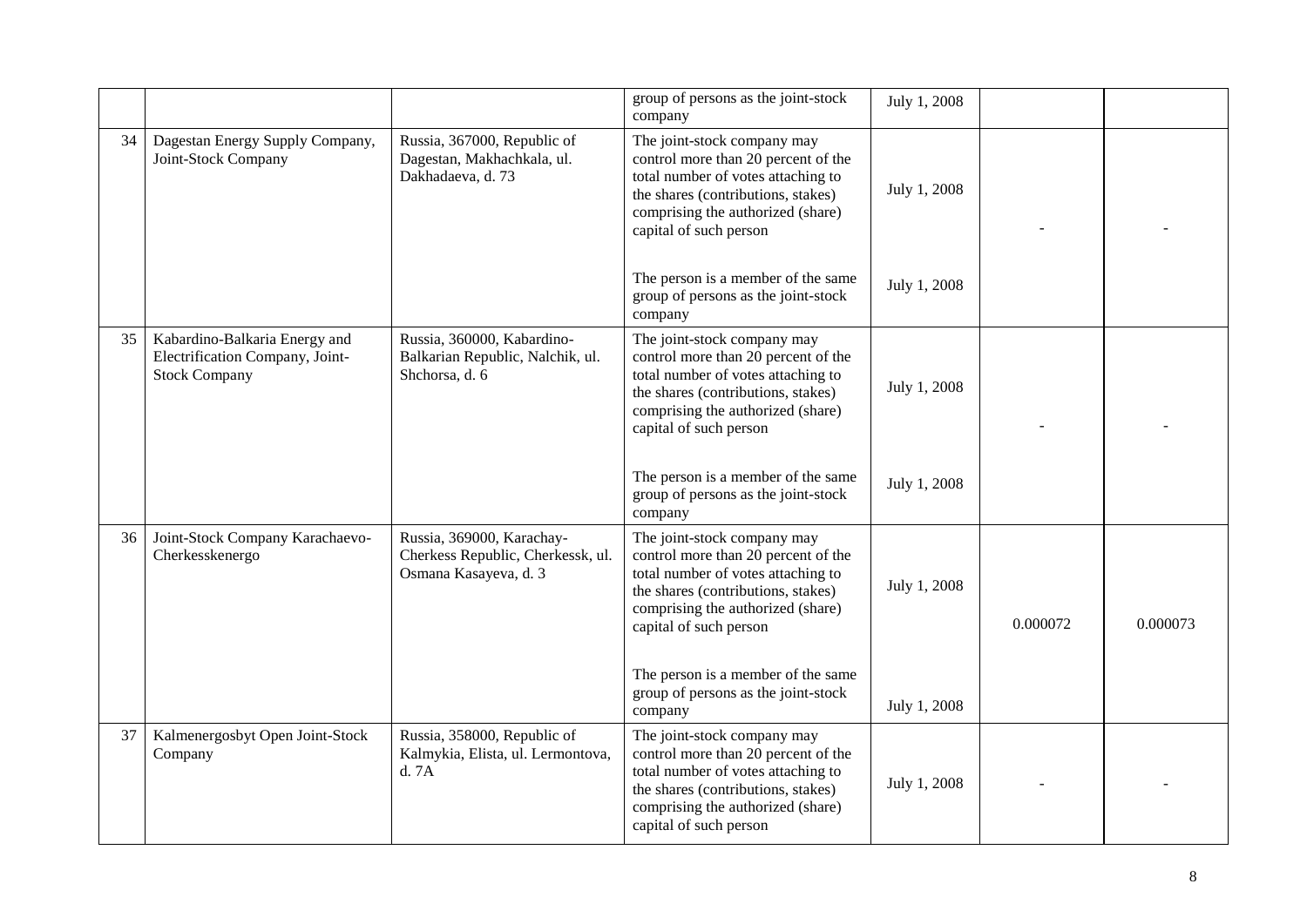|    |                                                                                |                                                                  | The person is a member of the same<br>group of persons as the joint-stock<br>company                                                                                                                          | July 1, 2008 |          |          |
|----|--------------------------------------------------------------------------------|------------------------------------------------------------------|---------------------------------------------------------------------------------------------------------------------------------------------------------------------------------------------------------------|--------------|----------|----------|
| 38 | Opened Joint Stock Company Power<br>Grid Optical Networks Engineering          | Russia, 107023, Moscow,<br>Semyonovsky per., d. 15               | The joint-stock company may<br>control more than 20 percent of the<br>total number of votes attaching to<br>the shares (contributions, stakes)<br>comprising the authorized (share)<br>capital of such person | July 1, 2008 | 0.000410 | 0.000415 |
|    |                                                                                |                                                                  | The person is a member of the same<br>group of persons as the joint-stock<br>company                                                                                                                          | July 1, 2008 |          |          |
| 39 | North-West Power Engineering<br>Center Real Estate Open Joint-Stock<br>Company | Russia, 191036, Saint Petersburg,<br>Nevsky pr-t, d. 111/3       | The joint-stock company may<br>control more than 20 percent of the<br>total number of votes attaching to<br>the shares (contributions, stakes)<br>comprising the authorized (share)<br>capital of such person | July 1, 2008 |          |          |
|    |                                                                                |                                                                  | The person is a member of the same<br>group of persons as the joint-stock<br>company                                                                                                                          | July 1, 2008 |          |          |
| 40 | South Center of Power Engineering<br>Real Estate Open Joint-Stock<br>Company   | Russia, 344002, Rostov-on-Don,<br>pr. Budennovsky, d. 2, of. 105 | The joint-stock company may<br>control more than 20 percent of the<br>total number of votes attaching to<br>the shares (contributions, stakes)<br>comprising the authorized (share)<br>capital of such person | July 1, 2008 |          |          |
|    |                                                                                |                                                                  | The person is a member of the same<br>group of persons as the joint-stock<br>company                                                                                                                          | July 1, 2008 |          |          |
| 41 | Urals Power Engineering Company<br>Real Estate Open Joint-Stock<br>Company     | Russia, 620075, Yekaterinburg,<br>ul. Pervomaiskaya, d. 56       | The joint-stock company may<br>control more than 20 percent of the<br>total number of votes attaching to<br>the shares (contributions, stakes)                                                                | July 1, 2008 |          |          |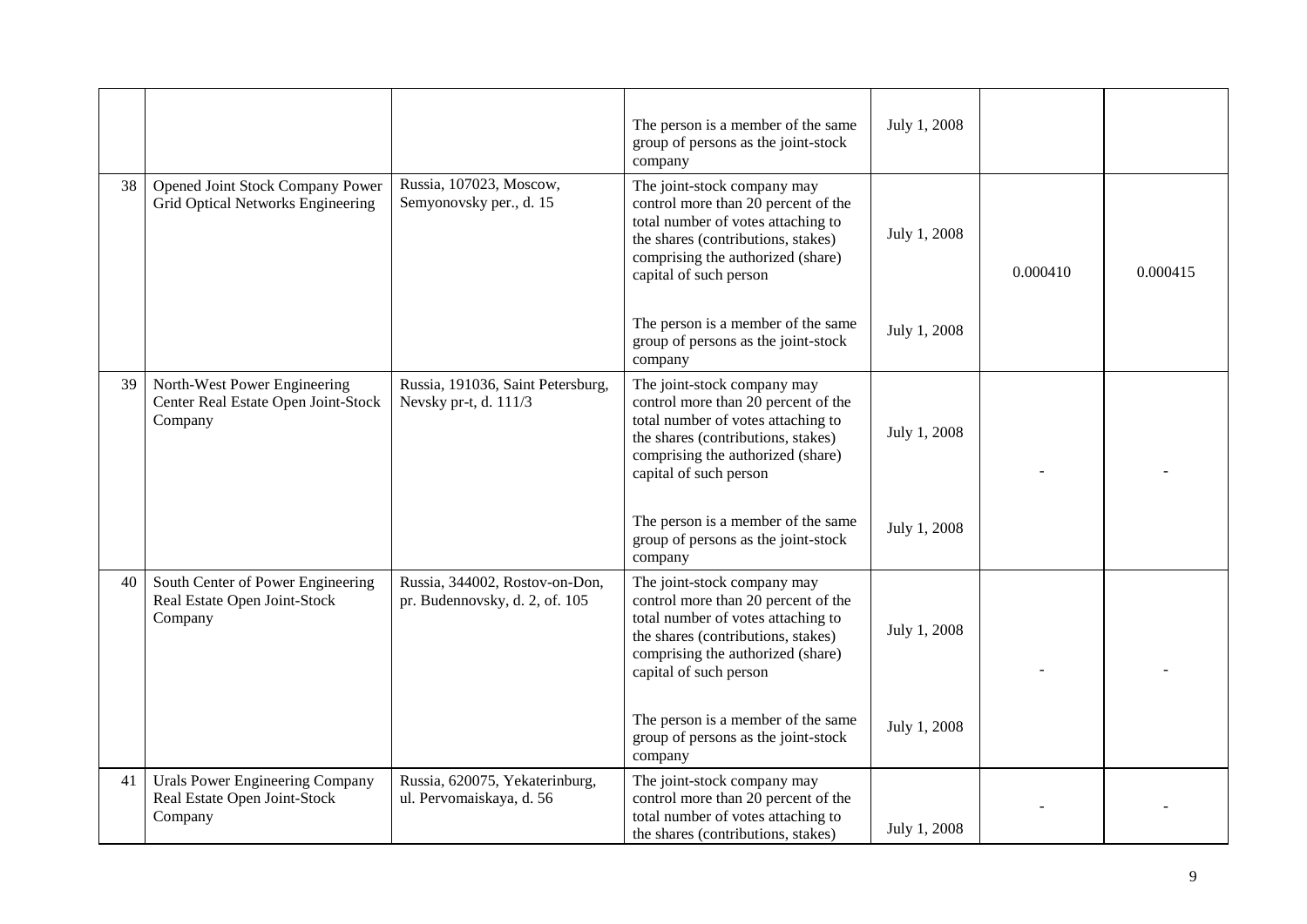|    |                                                                                                   |                                                                  | comprising the authorized (share)<br>capital of such person                                                                                                                                                   |              |  |
|----|---------------------------------------------------------------------------------------------------|------------------------------------------------------------------|---------------------------------------------------------------------------------------------------------------------------------------------------------------------------------------------------------------|--------------|--|
|    |                                                                                                   |                                                                  | The person is a member of the same                                                                                                                                                                            |              |  |
|    |                                                                                                   |                                                                  | group of persons as the joint-stock<br>company                                                                                                                                                                | July 1, 2008 |  |
| 42 | Siberian Energy Scientific and<br><b>Technical Center Real Estate Open</b><br>Joint-Stock Company | Russia, 630132, Novosibirsk, pr-t<br>Dimitrova, d. 7             | The joint-stock company may<br>control more than 20 percent of the<br>total number of votes attaching to<br>the shares (contributions, stakes)<br>comprising the authorized (share)<br>capital of such person | July 1, 2008 |  |
|    |                                                                                                   |                                                                  | The person is a member of the same<br>group of persons as the joint-stock<br>company                                                                                                                          | July 1, 2008 |  |
| 43 | <b>VNIPIENERGOPROM Real Estate</b><br>Open Joint-Stock Company                                    | Russia, 105094, Moscow,<br>Semyonovskaya naberezhnaya, d.<br>2/1 | The joint-stock company may<br>control more than 20 percent of the<br>total number of votes attaching to<br>the shares (contributions, stakes)<br>comprising the authorized (share)<br>capital of such person | July 1, 2008 |  |
|    |                                                                                                   |                                                                  | The person is a member of the same<br>group of persons as the joint-stock<br>company                                                                                                                          | July 1, 2008 |  |
| 44 | Volga Power Engineering Center<br>Real Estate Open Joint-Stock<br>Company                         | Russia, 443045, Samara, ul.<br>Avrory, d. 148                    | The joint-stock company may<br>control more than 20 percent of the<br>total number of votes attaching to<br>the shares (contributions, stakes)<br>comprising the authorized (share)<br>capital of such person | July 1, 2008 |  |
|    |                                                                                                   |                                                                  | The person is a member of the same<br>group of persons as the joint-stock<br>company                                                                                                                          | July 1, 2008 |  |
| 45 | <b>Engineering Center UES Real Estate</b>                                                         | Russia, 125933, Moscow,                                          | The joint-stock company may                                                                                                                                                                                   |              |  |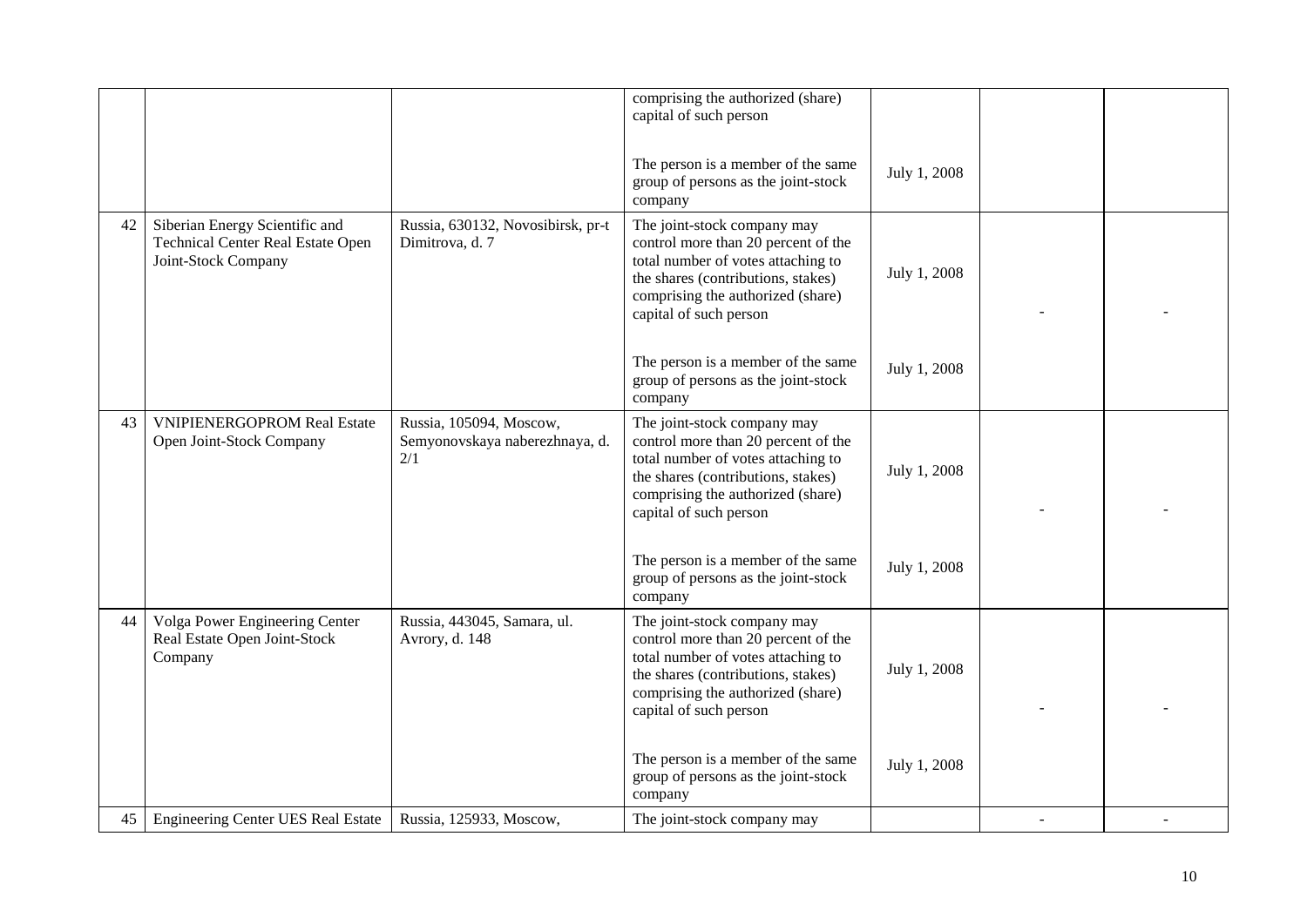|    | Joint-Stock Company                                        | Volokolamskoye sh., d. 2                              | control more than 20 percent of the<br>total number of votes attaching to<br>the shares (contributions, stakes)<br>comprising the authorized (share)<br>capital of such person                                | July 1, 2008 |  |
|----|------------------------------------------------------------|-------------------------------------------------------|---------------------------------------------------------------------------------------------------------------------------------------------------------------------------------------------------------------|--------------|--|
|    |                                                            |                                                       | The person is a member of the same<br>group of persons as the joint-stock<br>company                                                                                                                          | July 1, 2008 |  |
| 46 | Joint-Stock Company Tomsk<br><b>Distribution Company</b>   | Russia, 634041, Tomsk, prospekt<br>Kirova, d. 36      | The joint-stock company may<br>control more than 20 percent of the<br>total number of votes attaching to<br>the shares (contributions, stakes)<br>comprising the authorized (share)<br>capital of such person | July 1, 2008 |  |
|    |                                                            |                                                       | The person is a member of the same<br>group of persons as the joint-stock<br>company                                                                                                                          | July 1, 2008 |  |
| 47 | Joint-Stock Company Research<br>Engineering Centre of IDGC | Russia, 105062, Moscow, ul.<br>Chaplygina, d. 6       | The joint-stock company may<br>control more than 20 percent of the<br>total number of votes attaching to<br>the shares (contributions, stakes)<br>comprising the authorized (share)<br>capital of such person | July 1, 2008 |  |
|    |                                                            |                                                       | The person is a member of the same<br>group of persons as the joint-stock<br>company                                                                                                                          | July 1, 2008 |  |
| 48 | Joint-Stock Company Association<br>VNIPIENERGOPROM         | Russia, 105094, Moscow,<br>Semyonovskaya nab., d. 2/1 | The joint-stock company may<br>control more than 20 percent of the<br>total number of votes attaching to<br>the shares (contributions, stakes)<br>comprising the authorized (share)<br>capital of such person | July 1, 2008 |  |
|    |                                                            |                                                       | The person is a member of the same<br>group of persons as the joint-stock                                                                                                                                     | July 1, 2008 |  |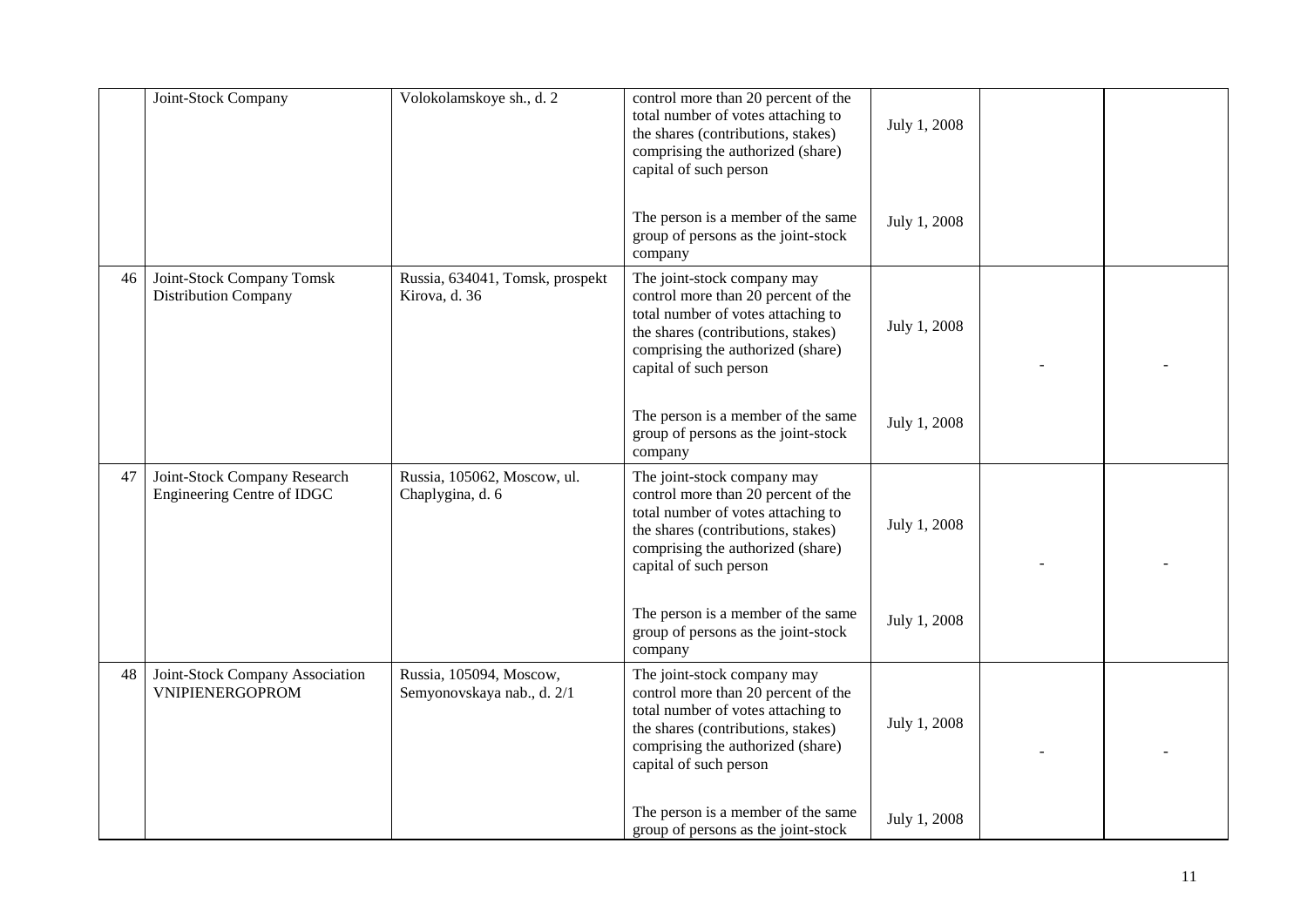|    |                                                                                              |                                                                              | company                                                                                                                                                                                                       |              |  |
|----|----------------------------------------------------------------------------------------------|------------------------------------------------------------------------------|---------------------------------------------------------------------------------------------------------------------------------------------------------------------------------------------------------------|--------------|--|
| 49 | Special Design Bureau of Heat<br>Power Engineering Equipment VTI<br>Open Joint-Stock Company | Russia, 115280, Moscow, 3<br>Avtozavodsky pr-d, d. 4, korp. 1                | The joint-stock company may<br>control more than 20 percent of the<br>total number of votes attaching to<br>the shares (contributions, stakes)<br>comprising the authorized (share)<br>capital of such person | July 1, 2008 |  |
|    |                                                                                              |                                                                              | The person is a member of the same<br>group of persons as the joint-stock<br>company                                                                                                                          | July 1, 2008 |  |
| 50 | Tyvaenergosbyt Open Joint-Stock<br>Company                                                   | Russia, 667010, Republic of Tyva,<br>Kyzyl, ul. Zavodskaya, 2a               | The joint-stock company may<br>control more than 20 percent of the<br>total number of votes attaching to<br>the shares (contributions, stakes)<br>comprising the authorized (share)<br>capital of such person | July 1, 2008 |  |
|    |                                                                                              |                                                                              | The person is a member of the same<br>group of persons as the joint-stock<br>company                                                                                                                          | July 1, 2008 |  |
| 51 | Ingushenergo, Joint-Stock Company                                                            | Russia, 386101, Republic of<br>Ingushetia, Nazran, ul.<br>Chechenskaya, d. 5 | The joint-stock company may<br>control more than 20 percent of the<br>total number of votes attaching to<br>the shares (contributions, stakes)<br>comprising the authorized (share)<br>capital of such person | July 1, 2008 |  |
|    |                                                                                              |                                                                              | The person is a member of the same<br>group of persons as the joint-stock<br>company                                                                                                                          | July 1, 2008 |  |
| 52 | Kuban Power and Electrification<br>Open Joint Stock Company                                  | Russia, 350033, Krasnodar, ul.<br>Stavropolskaya, d. 2                       | The joint-stock company may<br>control more than 20 percent of the<br>total number of votes attaching to<br>the shares (contributions, stakes)<br>comprising the authorized (share)<br>capital of such person | July 1, 2008 |  |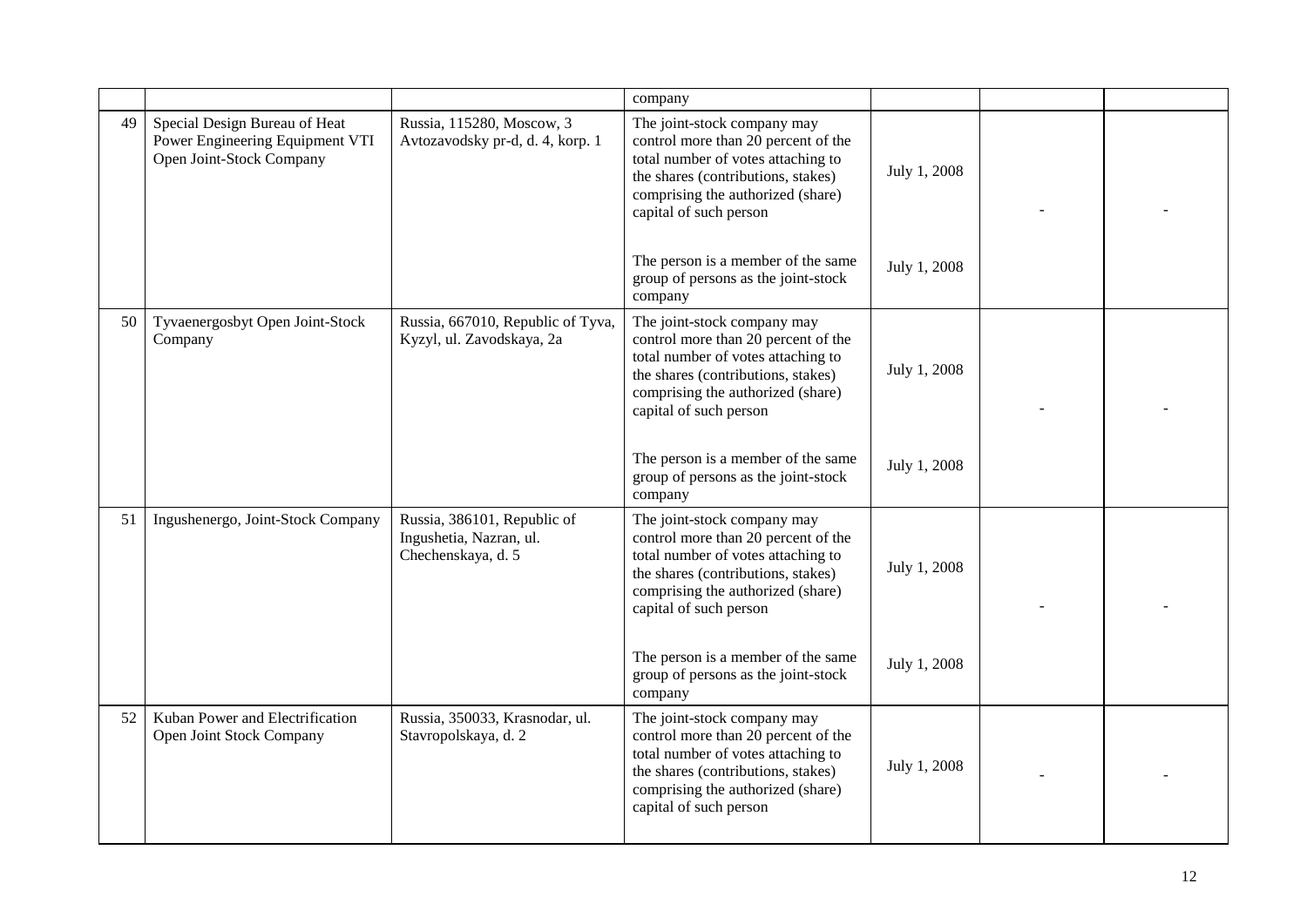|    |                                                                                       |                                                                                         | The person is a member of the same<br>group of persons as the joint-stock<br>company                                                                                                                          | July 1, 2008         |  |
|----|---------------------------------------------------------------------------------------|-----------------------------------------------------------------------------------------|---------------------------------------------------------------------------------------------------------------------------------------------------------------------------------------------------------------|----------------------|--|
| 53 | Sevkavkazenergo Energy and<br>Electrification Company, Joint-<br><b>Stock Company</b> | Russia, 362000, Republic of<br>North Ossetia-Alania,<br>Vladikavkaz, ul. Tamaeva, d. 19 | The joint-stock company may<br>control more than 20 percent of the<br>total number of votes attaching to<br>the shares (contributions, stakes)<br>comprising the authorized (share)<br>capital of such person | July 1, 2008         |  |
|    |                                                                                       |                                                                                         | The person is a member of the same<br>group of persons as the joint-stock<br>company                                                                                                                          | July 1, 2008         |  |
| 54 | Chechenenergo, Joint-Stock<br>Company                                                 | Russia, 364051, Chechen<br>Republic, Grozny,<br>Staropromyslovskoye shosse, d. 6        | The joint-stock company may<br>control more than 20 percent of the<br>total number of votes attaching to<br>the shares (contributions, stakes)<br>comprising the authorized (share)<br>capital of such person | December 18,<br>2008 |  |
|    |                                                                                       |                                                                                         | The person is a member of the same<br>group of persons as the joint-stock<br>company                                                                                                                          | December 18,<br>2008 |  |
| 55 | Joint Stock Company<br><b>NURENERGO</b>                                               | Russia, 364051, Chechen<br>Republic, Grozny,<br>Staropromyslovskoye shosse, d. 6        | The joint-stock company may<br>control more than 20 percent of the<br>total number of votes attaching to<br>the shares (contributions, stakes)<br>comprising the authorized (share)<br>capital of such person | July 1, 2008         |  |
|    |                                                                                       |                                                                                         | The person is a member of the same<br>group of persons as the joint-stock<br>company                                                                                                                          | July 1, 2008         |  |
| 56 | Joint Stock Company North-West<br>Power Engineering Center                            | Russia, 191036, Saint Petersburg,<br>Nevsky prospekt, d. 111/3                          | The joint-stock company may<br>control more than 20 percent of the<br>total number of votes attaching to<br>the shares (contributions, stakes)<br>comprising the authorized (share)                           | July 1, 2008         |  |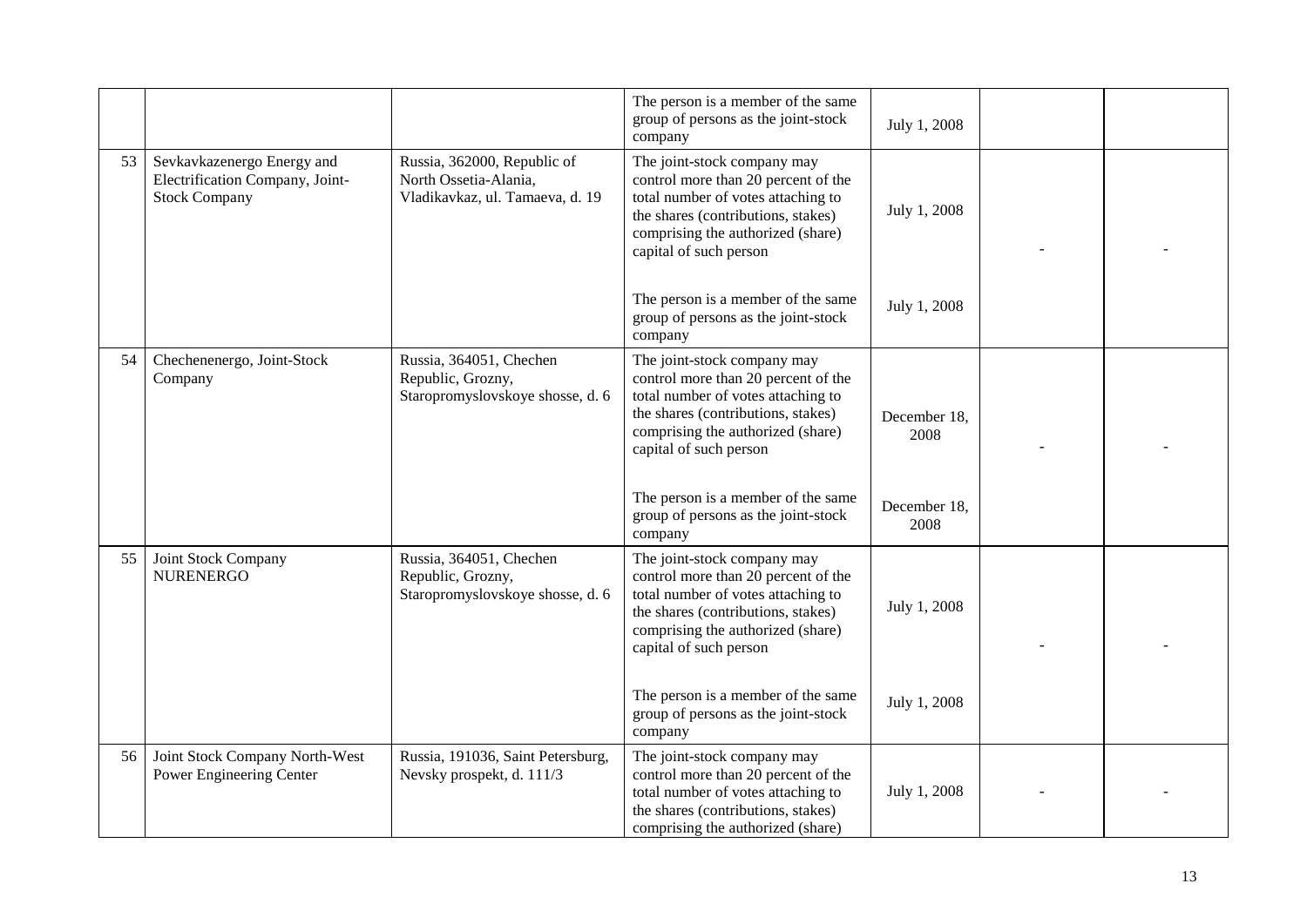|    |                                                                                                                                                                                             |                                                                                                   | capital of such person                                                                                                                                                                                                                                                                                |                               |  |
|----|---------------------------------------------------------------------------------------------------------------------------------------------------------------------------------------------|---------------------------------------------------------------------------------------------------|-------------------------------------------------------------------------------------------------------------------------------------------------------------------------------------------------------------------------------------------------------------------------------------------------------|-------------------------------|--|
| 57 | Joint-Stock Company Volga Power<br><b>Engineering Center</b>                                                                                                                                | Russia, 443010, Samara, ul.<br>Krasnoarmeyskaya, d. 1                                             | The joint-stock company may<br>control more than 20 percent of the<br>total number of votes attaching to<br>the shares (contributions, stakes)<br>comprising the authorized (share)<br>capital of such person                                                                                         | July 1, 2008                  |  |
| 58 | Urals Power Engineering Company<br>Joint-Stock Company -<br>URALVNIPIENERGOPROM,<br>Uralselenergoproekt, UralTEP,<br>UralORGRES, UralVTI,<br>Uralenergosetproekt,<br>Chelyabenergosetproekt | Russia, 620075, Yekaterinburg,<br>ul. Pervomaiskaya, d. 56                                        | The joint-stock company may<br>control more than 20 percent of the<br>total number of votes attaching to<br>the shares (contributions, stakes)<br>comprising the authorized (share)<br>capital of such person                                                                                         | July 1, 2008                  |  |
| 59 | Joint-Stock Company<br>G. M. Krzhizhanovsky Power<br><b>Engineering Institute</b>                                                                                                           | Russia, 119991, Moscow,<br>Leninsky prospekt, d. 19                                               | The joint-stock company may<br>control more than 20 percent of the<br>total number of votes attaching to<br>the shares (contributions, stakes)<br>comprising the authorized (share)<br>capital of such person<br>The person is a member of the same<br>group of persons as the joint-stock<br>company | July 1, 2008<br>July 10, 2012 |  |
| 60 | Grozenergo Open Joint-Stock<br>Company for Energy and<br>Electrification of the Chechen<br>Republic                                                                                         | Russia, 364000, Chechen<br>Republic, Grozny,<br>Staropromyslovskoye shosse, d. 6                  | The joint-stock company may<br>control more than 20 percent of the<br>total number of votes attaching to<br>the shares (contributions, stakes)<br>comprising the authorized (share)<br>capital of such person                                                                                         | July 1, 2008                  |  |
| 61 | Energetik Open Joint-Stock<br>Company                                                                                                                                                       | Russia, 392515, Tambov Region,<br>industrial settlement of Novaya<br>Lyada, ul. Sanatornaya, d. 1 | The person is a member of the same<br>group of persons as the joint-stock<br>company                                                                                                                                                                                                                  | July 1, 2008                  |  |
| 62 | Pskovenergoagent Open Joint-Stock<br>Company                                                                                                                                                | Russia, 180006, Pskov, ul. Staro-<br>Tekstilnaya, d. 32                                           | The person is a member of the same<br>group of persons as the joint-stock<br>company                                                                                                                                                                                                                  | July 1, 2008                  |  |
| 63 | Pskovenergosbyt Open Joint-Stock<br>Company                                                                                                                                                 | Russia, 180000, Pskov, ul.<br>Zavodskaya, d. 24                                                   | The person is a member of the same<br>group of persons as the joint-stock                                                                                                                                                                                                                             | July 1, 2008                  |  |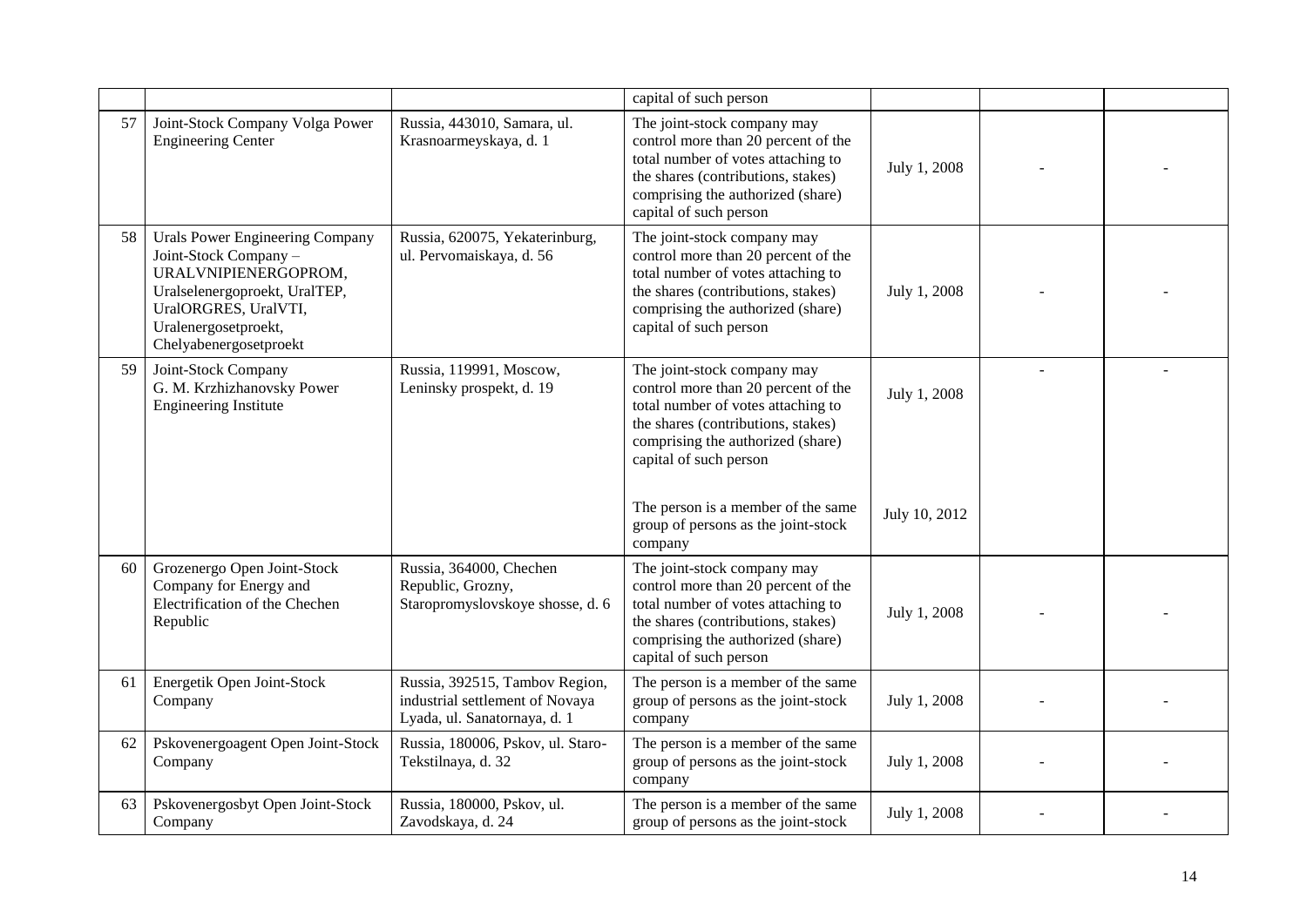|    |                                                                                                                    |                                                                                                                   | company                                                                              |                       |  |
|----|--------------------------------------------------------------------------------------------------------------------|-------------------------------------------------------------------------------------------------------------------|--------------------------------------------------------------------------------------|-----------------------|--|
| 64 | Lesnaya Skazka Open Joint-Stock<br>Company                                                                         | Russia, Republic of Karelia,<br>Pryazha District, village of<br>Sjargilahta                                       | The person is a member of the same<br>group of persons as the joint-stock<br>company | July 1, 2008          |  |
| 65 | Yekaterinburg Electric Grid<br>Company Open Joint-Stock<br>Company                                                 | Russia, 620014, Yekaterinburg,<br>ul. Borisa Yeltsina, d. 1                                                       | The person is a member of the same<br>group of persons as the joint-stock<br>company | July 1, 2008          |  |
| 66 | Sibirelektrosetservis Joint-Stock<br>Company                                                                       | Russia, 660062, Krasnoyarsk, ul.<br>Vilskogo, d. 7                                                                | The person is a member of the same<br>group of persons as the joint-stock<br>company | July 1, 2008          |  |
| 67 | Sotssfera Open Joint-Stock<br>Company                                                                              | Russia, 644518, Omsk Region,<br>Omsk District, village of<br>Chernoluchye, Strelnikov<br><b>Recreation Center</b> | The person is a member of the same<br>group of persons as the joint-stock<br>company | July 1, 2008          |  |
| 68 | Sibirsetremont Open Joint-Stock<br>Company                                                                         | Russia, 650021, Kemerovo, ul.<br>Stantsionnaya, d. 17                                                             | The person is a member of the same<br>group of persons as the joint-stock<br>company | July 1, 2008          |  |
| 69 | Energoservis Yuga Open Joint-<br><b>Stock Company</b>                                                              | Russia, 344002, Rostov-on-Don,<br>ul. Bolshaya Sadovaya, d. 49                                                    | The person is a member of the same<br>group of persons as the joint-stock<br>company | December 30,<br>2010  |  |
| 70 | <b>Energy Efficient Technologies</b><br><b>Interregional Energy Service</b><br>Company Open Joint-Stock<br>Company | Russia, 603155, Nizhni<br>Novgorod, ul. Proviantskaya, d. 6                                                       | The person is a member of the same<br>group of persons as the joint-stock<br>company | December 31,<br>2010  |  |
| 71 | Tyvaenergo Open Joint-Stock<br>Company                                                                             | Russia, 667001, Republic of Tyva,<br>Kyzyl, ul. Rabochaya, d. 4                                                   | The person is a member of the same<br>group of persons as the joint-stock<br>company | July 1, 2008          |  |
| 72 | Yaroslavl City Electricity Network<br>Open Joint-Stock Company                                                     | Russia, 150000, Yaroslavl, ul.<br>Tchaikovskogo, d. 37                                                            | The person is a member of the same<br>group of persons as the joint-stock<br>company | September 15,<br>2010 |  |
| 73 | Svet Closed Joint-Stock Company                                                                                    | Russia, 606440, Nizhni Novgorod<br>Region, Bor, ul. Lunacharskogo,<br>d.8                                         | The person is a member of the same<br>group of persons as the joint-stock<br>company | July 1, 2008          |  |
| 74 | Berendeyevskoye Open Joint-Stock<br>Company                                                                        | Russia, 606241, Nizhni Novgorod<br>Region, Lyskovo District, village<br>of Berendeyevka                           | The person is a member of the same<br>group of persons as the joint-stock<br>company | July 1, 2008          |  |
| 75 | Avtotransportnoye Khozyaystvo                                                                                      | Russia, Kirov Region, Orichi                                                                                      | The person is a member of the same                                                   | July 1, 2008          |  |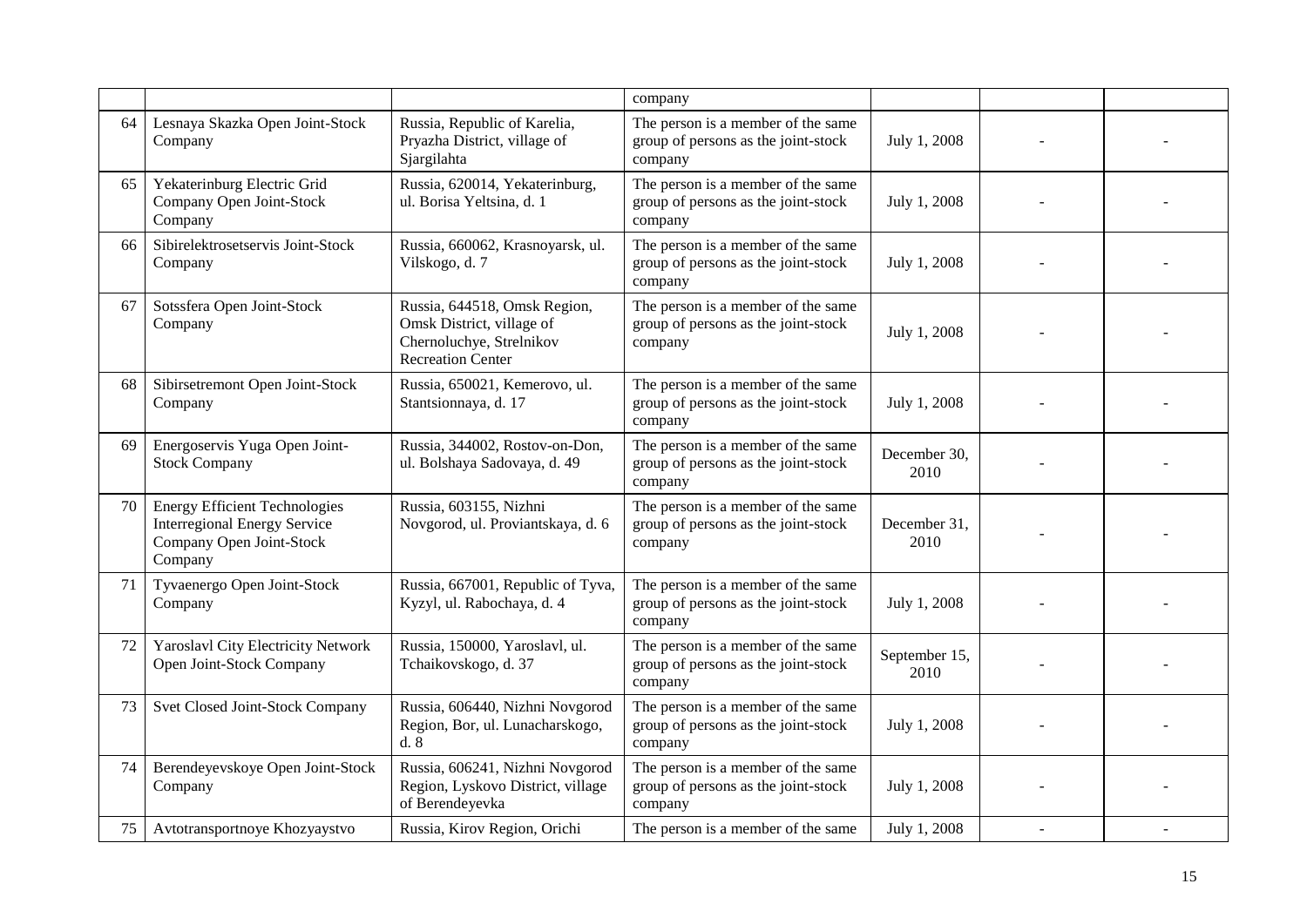|    | Open Joint-Stock Company                                             | District, village of Orichi, ul.<br>Yuzhnaya, d. 50                                                        | group of persons as the joint-stock<br>company                                       |              |  |
|----|----------------------------------------------------------------------|------------------------------------------------------------------------------------------------------------|--------------------------------------------------------------------------------------|--------------|--|
| 76 | Energetik Sanatorium-Preventorium<br>Open Joint-Stock Company        | Russia, Udmurtian Republic,<br>Izhevsk, ul. Aviatsionnaya, d. 10                                           | The person is a member of the same<br>group of persons as the joint-stock<br>company | July 1, 2008 |  |
| 77 | Kaliningrad Generation Company<br>Open Joint-Stock Company           | Russia, Kaliningrad, ul. Pravaya<br>Naberezhnaya, d. 10A                                                   | The person is a member of the same<br>group of persons as the joint-stock<br>company | July 1, 2008 |  |
| 78 | Yantarenergosbyt Open Joint-Stock<br>Company                         | Russia, Kaliningrad, ul. Darvina,<br>d.10                                                                  | The person is a member of the same<br>group of persons as the joint-stock<br>company | July 1, 2008 |  |
| 79 | <b>Energetik Recreation Center Open</b><br>Joint-Stock Company       | Russia, 352818, Krasnodar<br>Territory, Tuapse District, village<br>of Shepsi, ul. Shkolnaya, d. 3         | The person is a member of the same<br>group of persons as the joint-stock<br>company | July 1, 2008 |  |
| 80 | Sokolovskoye Agricultural<br>Enterprise Open Joint-Stock<br>Company  | Russia, Rostov Region,<br>Novoshakhtinsk-10, village of<br>Sokolovo-Kundryuchensky, ul.<br>Kurskaya, d. 32 | The person is a member of the same<br>group of persons as the joint-stock<br>company | July 1, 2008 |  |
| 81 | A. A. Grechko Agricultural<br>Enterprise Open Joint-Stock<br>Company | Russia, Rostov Region,<br>Kuibyshevo District, village of<br>Kuibyshevo, ul. Teatralnaya, d. 21            | The person is a member of the same<br>group of persons as the joint-stock<br>company | July 1, 2008 |  |
| 82 | Lenenergospetsremont Closed Joint-<br><b>Stock Company</b>           | Russia, 191180, Saint Petersburg,<br>Vasilievsky Island, 12 liniya, d.<br>43, lit. A                       | The person is a member of the same<br>group of persons as the joint-stock<br>company | July 1, 2008 |  |
| 83 | Sotsialnaya Sfera - M Open Joint-<br><b>Stock Company</b>            | Russia, 430003, Russia,<br>Mordovia, Saransk, pr. Lenina, d.<br>50                                         | The person is a member of the same<br>group of persons as the joint-stock<br>company | July 1, 2008 |  |
| 84 | Chuvashia Trucking Company Open<br>Joint-Stock Company               | Russia, 429954,<br>Novocheboksarsk, ul.<br>Promyshlennaya, d. 21                                           | The person is a member of the same<br>group of persons as the joint-stock<br>company | July 1, 2008 |  |
| 85 | Solnechny Sanatorium-<br>Preventorium Open Joint-Stock<br>Company    | Russia, 460023, Orenburg, ul.<br>Turbinnaya, d. 58                                                         | The person is a member of the same<br>group of persons as the joint-stock<br>company | July 1, 2008 |  |
| 86 | Moskabelsetmontazh Open Joint-<br><b>Stock Company</b>               | Russia, 115088, Moscow, ul.<br>Yuzhnoportovaya, d. 17                                                      | The person is a member of the same<br>group of persons as the joint-stock<br>company | July 1, 2008 |  |
| 87 | Moskabelenergoremont Open Joint-                                     | Russia, 111539, Moscow, ul.                                                                                | The person is a member of the same                                                   | July 1, 2008 |  |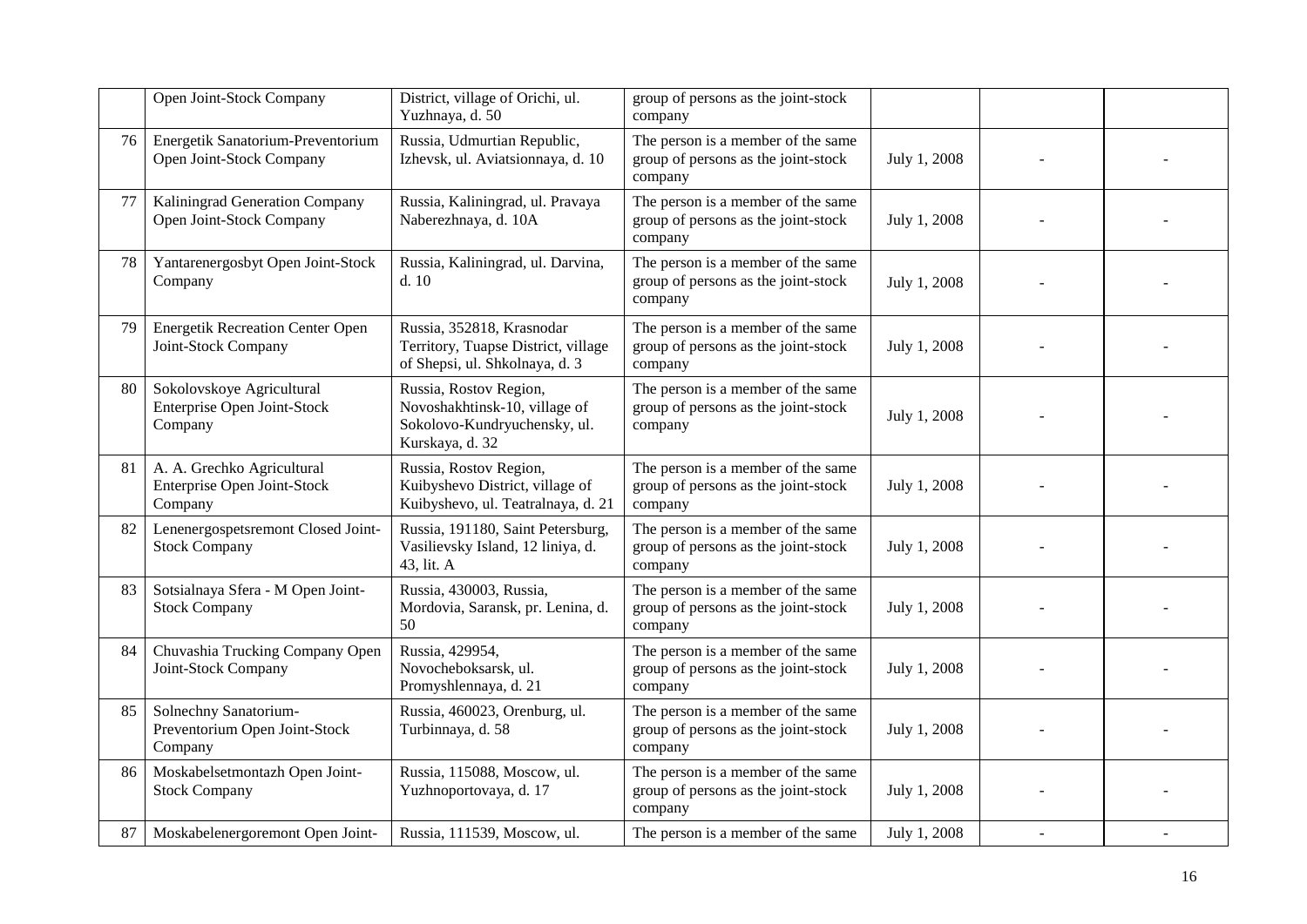|    | <b>Stock Company</b>                                                                 | Reutovskaya, d. 7B                                                                            | group of persons as the joint-stock<br>company                                       |                      |    |  |
|----|--------------------------------------------------------------------------------------|-----------------------------------------------------------------------------------------------|--------------------------------------------------------------------------------------|----------------------|----|--|
| 88 | <b>Electrical Equipment Repair Works</b><br>Open Joint-Stock Company                 | Russia, 152201, Moscow,<br>Starokashirskoye shosse, d. 4a                                     | The person is a member of the same<br>group of persons as the joint-stock<br>company | July 1, 2008         |    |  |
| 89 | Dagenergoset Open Joint-Stock<br>Company                                             | Russia, 367000, Republic of<br>Dagestan, Makhachkala, ul.<br>Dakhadaeva, d. 73                | The person is a member of the same<br>group of persons as the joint-stock<br>company | January 27,<br>2010  |    |  |
| 90 | Electroservice Company Limited<br>Liability Company                                  | Russia, 620100, Yekaterinburg,<br>ul. Sibirsky Trakt, 39V                                     | The person is a member of the same<br>group of persons as the joint-stock<br>company | December 31.<br>2009 |    |  |
| 91 | Energetik Vacation Hotel Open<br>Joint-Stock Company                                 | Russia, 353490, Krasnodar<br>Territory, village of<br>Divnomorskoye, ul. Pionerskaya,<br>d.4  | The person is a member of the same<br>group of persons as the joint-stock<br>company | July 1, 2008         |    |  |
| 92 | Plamya Recreation Complex Open<br>Joint-Stock Company                                | Russia, 352856, Krasnodar<br>Territory, Tuapse District, village<br>of Novomikhailovsky, d. 2 | The person is a member of the same<br>group of persons as the joint-stock<br>company | July 1, 2008         |    |  |
| 93 | Yaroslavl Electric Grid Company<br>Open Joint-Stock Company                          | Russia, 150042, Yaroslavl, ul.<br>Blyukhera, d. 26                                            | The person is a member of the same<br>group of persons as the joint-stock<br>company | December 31,<br>2009 |    |  |
| 94 | Tsarskoye Selo Energy Company<br>Closed Joint-Stock Company                          | Russia, Saint Petersburg, Pushkin,<br>ul. Glinki, d. 3                                        | The person is a member of the same<br>group of persons as the joint-stock<br>company | July 1, 2008         |    |  |
| 95 | Yekaterinburgenergosbyt Open<br>Joint-Stock Company                                  | Russia, 620144, Yekaterinburg,<br>ul. Surikova, d. 48                                         | The person is a member of the same<br>group of persons as the joint-stock<br>company | July 1, 2008         |    |  |
| 96 | Center for Innovations and Energy<br><b>Efficiency Closed Joint-Stock</b><br>Company | Russia, 150042, Yaroslavl, ul.<br>Blyukhera, d. 26                                            | The person is a member of the same<br>group of persons as the joint-stock<br>company | September 8,<br>2011 |    |  |
| 97 | Uralenergotrans Limited Liability<br>Company                                         | Russia, 620026, Yekaterinburg,<br>ul. Mamina-Sibiryaka, d. 140                                | The person is a member of the same<br>group of persons as the joint-stock<br>company | August 9,<br>2010    |    |  |
| 98 | Kurortenergo Closed Joint-Stock<br>Company                                           | Russia, 197706, Saint Petersburg,<br>Sestroretsk, ul. Kommunarov, d.<br>16                    | The person is a member of the same<br>group of persons as the joint-stock<br>company | July 1, 2008         |    |  |
| 99 | Energotsentr Open Joint-Stock                                                        | Russia, 142117, Moscow Region,                                                                | The person is a member of the same                                                   | July 1, 2008         | ÷, |  |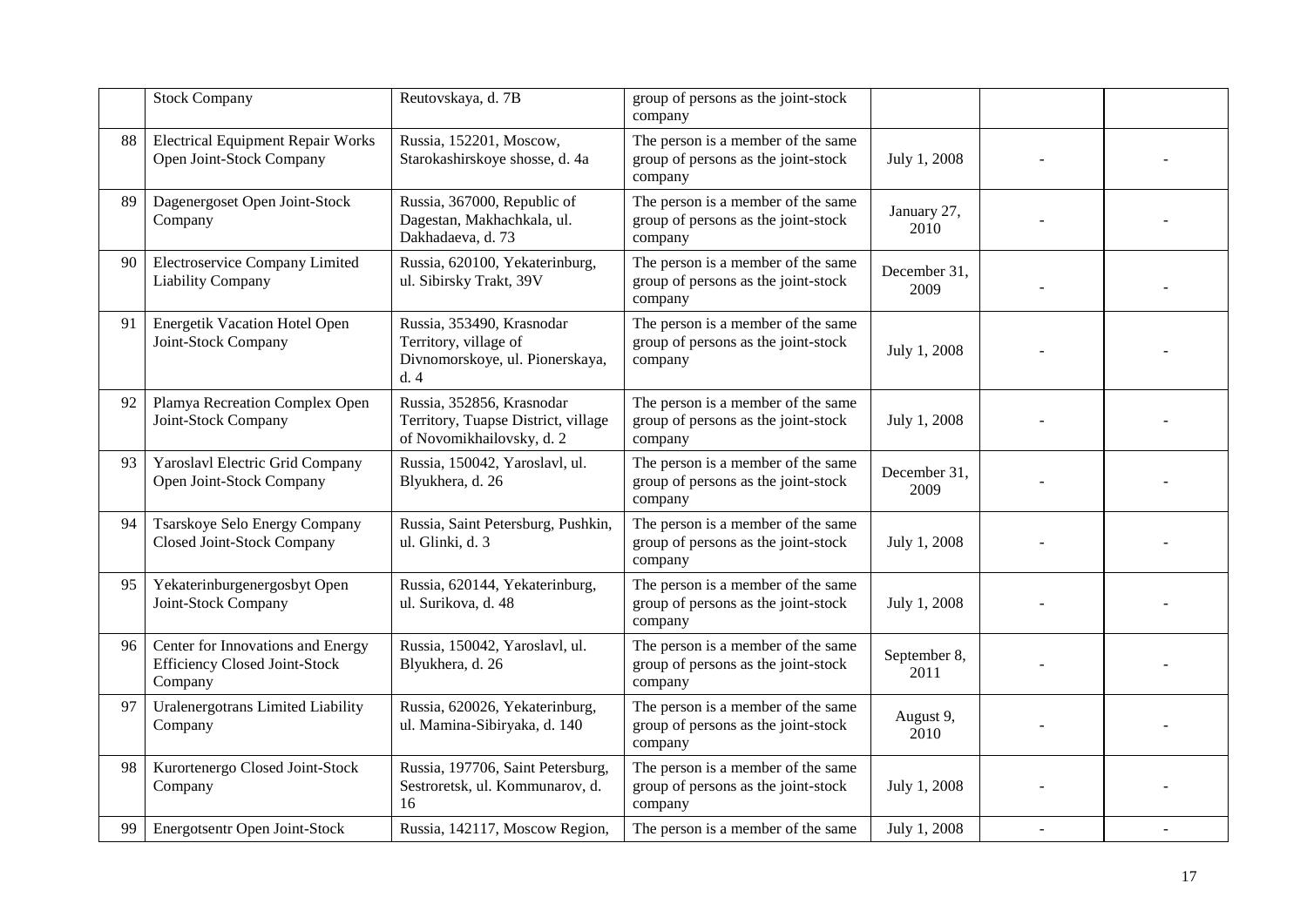|     | Company                                                            | Podolsk, ul. Kirova, d. 65                                                                                              | group of persons as the joint-stock<br>company                                       |                      |  |
|-----|--------------------------------------------------------------------|-------------------------------------------------------------------------------------------------------------------------|--------------------------------------------------------------------------------------|----------------------|--|
| 100 | Siberia Energy Service Company<br>Open Joint-Stock Company         | Russia, 660135, Krasnoyarsk, ul.<br>Vzlyotnaya, d. 5, str. 1                                                            | The person is a member of the same<br>group of persons as the joint-stock<br>company | February 15,<br>2011 |  |
| 101 | Energoservis Open Joint-Stock<br>Company                           | Russia, 357506, Stavropol<br>Territory, Pyatigorsk, village of<br>Energetik, ul. Podstantsionnaya, d.<br>18             | The person is a member of the same<br>group of persons as the joint-stock<br>company | March 23,<br>2011    |  |
| 102 | Energoservis Volgi Open Joint-<br><b>Stock Company</b>             | Russia, 410012, Saratov, ul.<br>Moskovskaya, d. 149A                                                                    | The person is a member of the same<br>group of persons as the joint-stock<br>company | January 12,<br>2011  |  |
| 103 | Energoservis Kubani Open Joint-<br><b>Stock Company</b>            | Russia, 350080, Krasnodar, ul.<br>Novorossiyskaya, d. 47                                                                | The person is a member of the same<br>group of persons as the joint-stock<br>company | January 26,<br>2011  |  |
| 104 | Energy Service Company Open<br>Joint-Stock Company                 | Russia, 398001, Lipetsk, ul. 50 let<br>NLMK, d. 33                                                                      | The person is a member of the same<br>group of persons as the joint-stock<br>company | January 28,<br>2011  |  |
| 105 | Yantarenergoservis Open Joint-<br><b>Stock Company</b>             | Russia, 236010, Kaliningrad, ul.<br>Krasnoselskaya, d. 83                                                               | The person is a member of the same<br>group of persons as the joint-stock<br>company | January 12,<br>2011  |  |
| 106 | <b>Urals Energy Service Company</b><br>Open Joint-Stock Company    | Russia, 620142, Yekaterinburg,<br>ul. Tchaikovskogo, d. 19                                                              | The person is a member of the same<br>group of persons as the joint-stock<br>company | January 24,<br>2011  |  |
| 107 | Energoservis Severo-Zapada Open<br>Joint-Stock Company             | Russia, 188300, Leningrad<br>Region, Gatchina, ul. Sobornaya,<br>d.31                                                   | The person is a member of the same<br>group of persons as the joint-stock<br>company | January 28,<br>2011  |  |
| 108 | Tyumenenergo Energy Service<br>Company Open Joint-Stock<br>Company | Russia, 628406, Tyumen Region,<br>Khanty-Mansijsk Autonomous<br>District - Yugra, Surgut, ul.<br>Universitetskaya, d. 4 | The person is a member of the same<br>group of persons as the joint-stock<br>company | January 12,<br>2011  |  |
| 109 | EDF Grids Vostok Limited Liability<br>Company                      | Russia, 105120, Moscow, 2-i<br>Syromyatnichesky pereulok, 1                                                             | The person is a member of the same<br>group of persons as the joint-stock<br>company | February 29,<br>2012 |  |
| 110 | Lenenergo Energy Service<br>Company Open Joint-Stock<br>Company    | Russia, 191124, Saint Petersburg,<br>Sinopskaya naberezhnaya, d. 60-<br>62, lit. A                                      | The person is a member of the same<br>group of persons as the joint-stock<br>company | January 10,<br>2012  |  |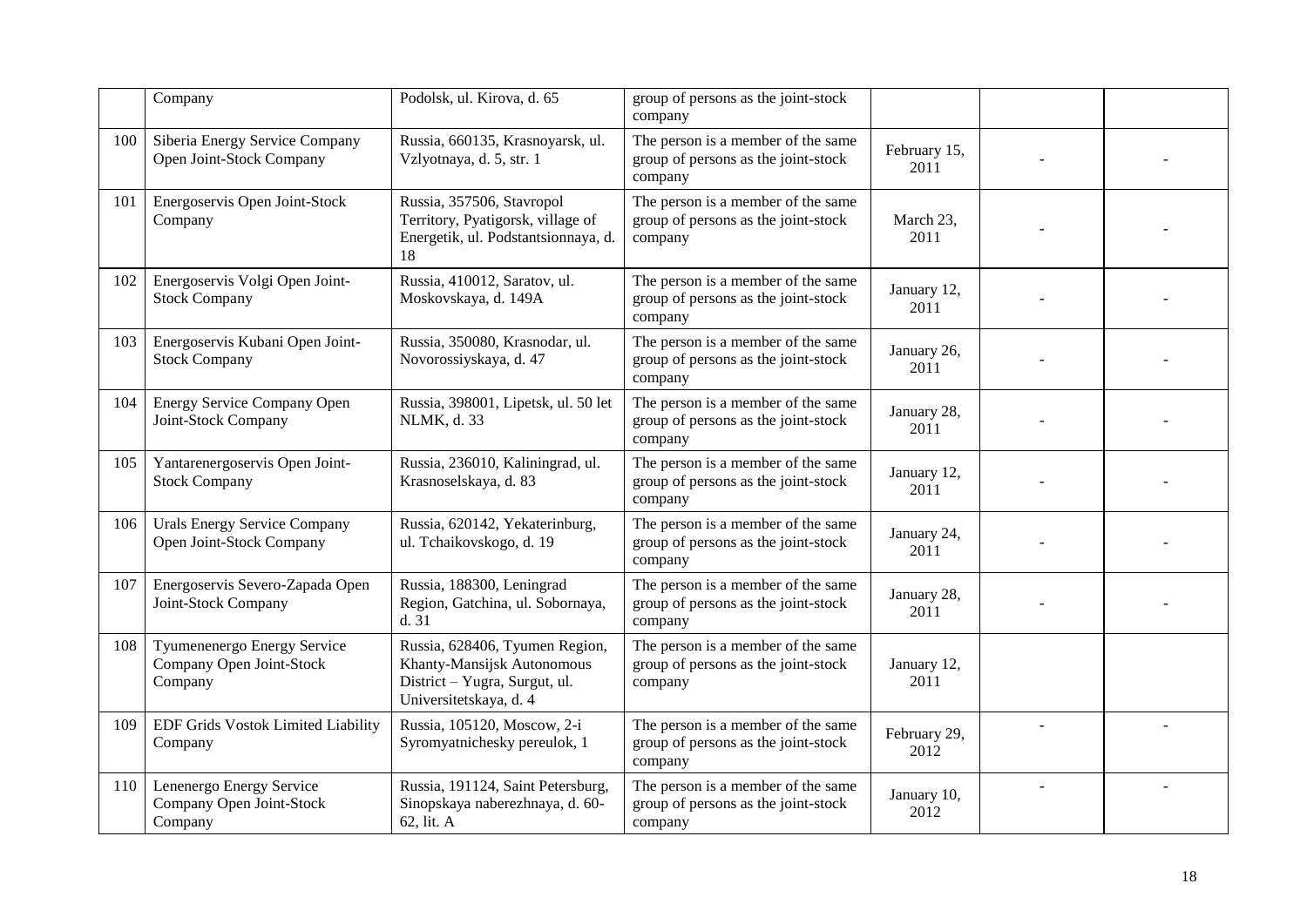| 111 | Yurenergoconsult Limited Liability<br>Company                                                                                  | Russia, 357506, Stavropol<br>Territory, Pyatigorsk, ul. 295<br>Strelkovoy Divizii, d. 18 | The person is a member of the same<br>group of persons as the joint-stock<br>company | June 13, 2012 |                |          |
|-----|--------------------------------------------------------------------------------------------------------------------------------|------------------------------------------------------------------------------------------|--------------------------------------------------------------------------------------|---------------|----------------|----------|
| 112 | Moscow Telecommunications<br>Center of Energy Systems                                                                          | Russia, 117630, Moscow, ul.<br>Akademika Chelomeya, d. 5A                                | The person is a member of the same<br>group of persons as the joint-stock<br>company | July 10, 2012 |                |          |
| 113 | Research and Development Center<br>at Federal Grid Company of Unified<br>Energy System, Joint-Stock<br>Company                 | Russia, 115201, Moscow,<br>Kashirskoye shosse, d. 22, korp. 3                            | The person is a member of the same<br>group of persons as the joint-stock<br>company | July 10, 2012 | $\overline{a}$ |          |
| 114 | Specialized Electric Power Grid<br>Service Company of the Unified<br>National Energy System Joint-Stock<br>Company             | Russia, 142408, Moscow Region,<br>Noginsk, ul. Parkovaya, d. 1, str. 1                   | The person is a member of the same<br>group of persons as the joint-stock<br>company | July 10, 2012 | $\overline{a}$ |          |
| 115 | Open Joint-Stock Company The<br>Centre of Engineering and<br>Management of Construction of the<br><b>Unified Energy System</b> | Russia, 117630, Moscow, ul.<br>Akademika Chelomeya, d. 5A                                | The person is a member of the same<br>group of persons as the joint-stock<br>company | July 10, 2012 |                |          |
| 116 | Joint-Stock Company<br>Energostroysnabkomplekt of<br><b>Unified Energy System</b>                                              | Russia, 109390, Moscow, ul.<br>Artyukhinoy, d. 6, korp. 1                                | The person is a member of the same<br>group of persons as the joint-stock<br>company | July 10, 2012 |                |          |
| 117 | Closed Joint-Stock Company<br><b>Energy Forecasting Agency</b>                                                                 | Russia, 115201, Moscow,<br>Kashirskoye shosse, d. 22, korp. 3                            | The person is a member of the same<br>group of persons as the joint-stock<br>company | July 10, 2012 |                |          |
| 118 | Joint-Stock Company<br>Chitatehenergy                                                                                          | Russia, 672000, Chita Region,<br>Chita, ul. 9 Yanvarya, d. 6                             | The person is a member of the same<br>group of persons as the joint-stock<br>company | July 10, 2012 |                |          |
| 119 | Joint-Stock Company Mobile GTES                                                                                                | Russia, 119072, Moscow,<br>Bersenevskaya nab., d. 16, str. 5                             | The person is a member of the same<br>group of persons as the joint-stock<br>company | July 10, 2012 | $\sim$         |          |
| 120 | Limited Liability Company Index of<br>Energy - FGC UES                                                                         | Russia, 117630, Moscow, ul.<br>Akademika Chelomeya, d. 5A                                | The person is a member of the same<br>group of persons as the joint-stock<br>company | July 10, 2012 | 0.848221       | 0.670881 |
| 121 | Joint-Stock Company<br>Volgaenergosnabkomplekt                                                                                 | Russia, 117571, Moscow,<br>Leninsky prospekt, d. 156                                     | The person is a member of the same<br>group of persons as the joint-stock<br>company | July 10, 2012 |                |          |
| 122 | Joint-Stock Company                                                                                                            | Russia, 109028, Moscow,                                                                  | The person is a member of the same                                                   | July 10, 2012 |                |          |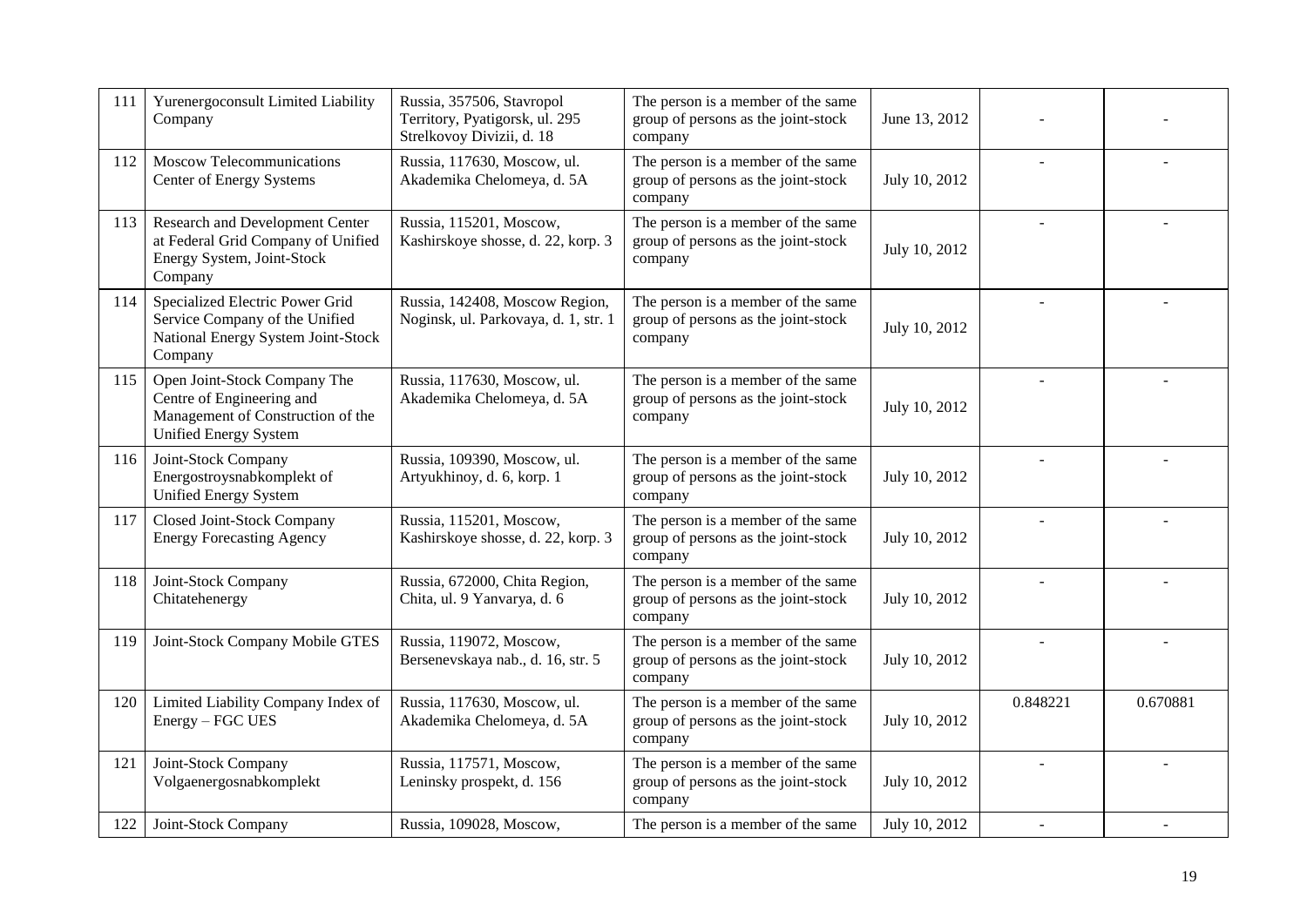|     | Energotechkomplekt                                                  | Podkolokolny per., 13/5                                                            | group of persons as the joint-stock<br>company                                       |                       |        |  |
|-----|---------------------------------------------------------------------|------------------------------------------------------------------------------------|--------------------------------------------------------------------------------------|-----------------------|--------|--|
| 123 | Joint-Stock Company Tomsk<br><b>Backbone Grids</b>                  | Russia, Tomsk, prospekt Kirova,<br>36                                              | The person is a member of the same<br>group of persons as the joint-stock<br>company | July 10, 2012         |        |  |
| 124 | <b>Energy Main Computer Center</b>                                  | Russia, 119072, Moscow,<br>Bersenevskaya nab., d. 16, str. 5                       | The person is a member of the same<br>group of persons as the joint-stock<br>company | July 10, 2012         | $\sim$ |  |
| 125 | Joint-Stock Company Kuban<br><b>Backbone Grids</b>                  | Russia, 350911, Krasnodar<br>Territory, Krasnodar, ul.<br>Tramvaynaya, d. 5        | The person is a member of the same<br>group of persons as the joint-stock<br>company | July 10, 2012         |        |  |
| 126 | Joint-Stock Company<br>Dalenergosetproekt                           | Russia, 690000, Primorie<br>Territory, Vladivostok, prospekt<br>Partizansky, d. 26 | The person is a member of the same<br>group of persons as the joint-stock<br>company | July 10, 2012         |        |  |
| 127 | IT Energy Service Limited Liability<br>Company                      | Russia, 109074, Moscow,<br>Kitaygorodsky proezd, d. 7, str. 5                      | The person is a member of the same<br>group of persons as the joint-stock<br>company | July 10, 2012         |        |  |
| 128 | <b>Energotrans Limited Liability</b><br>Company                     | Russia, 197730, Saint Petersburg,<br>Beloostrov, Novoye shosse, d. 45              | The person is a member of the same<br>group of persons as the joint-stock<br>company | June 26, 2014         |        |  |
| 129 | Open Joint-Stock Company<br>Donenergo                               | Russia, 344006, Rostov-on-Don,<br>ul. Pushkinskaya, d. 162                         | The person is a member of the same<br>group of persons as the joint-stock<br>company | September 30,<br>2014 |        |  |
| 130 | <b>Regional Development Corporation</b><br>Open Joint-Stock Company | Russia, 344022, Rostov-on-Don, ul.<br>Suvorova, 91, floor 7, room 44               | The person is a member of the same<br>group of persons as the joint-stock<br>company | September 30,<br>2014 |        |  |
| 131 | Donenergoservis Limited Liability<br>Company                        | Russia, 346880, Rostov Region,<br>Bataysk, ul. Rechnaya, d. 114                    | The person is a member of the same<br>group of persons as the joint-stock<br>company | September 30,<br>2014 |        |  |
| 132 | Regional Utility Systems Limited<br><b>Liability Company</b>        | Russia, 346500, Rostov Region,<br>Shakhty, ul. Sovetskaya, 187/189                 | The person is a member of the same<br>group of persons as the joint-stock<br>company | September 30,<br>2014 |        |  |
| 133 | Federal Testing Center Public Joint-<br><b>Stock Company</b>        | Russia, 196608, Saint Petersburg,<br>Pushkin, Oktyabrsky b-r, d. 50/30,<br>lit. A  | The person is a member of the same<br>group of persons as the joint-stock<br>company | November 21,<br>2014  |        |  |
| 134 | Yelena Vladimirovna Sopoleva                                        |                                                                                    | The person is a member of the same<br>group of persons as the joint-stock            | September 30,<br>2009 |        |  |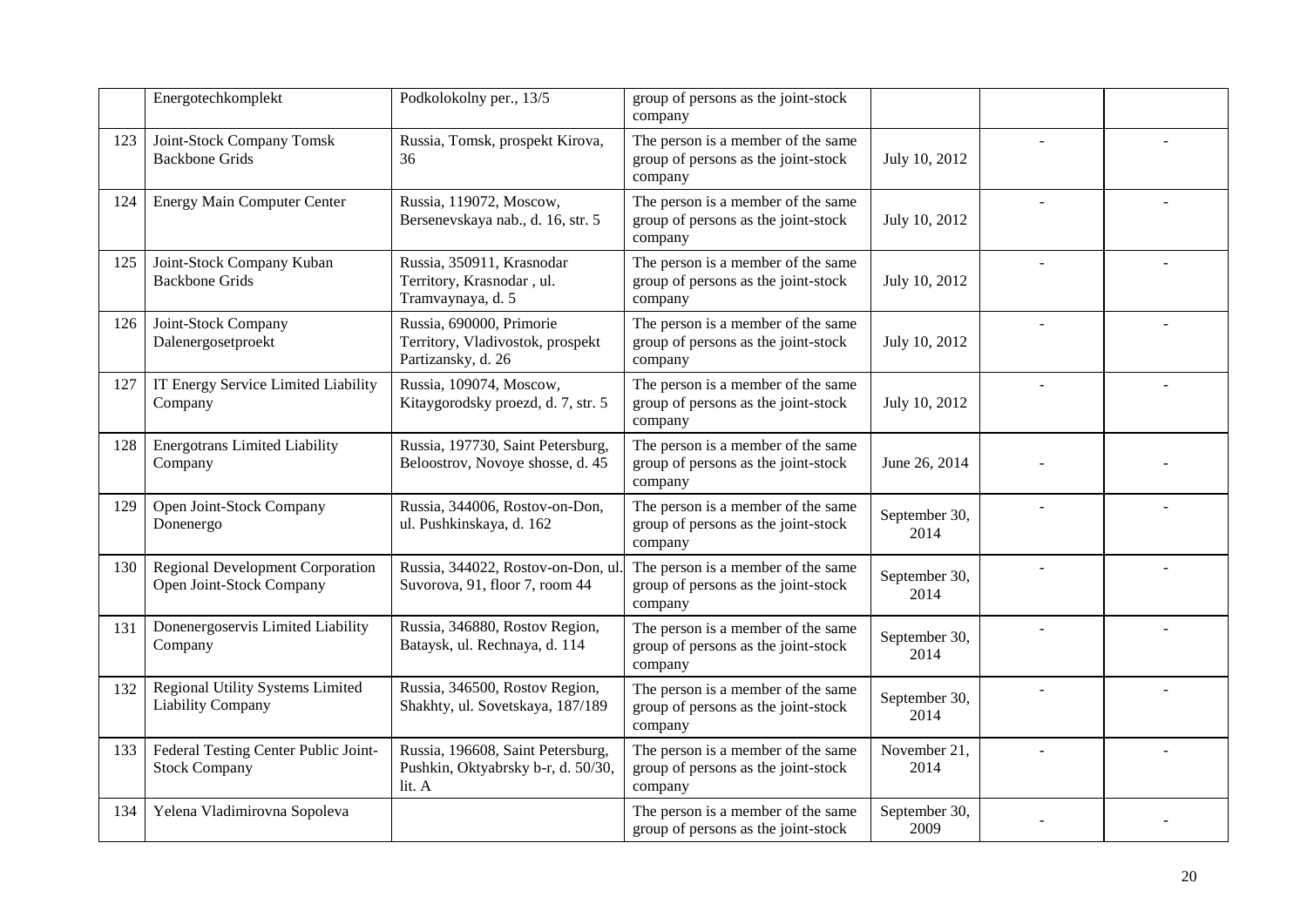|     |                                   | company                                                                              |                      |  |
|-----|-----------------------------------|--------------------------------------------------------------------------------------|----------------------|--|
| 135 | Oleg Mikhailovich Kostikov        | The person is a member of the same<br>group of persons as the joint-stock<br>company | June 5, 2010         |  |
| 136 | Dmitry Vasilyevich Katynov        | The person is a member of the same<br>group of persons as the joint-stock<br>company | July 1, 2008         |  |
| 137 | Vladimir Anatolyevich Ryabikin    | The person is a member of the same<br>group of persons as the joint-stock<br>company | December 15,<br>2008 |  |
| 138 | Sergey Yevgenyevich Popov         | The person is a member of the same<br>group of persons as the joint-stock<br>company | December 31,<br>2009 |  |
| 139 | Viktor Germanovich Semyonov       | The person is a member of the same<br>group of persons as the joint-stock<br>company | July 1, 2008         |  |
| 140 | Olga Veniaminovna Smirnova        | The person is a member of the same<br>group of persons as the joint-stock<br>company | July 1, 2008         |  |
| 141 | Veronika Viktorovna Tarnorutskaya | The person is a member of the same<br>group of persons as the joint-stock<br>company | July 1, 2008         |  |
| 142 | Yevgeny Viktorovich Ushakov       | The person is a member of the same<br>group of persons as the joint-stock<br>company | July 1, 2008         |  |
| 143 | Tatiana Alekseyevna Churikova     | The person is a member of the same<br>group of persons as the joint-stock<br>company | July 1, 2008         |  |
| 144 | German Lvovich Shashurin          | The person is a member of the same<br>group of persons as the joint-stock<br>company | July 1, 2008         |  |
| 145 | Alexander Arkadyevich Tarasov     | The person is a member of the same<br>group of persons as the joint-stock<br>company | December 31,<br>2009 |  |
| 146 | Konstantin Yurievich Petukhov     | The person is a member of the same<br>group of persons as the joint-stock<br>company | February 19,<br>2011 |  |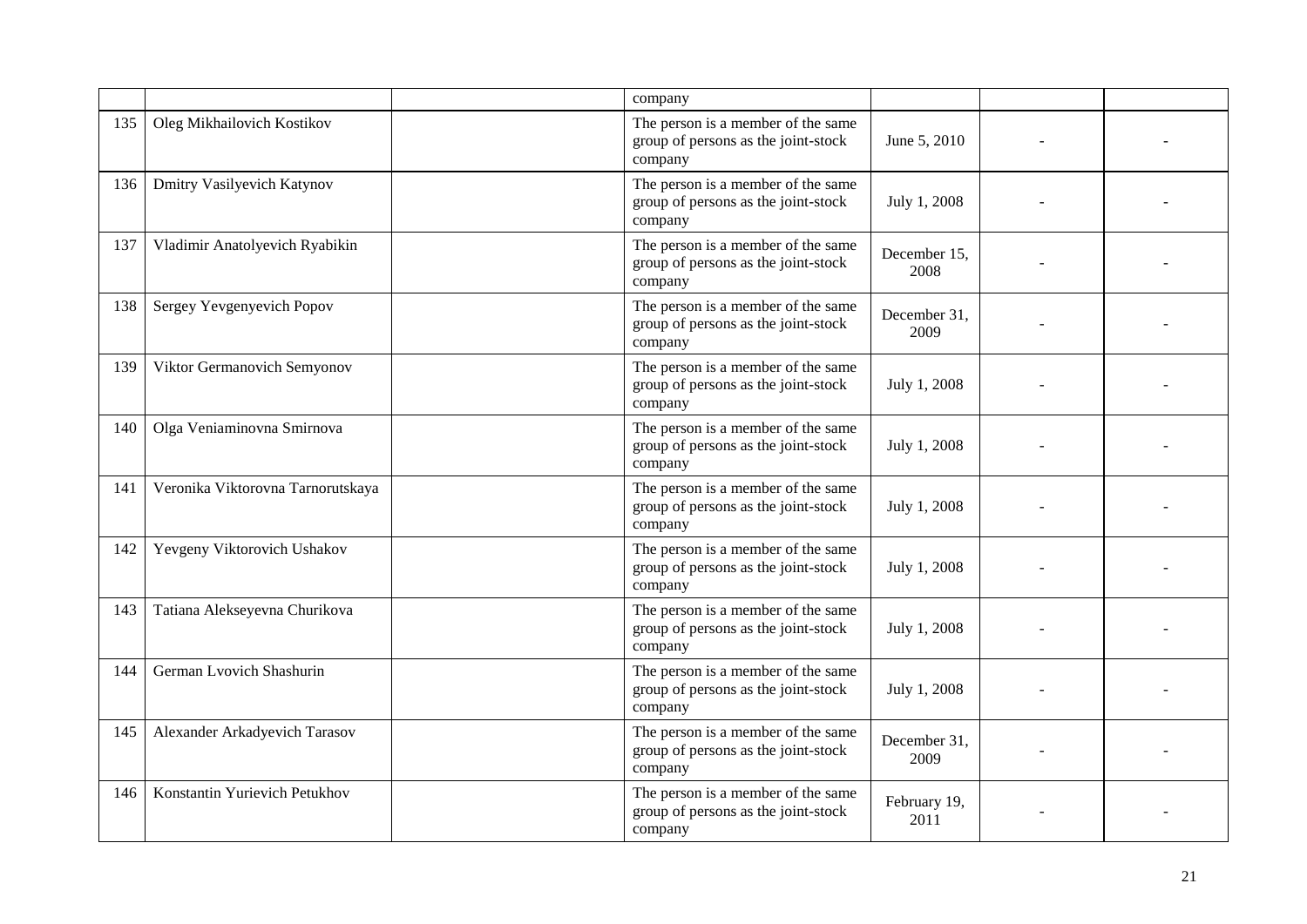| 147 | Mikhail Nikolayevich Beresnev  | The person is a member of the same<br>group of persons as the joint-stock<br>company | January 24,<br>2011  |  |
|-----|--------------------------------|--------------------------------------------------------------------------------------|----------------------|--|
| 148 | Vladimir Vasilyevich Vasilyev  | The person is a member of the same<br>group of persons as the joint-stock<br>company | March 21,<br>2011    |  |
| 149 | Remir Erkinovich Mukumov       | The person is a member of the same<br>group of persons as the joint-stock<br>company | January 12,<br>2011  |  |
| 150 | Viktor Vilenovich Shvab        | The person is a member of the same<br>group of persons as the joint-stock<br>company | December 12,<br>2011 |  |
| 151 | Igor Pavlovich Sharoshikhin    | The person is a member of the same<br>group of persons as the joint-stock<br>company | December 17,<br>2011 |  |
| 152 | Pavel Alexandrovich Mikheyev   | The person is a member of the same<br>group of persons as the joint-stock<br>company | December 24,<br>2011 |  |
| 153 | Eric Pierre Beaugent           | The person is a member of the same<br>group of persons as the joint-stock<br>company | February 29,<br>2012 |  |
| 154 | Viktor Vasilyevich Ivanov      | The person is a member of the same<br>group of persons as the joint-stock<br>company | April 27, 2012       |  |
| 155 | Svetlana Vasilyevna Shemyakina | The person is a member of the same<br>group of persons as the joint-stock<br>company | June 26, 2012        |  |
| 156 | Svetlana Viktorovna Shvagerus  | The person is a member of the same<br>group of persons as the joint-stock<br>company | June 13, 2012        |  |
| 157 | Pavel Yurievich Korsunov       | The person is a member of the same<br>group of persons as the joint-stock<br>company | July 10, 2012        |  |
| 158 | Yevgeny Nikolayevich Frolkin   | The person is a member of the same<br>group of persons as the joint-stock<br>company | July 10, 2012        |  |
| 159 | Yuri Kazbekovich Zafesov       | The person is a member of the same<br>group of persons as the joint-stock            | July 10, 2012        |  |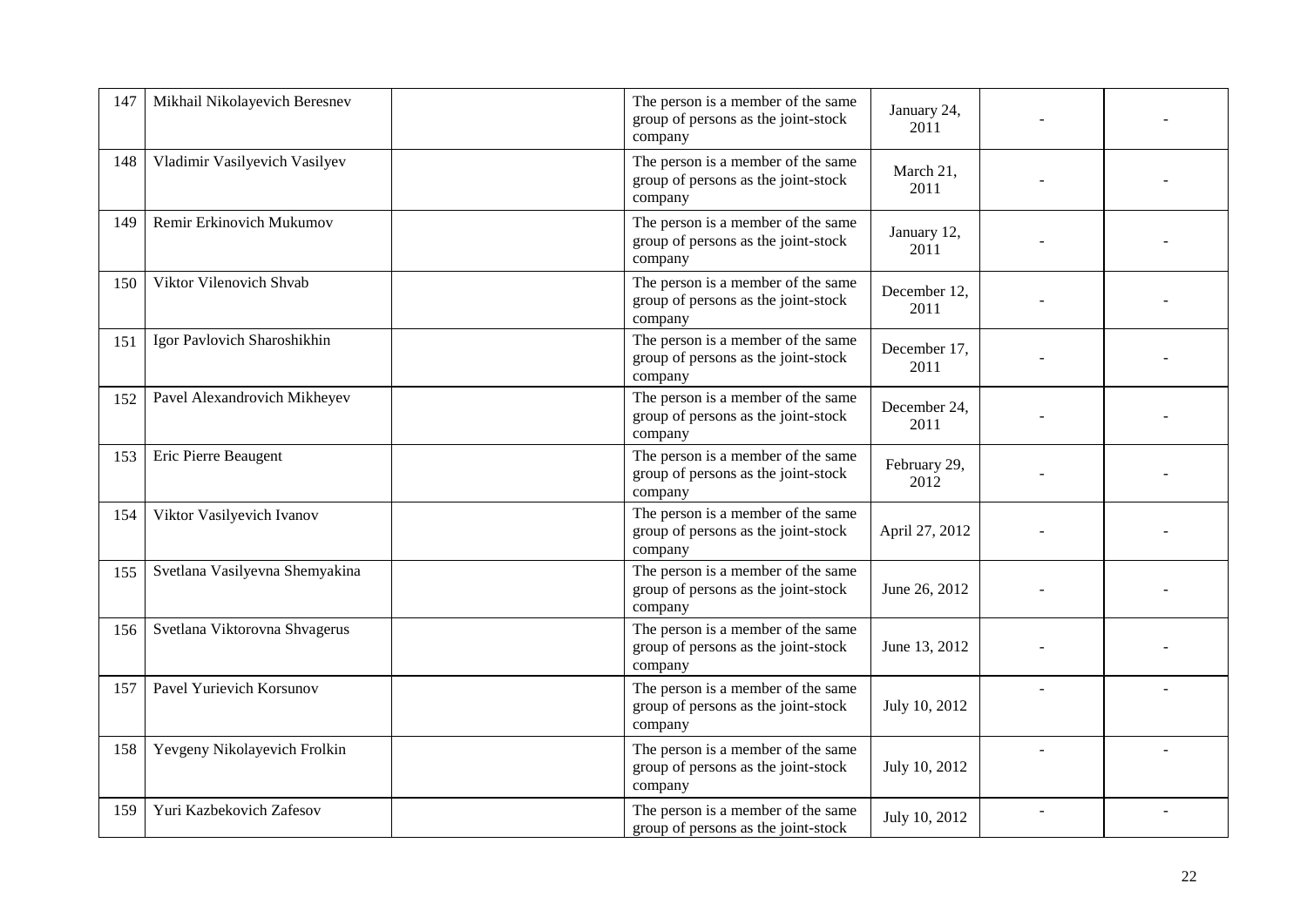|     |                                       | company                                                                              |                      |  |
|-----|---------------------------------------|--------------------------------------------------------------------------------------|----------------------|--|
| 160 | Vyacheslav Ivanovich Kudinov          | The person is a member of the same<br>group of persons as the joint-stock<br>company | July 10, 2012        |  |
| 161 | Mikhail Yurievich Kryuchkov           | The person is a member of the same<br>group of persons as the joint-stock<br>company | July 10, 2012        |  |
| 162 | Yuri Alexandrovich Karmanov           | The person is a member of the same<br>group of persons as the joint-stock<br>company | July 10, 2012        |  |
| 163 | Oleg Konstantinovich Konstantinov     | The person is a member of the same<br>group of persons as the joint-stock<br>company | July 10, 2012        |  |
| 164 | Anatoly Nikolayevich Timchenko        | The person is a member of the same<br>group of persons as the joint-stock<br>company | July 10, 2012        |  |
| 165 | <b>Eduard Petrovich Volkov</b>        | The person is a member of the same<br>group of persons as the joint-stock<br>company | July 10, 2012        |  |
| 166 | Alexander Vyacheslavovich<br>Letyagin | The person is a member of the same<br>group of persons as the joint-stock<br>company | April 25, 2014       |  |
| 167 | Pyotr Alekseyevich Sinyutin           | The person is a member of the same<br>group of persons as the joint-stock<br>company | July 12, 2012        |  |
| 168 | Maksim Nikolayevich Chereshko         | The person is a member of the same<br>group of persons as the joint-stock<br>company | June 27, 2012        |  |
| 169 | Igor Vladimirovich Makovsky           | The person is a member of the same<br>group of persons as the joint-stock<br>company | August 17,<br>2012   |  |
| 170 | <b>Boris Borisovich Ebzeev</b>        | The person is a member of the same<br>group of persons as the joint-stock<br>company | June 17, 2014        |  |
| 171 | Kirill Sergeyevich Konevets           | The person is a member of the same<br>group of persons as the joint-stock<br>company | November 15,<br>2012 |  |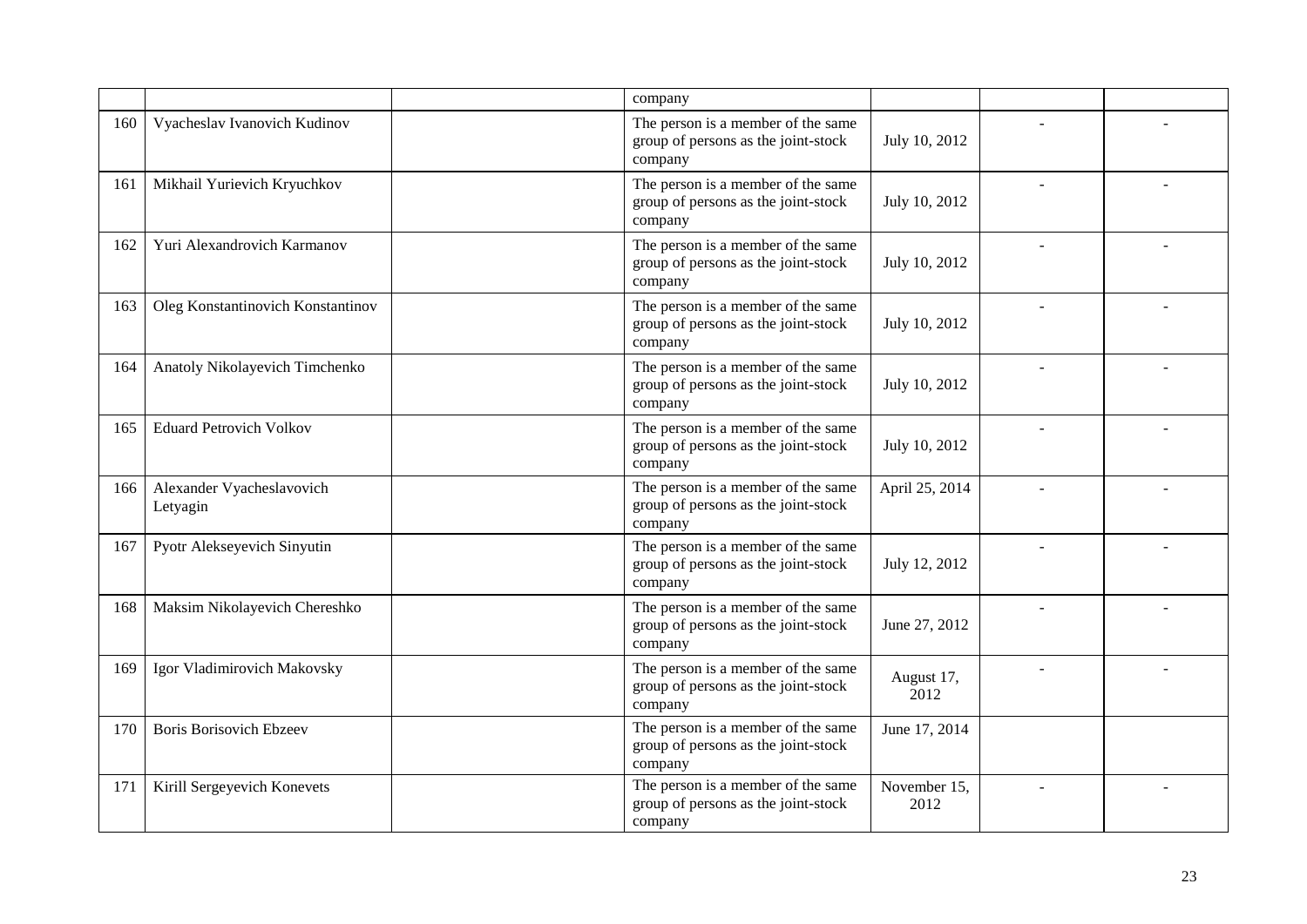| 172 | Oleg Yurievich Isaev             | The person is a member of the same<br>group of persons as the joint-stock<br>company | December 11,<br>2012  |  |
|-----|----------------------------------|--------------------------------------------------------------------------------------|-----------------------|--|
| 173 | Sergey Vladimirovich Rodin       | The person is a member of the same<br>group of persons as the joint-stock<br>company | December 18,<br>2012  |  |
| 174 | Dmitry Nikolayevich Korolyov     | The person is a member of the same<br>group of persons as the joint-stock<br>company | May 22, 2013          |  |
| 175 | Dmitry Olegovich Zhuravlyov      | The person is a member of the same<br>group of persons as the joint-stock<br>company | March 1, 2013         |  |
| 176 | Alexander Ilyich Gavrilov        | The person is a member of the same<br>group of persons as the joint-stock<br>company | March 19,<br>2013     |  |
| 177 | Alla Vyacheslavovna Zaychenko    | The person is a member of the same<br>group of persons as the joint-stock<br>company | April 20, 2013        |  |
| 178 | Aleksey Aleksandrovich Sergeyev  | The person is a member of the same<br>group of persons as the joint-stock<br>company | May 8, 2013           |  |
| 179 | Alexander Borisovich Lebedev     | The person is a member of the same<br>group of persons as the joint-stock<br>company | May 15, 2013          |  |
| 180 | Artyom Vladimirovich Glotov      | The person is a member of the same<br>group of persons as the joint-stock<br>company | June 7, 2013          |  |
| 181 | Yevgenia Vladimirovna Chigarkova | The person is a member of the same<br>group of persons as the joint-stock<br>company | July 2, 2013          |  |
| 182 | Roman Vladimirovich Chekalenko   | The person is a member of the same<br>group of persons as the joint-stock<br>company | September 20,<br>2013 |  |
| 183 | Nikolai Alexeyevich Grishaev     | The person is a member of the same<br>group of persons as the joint-stock<br>company | September 14,<br>2013 |  |
| 184 | Artur Magometovich Aushev        | The person is a member of the same<br>group of persons as the joint-stock            | December 20,          |  |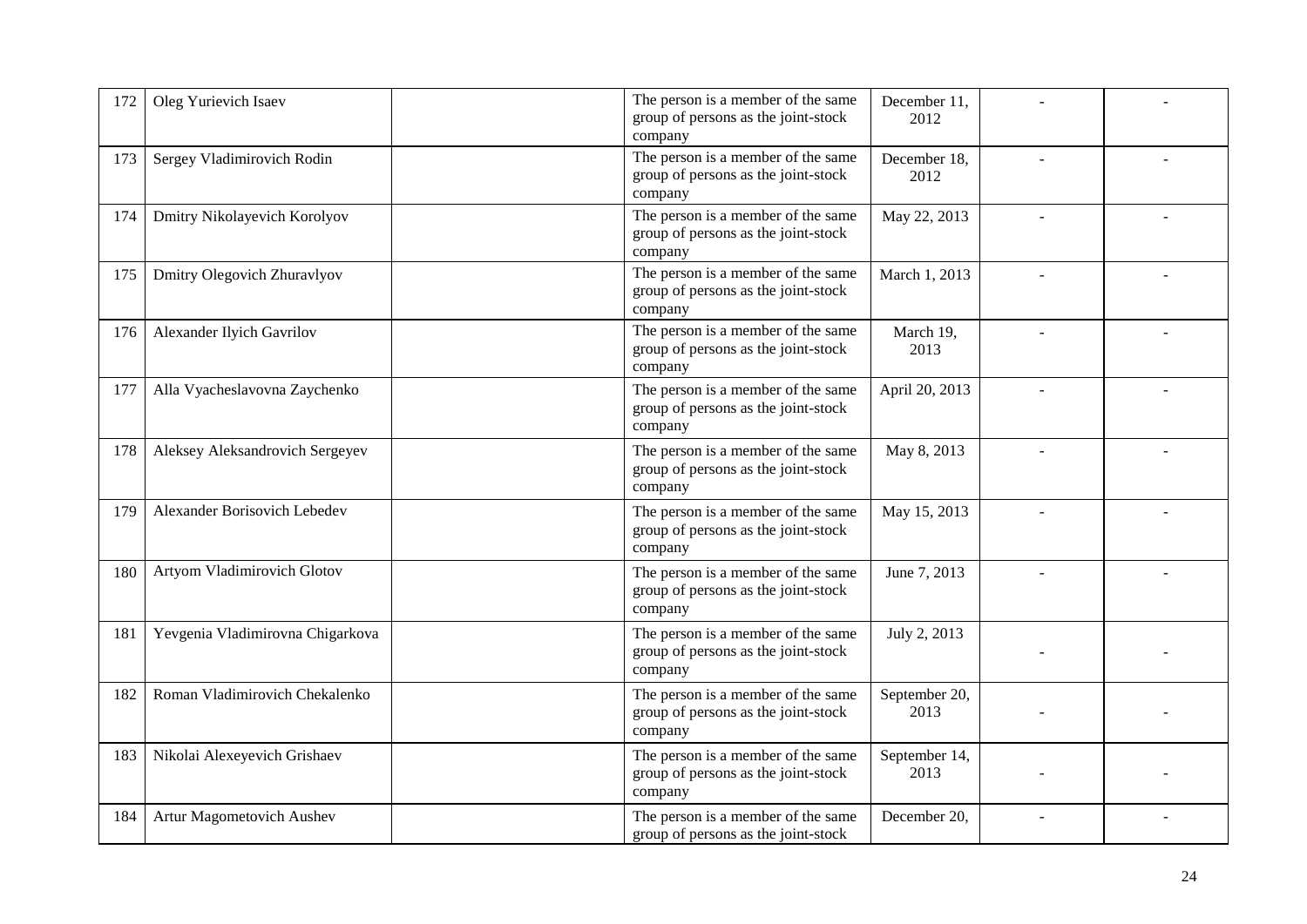|     |                                     | company                                                                              | 2013                 |  |
|-----|-------------------------------------|--------------------------------------------------------------------------------------|----------------------|--|
| 185 | Rodion Viktorovich Sukhin           | The person is a member of the same<br>group of persons as the joint-stock<br>company | June 6, 2014         |  |
| 186 | Aleksey Vyacheslavovich<br>Mirmanov | The person is a member of the same<br>group of persons as the joint-stock<br>company | October 17,<br>2014  |  |
| 187 | Konstantin Viktorovich Kotikov      | The person is a member of the same<br>group of persons as the joint-stock<br>company | October 29,<br>2013  |  |
| 188 | Vladimir Vladimirovich Shuvalov     | The person is a member of the same<br>group of persons as the joint-stock<br>company | June 17, 2014        |  |
| 189 | Sergey Vladimirovich Kondrashov     | The person is a member of the same<br>group of persons as the joint-stock<br>company | December 27,<br>2013 |  |
| 190 | Maria Nikolayevna Pichugina         | The person is a member of the same<br>group of persons as the joint-stock<br>company | December 27,<br>2013 |  |
| 191 | Yelena Yurievna Abramova            | The person is a member of the same<br>group of persons as the joint-stock<br>company | January 24,<br>2014  |  |
| 192 | Stanislav Nikolayevich Terentyev    | The person is a member of the same<br>group of persons as the joint-stock<br>company | March 4, 2014        |  |
| 193 | Pavel Viktorovich Bakhtin           | The person is a member of the same<br>group of persons as the joint-stock<br>company | December 31,<br>2014 |  |
| 194 | Olesya Andreyevna Sukhotskaya       | The person is a member of the same<br>group of persons as the joint-stock<br>company | February 2,<br>2014  |  |
| 195 | Sergey Ivanovich Gorbachev          | The person is a member of the same<br>group of persons as the joint-stock<br>company | March 1, 2014        |  |
| 196 | Igor Alexeyevich Kosolapov          | The person is a member of the same<br>group of persons as the joint-stock<br>company | February 4,<br>2014  |  |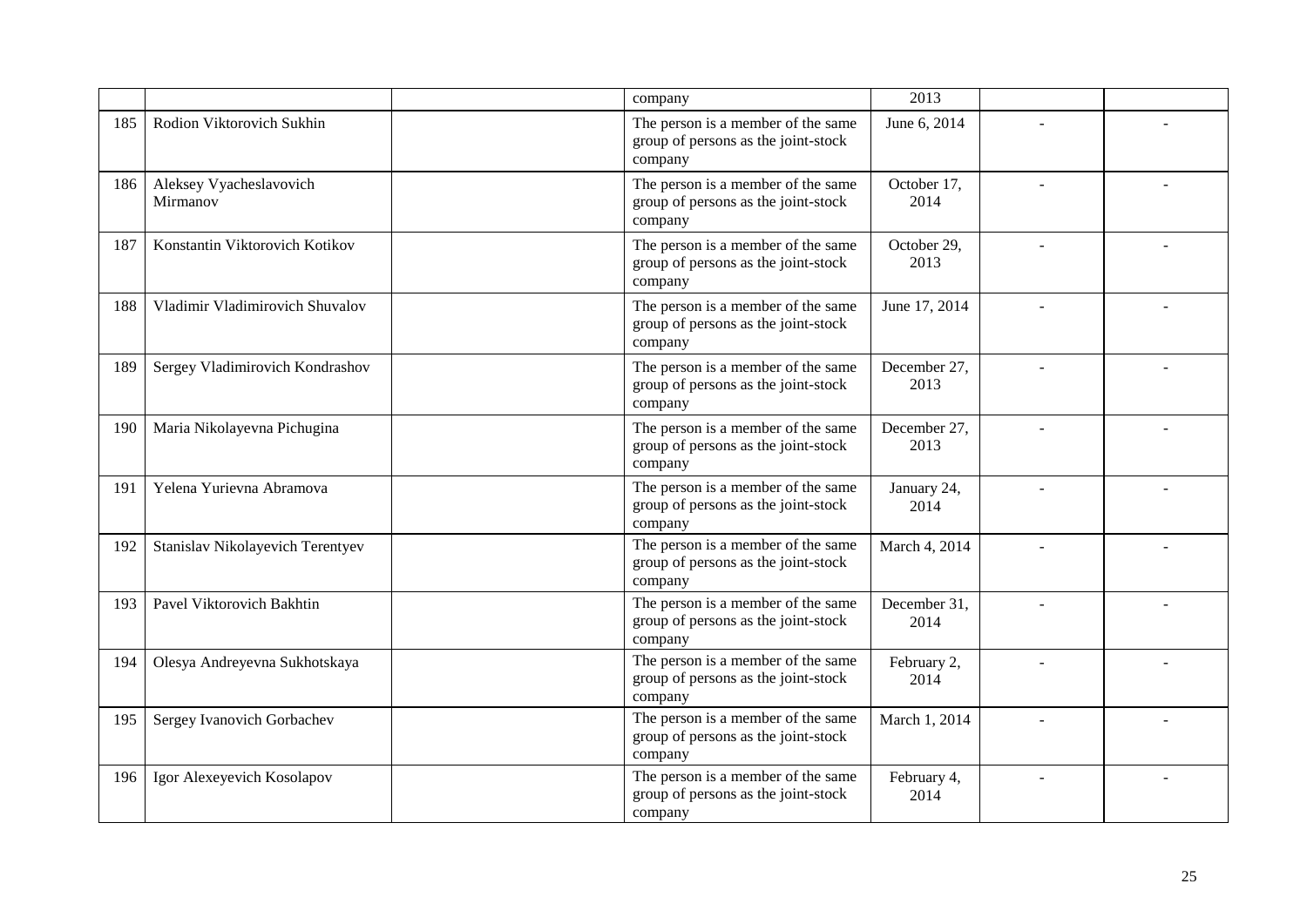| 197 | <b>Alexander Petrovich Penkov</b>    | The person is a member of the same<br>group of persons as the joint-stock<br>company | June 26, 2014         |  |
|-----|--------------------------------------|--------------------------------------------------------------------------------------|-----------------------|--|
| 198 | <b>Aleksey Borisovich Stepantsev</b> | The person is a member of the same<br>group of persons as the joint-stock<br>company | July 21, 2014         |  |
| 199 | Vadim Gennadyevich Islentyev         | The person is a member of the same<br>group of persons as the joint-stock<br>company | September 22,<br>2014 |  |
| 200 | Pavel Grigoryevich Shkuratovsky      | The person is a member of the same<br>group of persons as the joint-stock<br>company | August 13,<br>2014    |  |
| 201 | Yuri Viktorovich Zaytsev             | The person is a member of the same<br>group of persons as the joint-stock<br>company | August 29,<br>2014    |  |
| 202 | Nikolay Igorevich Pozdnyakov         | The person is a member of the same<br>group of persons as the joint-stock<br>company | September 13,<br>2014 |  |
| 203 | Viktor Georgyevich Goncharov         | The person is a member of the same<br>group of persons as the joint-stock<br>company | September 30,<br>2014 |  |
| 204 | Gennady Ivanovich Kravtsov           | The person is a member of the same<br>group of persons as the joint-stock<br>company | September 30,<br>2014 |  |
| 205 | Vladimir Nikolayevich Rondar         | The person is a member of the same<br>group of persons as the joint-stock<br>company | September 30,<br>2014 |  |
| 206 | Anatoly Yurievich Yablokov           | The person is a member of the same<br>group of persons as the joint-stock<br>company | December 25,<br>2014  |  |
| 207 | Grigory Grigoryevich Kuzmenko        | The person is a member of the same<br>group of persons as the joint-stock<br>company | November 29,<br>2014  |  |
| 208 | Viktor Aleksandrovich Reshetnikov    | The person is a member of the same<br>group of persons as the joint-stock<br>company | October 28,<br>2014   |  |
| 209 | Natalia Aleksandrovna Kamolina       | The person is a member of the same                                                   | October 29,           |  |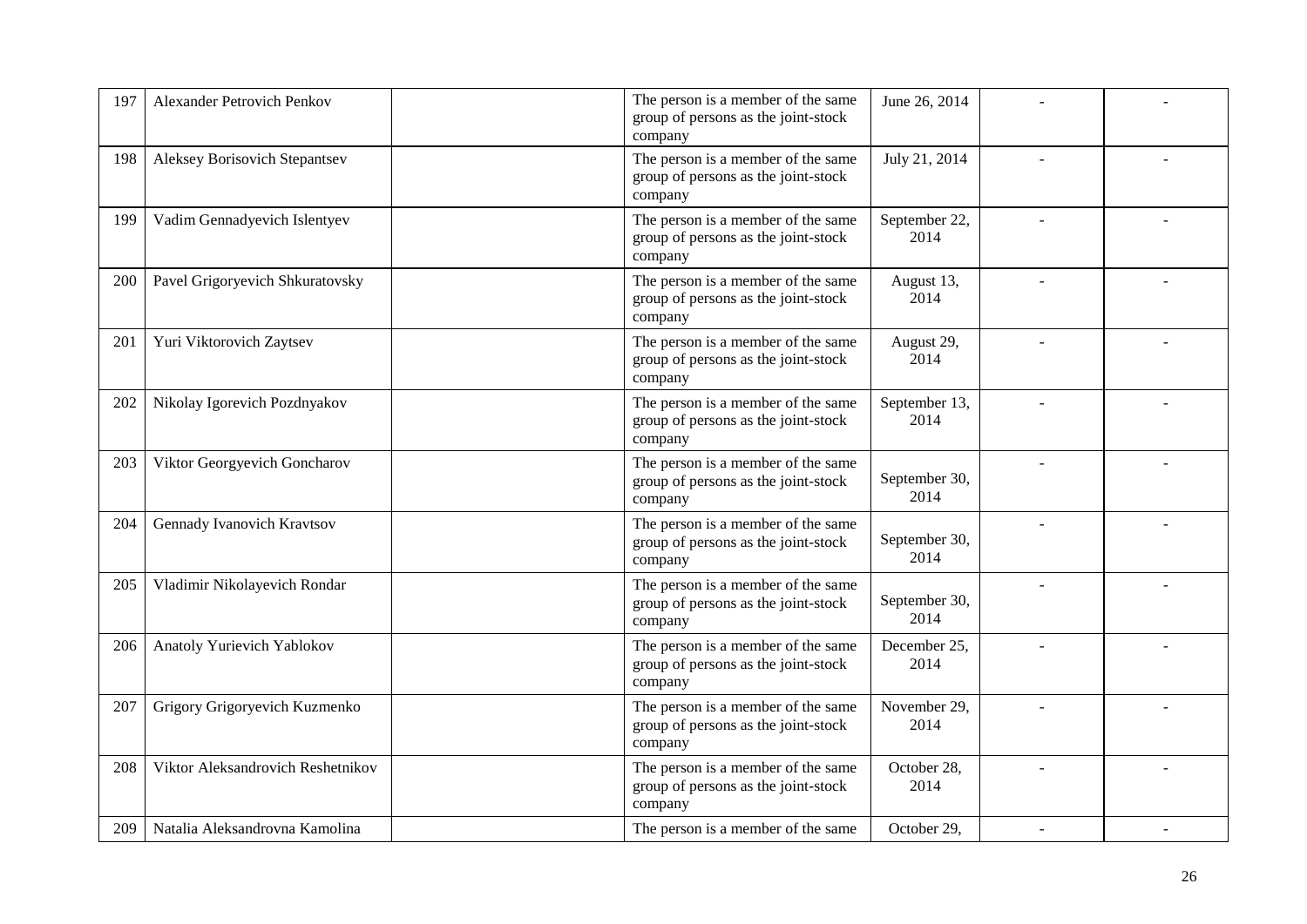|     |                                       | group of persons as the joint-stock<br>company                                       | 2014                 |  |
|-----|---------------------------------------|--------------------------------------------------------------------------------------|----------------------|--|
| 210 | Sergey Gennadyevich Titov             | The person is a member of the same<br>group of persons as the joint-stock<br>company | November 21,<br>2014 |  |
| 211 | Vladislav Leonidovich Surmenko        | The person is a member of the same<br>group of persons as the joint-stock<br>company | November 12,<br>2014 |  |
| 212 | Sergey Georgyevich Dregval            | The person is a member of the same<br>group of persons as the joint-stock<br>company | October 28,<br>2014  |  |
| 213 | Igor Alekseyevich Mosin               | The person is a member of the same<br>group of persons as the joint-stock<br>company | January 1,<br>2015   |  |
| 214 | Vitaly Yurievich Okunev               | The person is a member of the same<br>group of persons as the joint-stock<br>company | February 16,<br>2015 |  |
| 215 | Yuri Petrovich Shevelyov              | The person is a member of the same<br>group of persons as the joint-stock<br>company | February 7,<br>2015  |  |
| 216 | Alexander Petrovich Sharko            | The person is a member of the same<br>group of persons as the joint-stock<br>company | January 1,<br>2015   |  |
| 217 | Aleksey Viktorovich Fortov            | The person is a member of the same<br>group of persons as the joint-stock<br>company | March 25,<br>2015    |  |
| 218 | Vasily Vladislavovich Nikonov         | The person is a member of the same<br>group of persons as the joint-stock<br>company | February 14,<br>2015 |  |
| 219 | Yevgeny Aleksandrovich<br>Rozentsvayg | The person is a member of the same<br>group of persons as the joint-stock<br>company | March 12,<br>2015    |  |
| 220 | Andrey Sergeyevich Smolnikov          | The person is a member of the same<br>group of persons as the joint-stock<br>company | March 5, 2015        |  |
| 221 | Pavel Nikolayevich Dyakov             | The person is a member of the same<br>group of persons as the joint-stock<br>company | March 5, 2015        |  |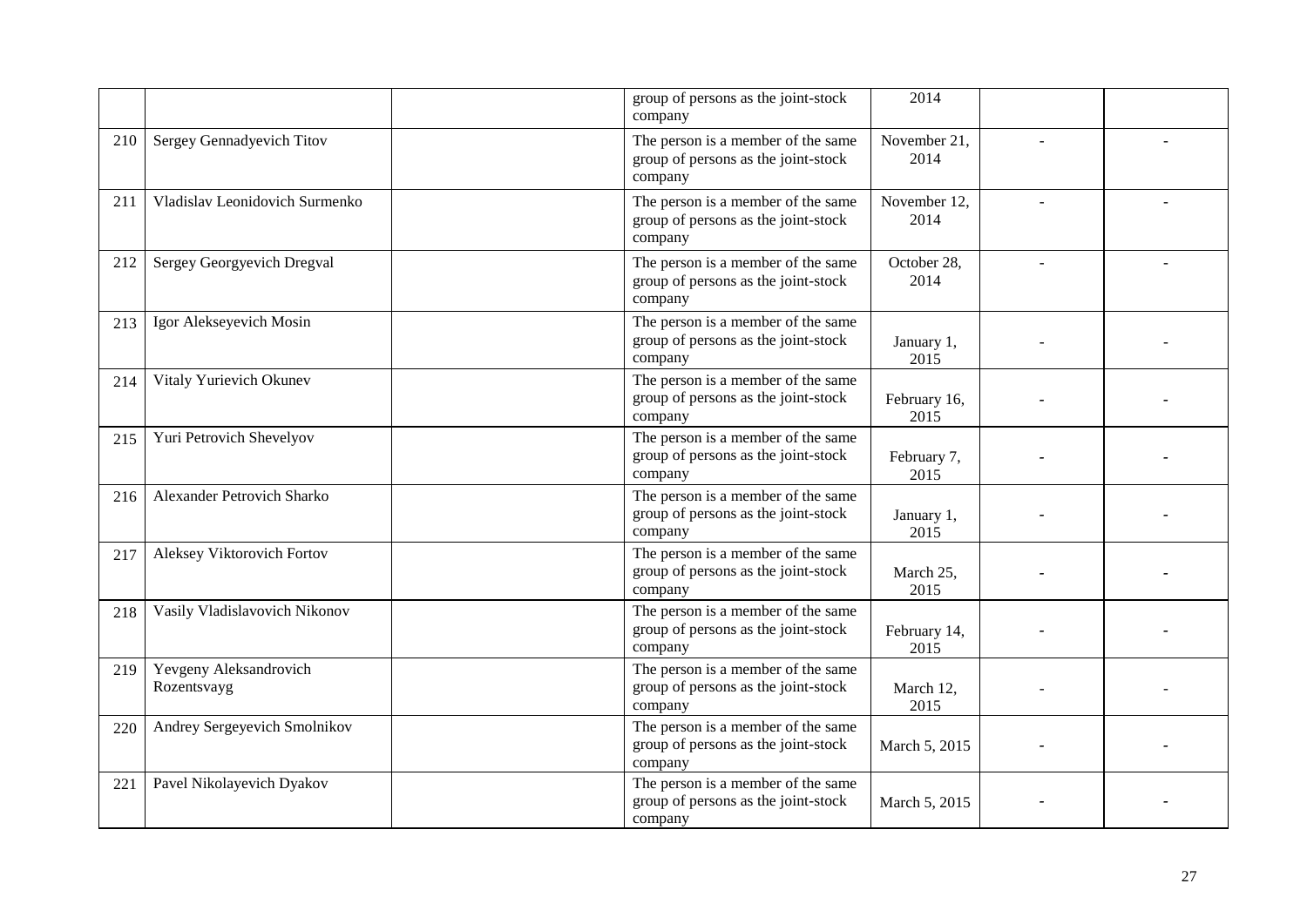| $\sim$<br>444 | $\mathbf{v}$ $\mathbf{v}$<br>Mikhailovich<br>Saukh | $\overline{\phantom{a}}$<br>s a member of the same<br>1 he r |                                |  |
|---------------|----------------------------------------------------|--------------------------------------------------------------|--------------------------------|--|
|               |                                                    | the joint-stock<br>group of persons as                       | $\sim$<br>January <sup>-</sup> |  |
|               |                                                    | company                                                      | 2015                           |  |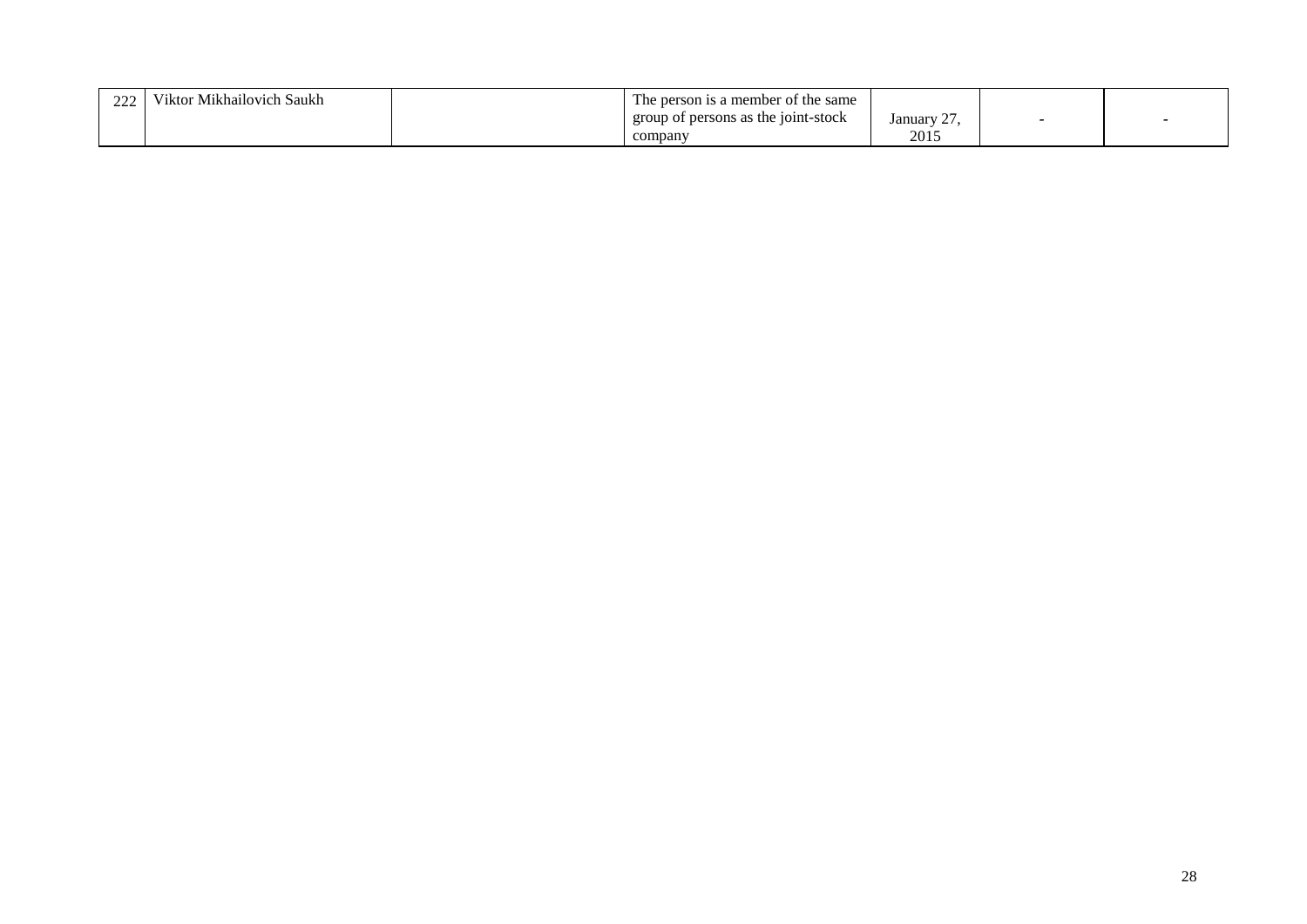## **II. Changes in the List of Affiliates for the period from January 1, 2015, to March 31, 2015**

| Item |                                                                                                         | Description of Change |                                                                                      |                | Date of Change           | Date of Change in the List of Affiliates |                                          |  |  |
|------|---------------------------------------------------------------------------------------------------------|-----------------------|--------------------------------------------------------------------------------------|----------------|--------------------------|------------------------------------------|------------------------------------------|--|--|
| 1.   | Deleted from the list of persons that are members of the same group of persons as JSC<br><b>ROSSETI</b> |                       |                                                                                      |                | December 31, 2014        |                                          | <b>March 31, 2015</b>                    |  |  |
|      | Description of affiliate information prior to change:                                                   |                       |                                                                                      |                |                          |                                          |                                          |  |  |
|      |                                                                                                         | 3                     | $\overline{4}$                                                                       |                | 5                        | 6                                        | $\tau$                                   |  |  |
| 199  | Vladimir Yevgenyevich<br><b>Skorokhodov</b>                                                             |                       | The person is a member of the<br>same group of persons as the<br>joint-stock company |                | December 31,<br>2013     |                                          |                                          |  |  |
|      | Description of affiliate information after change:                                                      |                       |                                                                                      |                |                          |                                          |                                          |  |  |
|      | $\overline{2}$                                                                                          | 3                     | $\overline{4}$                                                                       |                | 5                        | 6                                        | $\overline{7}$                           |  |  |
|      | Vladimir Yevgenyevich<br>Skorokhodov                                                                    |                       | The person ceased to be an affiliate                                                 |                |                          |                                          |                                          |  |  |
| Item |                                                                                                         | Description of Change |                                                                                      |                | Date of Change           |                                          | Date of Change in the List of Affiliates |  |  |
| 2.   | Deleted from the list of persons that are members of the same group of persons as JSC<br><b>ROSSETI</b> |                       |                                                                                      |                | <b>February 15, 2015</b> | <b>March 31, 2015</b>                    |                                          |  |  |
|      | Description of affiliate information prior to change:                                                   |                       |                                                                                      |                |                          |                                          |                                          |  |  |
|      |                                                                                                         | 3                     | 4                                                                                    |                | 5                        | 6                                        |                                          |  |  |
| 221  | Viktor Yakovlevich Ovchinnikov                                                                          |                       | The person is a member of the<br>same group of persons as the<br>joint-stock company |                | December 31,<br>2014     |                                          |                                          |  |  |
|      | Description of affiliate information after change:                                                      |                       |                                                                                      |                |                          |                                          |                                          |  |  |
|      | 2                                                                                                       | 3                     | $\Delta$                                                                             |                | 5                        | 6                                        | 7                                        |  |  |
|      | Viktor Yakovlevich Ovchinnikov                                                                          |                       | The person ceased to be an affiliate                                                 |                |                          |                                          |                                          |  |  |
| Item |                                                                                                         | Description of Change |                                                                                      | Date of Change |                          |                                          | Date of Change in the List of Affiliates |  |  |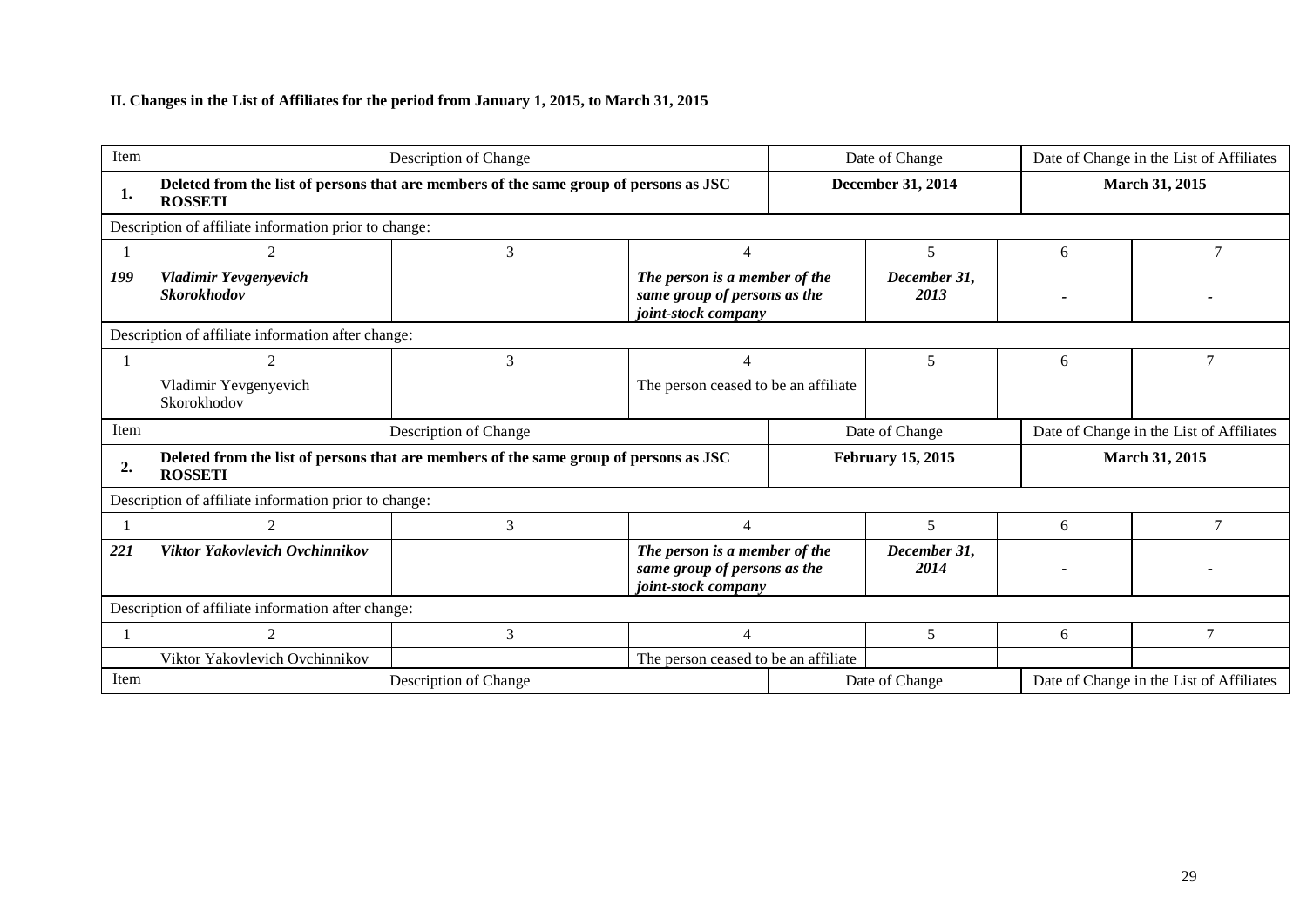| 3.   | Deleted from the list of persons that are members of the same group of persons as JSC<br><b>ROSSETI</b> |                       |                                                                                      |  | February 6, 2015       |                | March 31, 2015                           |  |  |
|------|---------------------------------------------------------------------------------------------------------|-----------------------|--------------------------------------------------------------------------------------|--|------------------------|----------------|------------------------------------------|--|--|
|      | Description of affiliate information prior to change:                                                   |                       |                                                                                      |  |                        |                |                                          |  |  |
|      |                                                                                                         | 3                     | 4                                                                                    |  | 5                      | 6              | $\overline{7}$                           |  |  |
| 222  | Sergei Alexandrovich Semerikov                                                                          |                       | The person is a member of the<br>same group of persons as the<br>joint-stock company |  | October 10, 2014       |                |                                          |  |  |
|      | Description of affiliate information after change:                                                      |                       |                                                                                      |  |                        |                |                                          |  |  |
| -1   | $\mathfrak{D}$                                                                                          | 3                     | 4                                                                                    |  | 5                      | 6              | 7                                        |  |  |
|      | Sergei Alexandrovich Semerikov                                                                          |                       | The person ceased to be an affiliate                                                 |  |                        |                |                                          |  |  |
| Item |                                                                                                         | Description of Change |                                                                                      |  | Date of Change         |                | Date of Change in the List of Affiliates |  |  |
| 4.   | Deleted from the list of persons that are members of the same group of persons as JSC<br><b>ROSSETI</b> |                       | December 31, 2014                                                                    |  |                        | March 31, 2015 |                                          |  |  |
|      | Description of affiliate information prior to change:                                                   |                       |                                                                                      |  |                        |                |                                          |  |  |
|      | $\mathfrak{D}$                                                                                          | 3                     | $\overline{4}$                                                                       |  | 5                      | 6              | 7                                        |  |  |
| 159  | <b>Andrey Anatolyevich Golinko</b>                                                                      |                       | The person is a member of the<br>same group of persons as the<br>joint-stock company |  | <b>August 23, 2014</b> |                |                                          |  |  |
|      | Description of affiliate information after change:                                                      |                       |                                                                                      |  |                        |                |                                          |  |  |
|      | $\mathcal{D}$                                                                                           | 3                     | 4                                                                                    |  | 5                      | 6              | 7                                        |  |  |
|      | Andrey Anatolyevich Golinko                                                                             |                       | The person ceased to be an affiliate                                                 |  |                        |                |                                          |  |  |
| Item |                                                                                                         | Description of Change |                                                                                      |  | Date of Change         |                | Date of Change in the List of Affiliates |  |  |
| 5.   | Deleted from the list of persons that are members of the same group of persons as JSC<br><b>ROSSETI</b> |                       |                                                                                      |  | <b>March 24, 2015</b>  |                | March 31, 2015                           |  |  |
|      | Description of affiliate information prior to change:                                                   |                       |                                                                                      |  |                        |                |                                          |  |  |
|      | $\mathcal{D}_{\mathcal{L}}$                                                                             | 3                     | $\overline{4}$                                                                       |  | 5                      | 6              | 7                                        |  |  |
| 220  | Alla Valeryevna Latypova                                                                                |                       | The person is a member of the<br>same group of persons as the<br>joint-stock company |  | October 8, 2014        |                |                                          |  |  |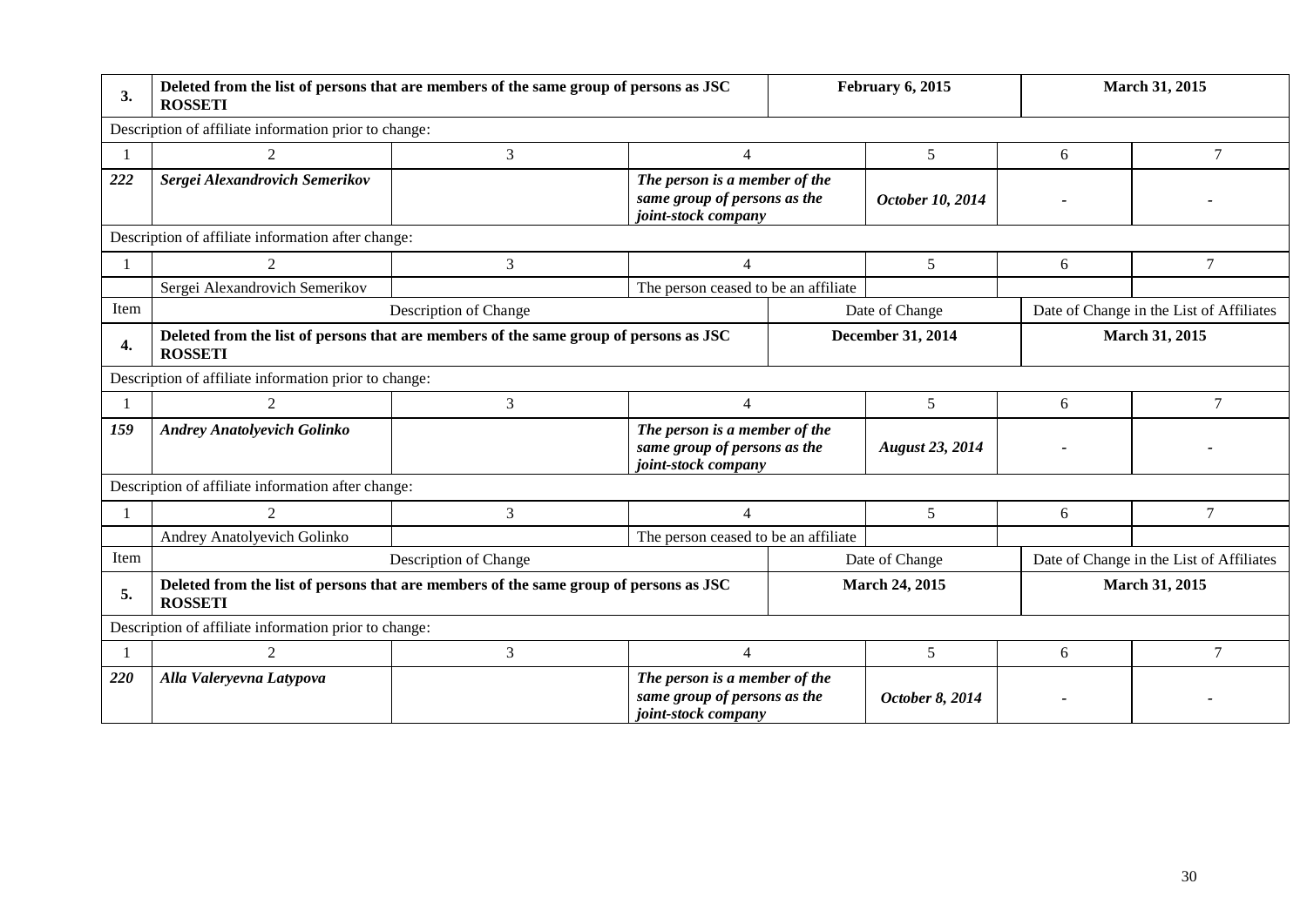|      | Description of affiliate information after change:                                                      |                       |                                                                                      |                                      |                          |                                          |                                          |  |  |
|------|---------------------------------------------------------------------------------------------------------|-----------------------|--------------------------------------------------------------------------------------|--------------------------------------|--------------------------|------------------------------------------|------------------------------------------|--|--|
|      | $\mathfrak{D}$                                                                                          | 3                     | $\overline{4}$                                                                       |                                      | 5                        | 6                                        | $\overline{7}$                           |  |  |
|      | Alla Valeryevna Latypova                                                                                |                       |                                                                                      | The person ceased to be an affiliate |                          |                                          |                                          |  |  |
| Item |                                                                                                         | Description of Change |                                                                                      |                                      | Date of Change           |                                          | Date of Change in the List of Affiliates |  |  |
| 6.   | Deleted from the list of persons that are members of the same group of persons as JSC<br><b>ROSSETI</b> |                       |                                                                                      |                                      | <b>February 16, 2015</b> |                                          | March 31, 2015                           |  |  |
|      | Description of affiliate information prior to change:                                                   |                       |                                                                                      |                                      |                          |                                          |                                          |  |  |
|      | $\mathfrak{D}$                                                                                          | 3                     | $\overline{4}$                                                                       |                                      | 5                        | 6                                        | 7                                        |  |  |
| 180  | Tatiana Vladimirovna Kovalenko                                                                          |                       | The person is a member of the<br>same group of persons as the<br>joint-stock company |                                      | July 7, 2014             |                                          |                                          |  |  |
|      | Description of affiliate information after change:                                                      |                       |                                                                                      |                                      |                          |                                          |                                          |  |  |
|      | $\mathfrak{D}$                                                                                          | 3                     | $\overline{\mathcal{A}}$                                                             |                                      | 5                        | 6                                        | $\overline{7}$                           |  |  |
|      | Tatiana Vladimirovna Kovalenko                                                                          |                       |                                                                                      | The person ceased to be an affiliate |                          |                                          |                                          |  |  |
| Item |                                                                                                         | Description of Change |                                                                                      | Date of Change                       |                          | Date of Change in the List of Affiliates |                                          |  |  |
| 7.   | Deleted from the list of persons that are members of the same group of persons as JSC<br><b>ROSSETI</b> |                       |                                                                                      | <b>January 16, 2015</b>              |                          | March 31, 2015                           |                                          |  |  |
|      | Description of affiliate information prior to change:                                                   |                       |                                                                                      |                                      |                          |                                          |                                          |  |  |
|      | 2                                                                                                       | 3                     | $\overline{4}$                                                                       |                                      | 5                        | 6                                        | 7                                        |  |  |
| 141  | <b>Andrey Valentinovich</b><br>Sorochinsky                                                              |                       | The person is a member of the<br>same group of persons as the<br>joint-stock company |                                      | July 31, 2010            |                                          |                                          |  |  |
|      | Description of affiliate information after change:                                                      |                       |                                                                                      |                                      |                          |                                          |                                          |  |  |
|      | $\mathfrak{D}$                                                                                          | 3                     | 4                                                                                    |                                      | 5                        | 6                                        | 7                                        |  |  |
|      | Andrey Valentinovich Sorochinsky                                                                        |                       |                                                                                      | The person ceased to be an affiliate |                          |                                          |                                          |  |  |
| Item |                                                                                                         | Description of Change |                                                                                      |                                      | Date of Change           |                                          | Date of Change in the List of Affiliates |  |  |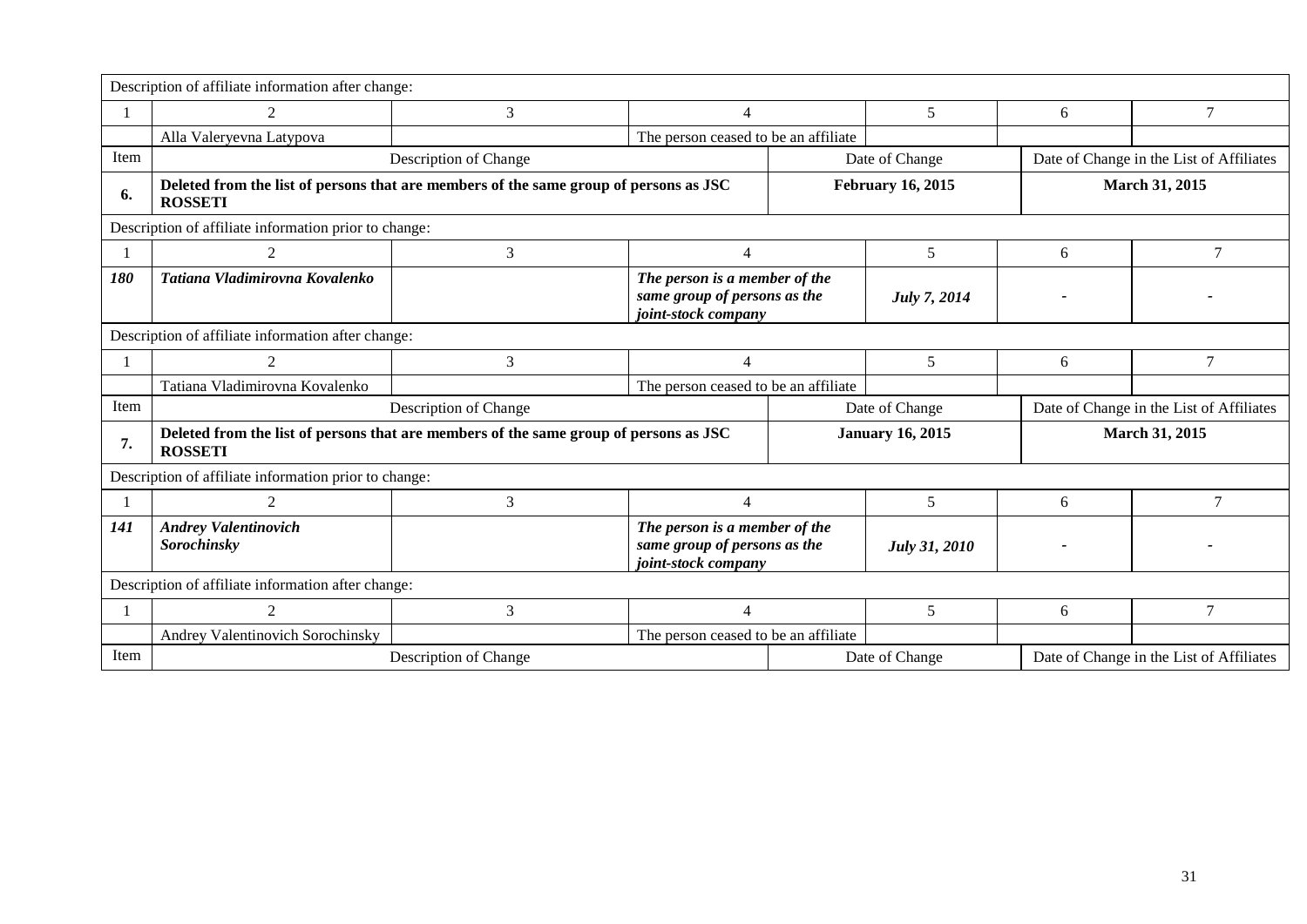| 8.   | <b>ROSSETI</b>                                                                                          | Deleted from the list of persons that are members of the same group of persons as JSC | March 11, 2015                                                                       |  |                          | March 31, 2015                           |                                          |
|------|---------------------------------------------------------------------------------------------------------|---------------------------------------------------------------------------------------|--------------------------------------------------------------------------------------|--|--------------------------|------------------------------------------|------------------------------------------|
|      | Description of affiliate information prior to change:                                                   |                                                                                       |                                                                                      |  |                          |                                          |                                          |
|      | 2                                                                                                       | 3                                                                                     | 4                                                                                    |  | 5                        | 6                                        | 7                                        |
| 185  | Diana Anatolyevna Syunyaeva                                                                             |                                                                                       | The person is a member of the<br>same group of persons as the<br>joint-stock company |  | June 1, 2013             |                                          |                                          |
|      | Description of affiliate information after change:                                                      |                                                                                       |                                                                                      |  |                          |                                          |                                          |
|      | $\mathfrak{D}$                                                                                          | 3                                                                                     | $\overline{\mathcal{A}}$                                                             |  | 5                        | 6                                        | $\overline{7}$                           |
|      | Diana Anatolyevna Syunyaeva                                                                             |                                                                                       | The person ceased to be an affiliate                                                 |  |                          |                                          |                                          |
| Item |                                                                                                         | Description of Change<br>Date of Change                                               |                                                                                      |  |                          | Date of Change in the List of Affiliates |                                          |
| 9.   | Deleted from the list of persons that are members of the same group of persons as JSC<br><b>ROSSETI</b> |                                                                                       |                                                                                      |  | <b>March 4, 2015</b>     |                                          | March 31, 2015                           |
|      | Description of affiliate information prior to change:                                                   |                                                                                       |                                                                                      |  |                          |                                          |                                          |
|      | $\overline{2}$                                                                                          | 3                                                                                     | 4                                                                                    |  | 5                        | 6                                        | 7                                        |
| 139  | <b>Alexander Viktorovich Lurye</b>                                                                      |                                                                                       | The person is a member of the<br>same group of persons as the<br>joint-stock company |  | October 22, 2010         |                                          |                                          |
|      | Description of affiliate information after change:                                                      |                                                                                       |                                                                                      |  |                          |                                          |                                          |
|      | $\overline{2}$                                                                                          | 3                                                                                     | $\overline{\mathcal{A}}$                                                             |  | 5                        | 6                                        | $\overline{7}$                           |
|      | Alexander Viktorovich Lurye                                                                             |                                                                                       | The person ceased to be an affiliate                                                 |  |                          |                                          |                                          |
| Item |                                                                                                         | Description of Change                                                                 |                                                                                      |  | Date of Change           |                                          | Date of Change in the List of Affiliates |
| 10.  | <b>ROSSETI</b>                                                                                          | Deleted from the list of persons that are members of the same group of persons as JSC |                                                                                      |  | <b>December 27, 2014</b> |                                          | March 31, 2015                           |
|      | Description of affiliate information prior to change:                                                   |                                                                                       |                                                                                      |  |                          |                                          |                                          |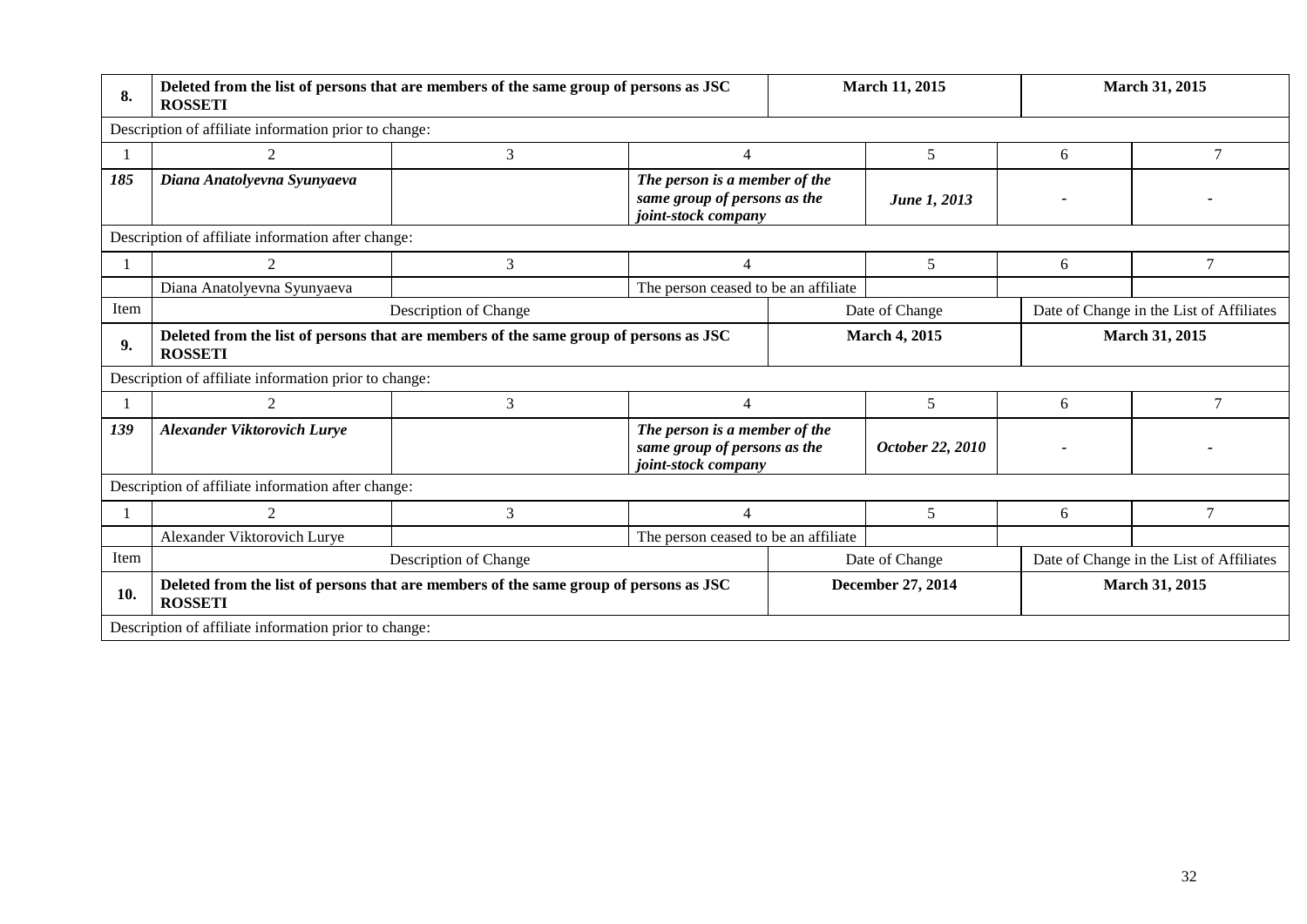|      | 2                                                                                                                                   | 3                                                    |                                                                                      |                          | 5                     | 6              |                                          |  |  |
|------|-------------------------------------------------------------------------------------------------------------------------------------|------------------------------------------------------|--------------------------------------------------------------------------------------|--------------------------|-----------------------|----------------|------------------------------------------|--|--|
|      |                                                                                                                                     |                                                      |                                                                                      |                          |                       |                |                                          |  |  |
| 197  | <b>Aleksey Gennadyevich Karzanov</b>                                                                                                |                                                      | The person is a member of the<br>same group of persons as the                        |                          | September 24,<br>2013 |                |                                          |  |  |
|      |                                                                                                                                     |                                                      | joint-stock company                                                                  |                          |                       |                |                                          |  |  |
|      | Description of affiliate information after change:                                                                                  |                                                      |                                                                                      |                          |                       |                |                                          |  |  |
|      | $\mathcal{D}_{\mathcal{L}}$                                                                                                         | 3                                                    | $\overline{4}$                                                                       |                          | 5                     | 6              | $\overline{7}$                           |  |  |
|      | Aleksey Gennadyevich Karzanov                                                                                                       |                                                      | The person ceased to be an affiliate                                                 |                          |                       |                |                                          |  |  |
| Item |                                                                                                                                     | Description of Change                                |                                                                                      |                          | Date of Change        |                | Date of Change in the List of Affiliates |  |  |
| 11.  | Deleted from the list of persons that are members of the same group of persons as JSC<br><b>February 16, 2015</b><br><b>ROSSETI</b> |                                                      |                                                                                      |                          |                       | March 31, 2015 |                                          |  |  |
|      | Description of affiliate information prior to change:                                                                               |                                                      |                                                                                      |                          |                       |                |                                          |  |  |
|      |                                                                                                                                     | 3                                                    | 4                                                                                    |                          | 5                     | 6              | 7                                        |  |  |
| 79   | Volgogradsetremont Open Joint-<br><b>Stock Company</b>                                                                              | Russia, 400066, Volgograd, ul.<br>Granovitaya, d. 1A | The person is a member of the<br>same group of persons as the<br>joint-stock company |                          | <b>July 1, 2008</b>   |                |                                          |  |  |
|      | Description of affiliate information after change:                                                                                  |                                                      |                                                                                      |                          |                       |                |                                          |  |  |
|      | $\mathcal{L}$                                                                                                                       | 3                                                    | $\overline{\mathcal{A}}$                                                             |                          | 5                     | 6              | 7                                        |  |  |
|      | Volgogradsetremont Open Joint-<br><b>Stock Company</b>                                                                              |                                                      | The person ceased to be an affiliate                                                 |                          |                       |                |                                          |  |  |
| Item |                                                                                                                                     | Description of Change                                |                                                                                      |                          | Date of Change        |                | Date of Change in the List of Affiliates |  |  |
| 12.  | Deleted from the list of persons that are members of the same group of persons as JSC<br><b>ROSSETI</b>                             |                                                      |                                                                                      | <b>December 27, 2014</b> |                       | March 31, 2015 |                                          |  |  |
|      | Description of affiliate information prior to change:                                                                               |                                                      |                                                                                      |                          |                       |                |                                          |  |  |
|      |                                                                                                                                     | 3                                                    | 4                                                                                    |                          | 5                     | 6              |                                          |  |  |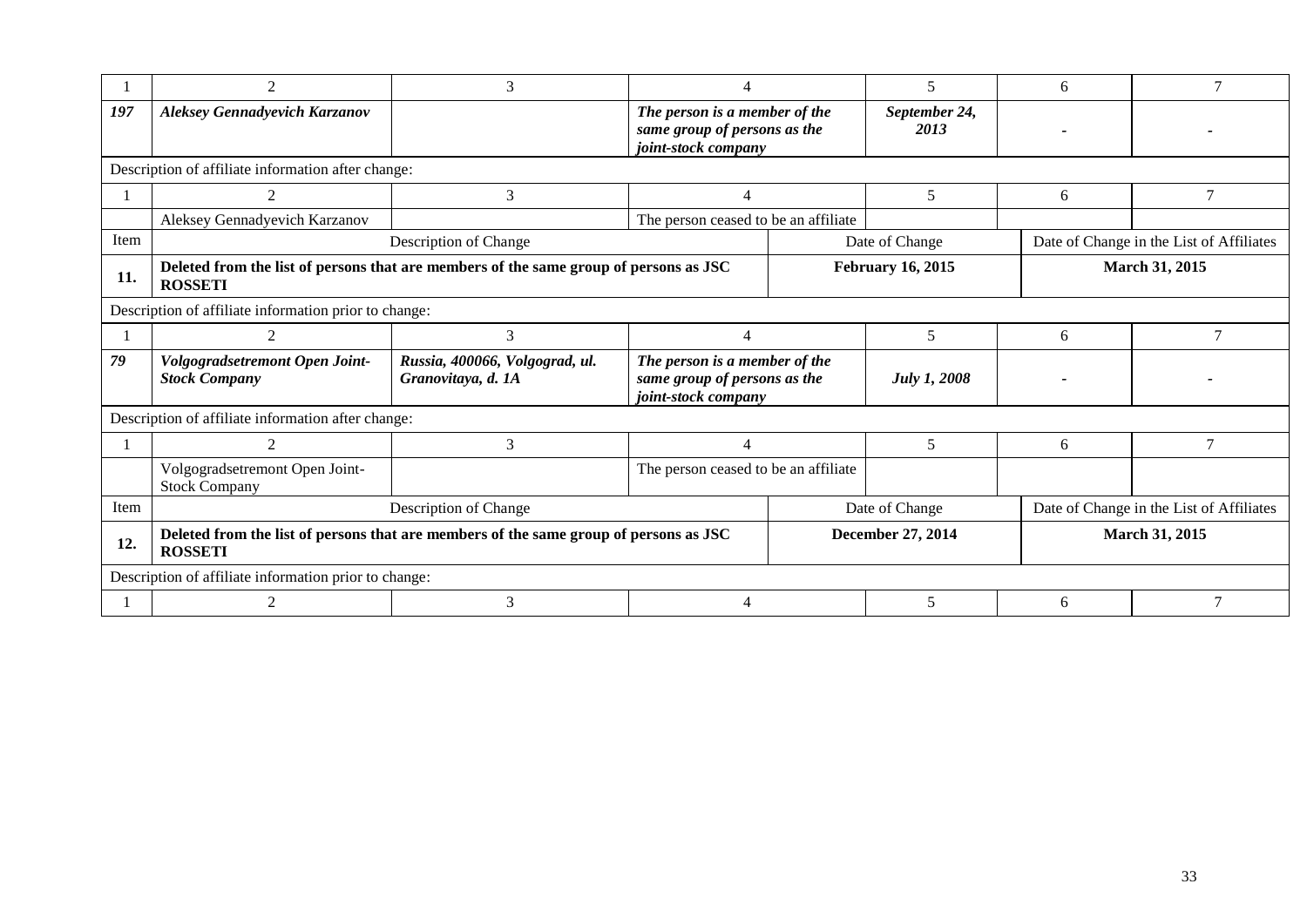| 115  | Joint-Stock Company Main<br><b>Electric Grid Service Company of</b><br>the Unified National Electric Grid | Russia, 105318, Moscow, ul.<br>Tkatskaya, d. 1 | The person is a member of the<br>same group of persons as the<br>joint-stock company  |                | <b>July 10, 2012</b>     |   |                                          |  |  |
|------|-----------------------------------------------------------------------------------------------------------|------------------------------------------------|---------------------------------------------------------------------------------------|----------------|--------------------------|---|------------------------------------------|--|--|
|      | Description of affiliate information after change:                                                        |                                                |                                                                                       |                |                          |   |                                          |  |  |
|      | 2                                                                                                         | 3                                              | $\overline{4}$                                                                        |                | 5                        | 6 | 7                                        |  |  |
|      | Joint-Stock Company Main<br>Electric Grid Service Company of<br>the Unified National Electric Grid        |                                                | The person ceased to be an affiliate                                                  |                |                          |   |                                          |  |  |
| Item |                                                                                                           | Description of Change                          |                                                                                       | Date of Change |                          |   | Date of Change in the List of Affiliates |  |  |
| 13.  | Included on the list of persons that are members of the same group of persons as JSC<br><b>ROSSETI</b>    |                                                | <b>January 1, 2015</b>                                                                |                |                          |   | <b>March 31, 2015</b>                    |  |  |
|      | Description of affiliate information prior to change:                                                     |                                                |                                                                                       |                |                          |   |                                          |  |  |
|      | $\mathcal{D}_{\mathcal{L}}$                                                                               | 3                                              | $\Lambda$                                                                             |                | 5                        | 6 | 7                                        |  |  |
|      | Igor Alekseyevich Mosin                                                                                   |                                                | The person was not an affiliate                                                       |                |                          |   |                                          |  |  |
|      | Description of affiliate information after change:                                                        |                                                |                                                                                       |                |                          |   |                                          |  |  |
|      | $\mathcal{L}$                                                                                             | 3                                              | $\overline{4}$                                                                        |                | 5                        | 6 | 7                                        |  |  |
| 213  | Igor Alekseyevich Mosin                                                                                   |                                                | The person is a member of the<br>same group of persons as the joint-<br>stock company |                | January 1, 2015          |   |                                          |  |  |
| Item |                                                                                                           | Description of Change                          |                                                                                       |                | Date of Change           |   | Date of Change in the List of Affiliates |  |  |
| 14.  | Included on the list of persons that are members of the same group of persons as JSC<br><b>ROSSETI</b>    |                                                |                                                                                       |                | <b>February 16, 2015</b> |   | <b>March 31, 2015</b>                    |  |  |
|      | Description of affiliate information prior to change:                                                     |                                                |                                                                                       |                |                          |   |                                          |  |  |
|      | $\mathcal{D}_{\mathcal{L}}$                                                                               | 3                                              | $\Delta$                                                                              |                | 5                        | 6 | 7                                        |  |  |
|      | <b>Vitaly Yurievich Okunev</b>                                                                            |                                                | The person was not an affiliate                                                       |                |                          |   |                                          |  |  |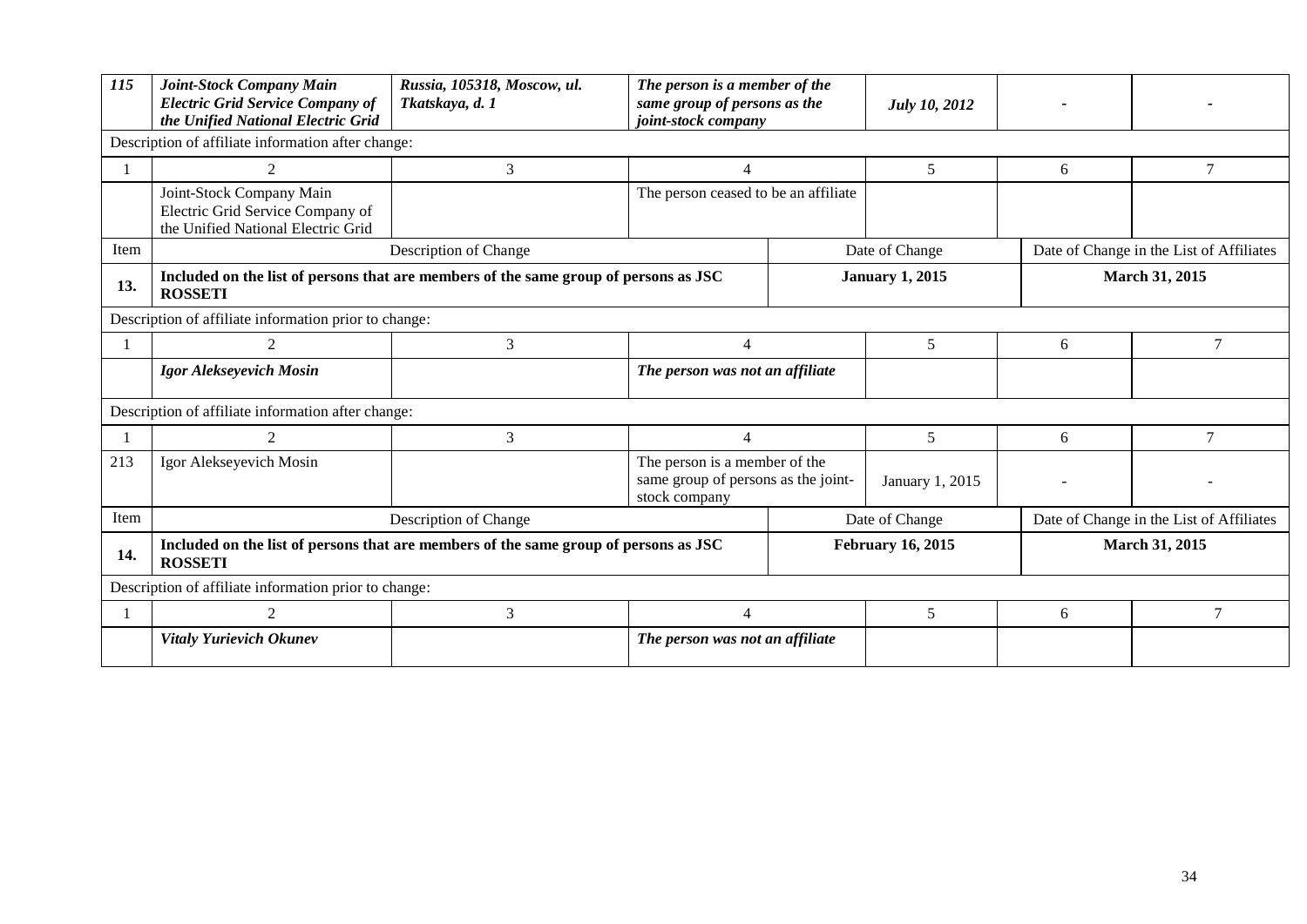|                                                    | Description of affiliate information after change:                                                     |                       |                                                                                       |                         |                   |                                          |                                          |  |
|----------------------------------------------------|--------------------------------------------------------------------------------------------------------|-----------------------|---------------------------------------------------------------------------------------|-------------------------|-------------------|------------------------------------------|------------------------------------------|--|
|                                                    | $\mathcal{D}$                                                                                          | 3                     | $\overline{4}$                                                                        |                         | 5                 | 6                                        | $\overline{7}$                           |  |
| 214                                                | Vitaly Yurievich Okunev                                                                                |                       | The person is a member of the<br>same group of persons as the joint-<br>stock company |                         | February 16, 2015 |                                          |                                          |  |
| Item                                               |                                                                                                        | Description of Change |                                                                                       | Date of Change          |                   | Date of Change in the List of Affiliates |                                          |  |
| 15.                                                | Included on the list of persons that are members of the same group of persons as JSC<br><b>ROSSETI</b> |                       |                                                                                       | <b>February 7, 2015</b> |                   | <b>March 31, 2015</b>                    |                                          |  |
|                                                    | Description of affiliate information prior to change:                                                  |                       |                                                                                       |                         |                   |                                          |                                          |  |
|                                                    | $\mathcal{D}_{\mathcal{L}}$                                                                            | 3                     | $\overline{\mathcal{A}}$                                                              |                         | 5                 | 6                                        | 7                                        |  |
|                                                    | <b>Yuri Petrovich Shevelyov</b>                                                                        |                       | The person was not an affiliate                                                       |                         |                   |                                          |                                          |  |
| Description of affiliate information after change: |                                                                                                        |                       |                                                                                       |                         |                   |                                          |                                          |  |
|                                                    | $\mathcal{D}_{\alpha}$                                                                                 | 3                     | $\overline{4}$                                                                        |                         | 5                 | 6                                        | $\overline{7}$                           |  |
| 215                                                | Yuri Petrovich Shevelyov                                                                               |                       | The person is a member of the<br>same group of persons as the joint-<br>stock company |                         | February 7, 2015  |                                          |                                          |  |
| Item                                               | Date of Change<br>Description of Change                                                                |                       |                                                                                       |                         |                   |                                          | Date of Change in the List of Affiliates |  |
| 16.                                                | Included on the list of persons that are members of the same group of persons as JSC<br><b>ROSSETI</b> |                       |                                                                                       | <b>January 1, 2015</b>  |                   | March 31, 2015                           |                                          |  |
|                                                    | Description of affiliate information prior to change:                                                  |                       |                                                                                       |                         |                   |                                          |                                          |  |
|                                                    | $\mathcal{D}_{\mathcal{L}}$                                                                            | 3                     | $\overline{4}$                                                                        |                         | 5                 | 6                                        | 7                                        |  |
|                                                    | <b>Alexander Petrovich Sharko</b>                                                                      |                       | The person was not an affiliate                                                       |                         |                   |                                          |                                          |  |
| Description of affiliate information after change: |                                                                                                        |                       |                                                                                       |                         |                   |                                          |                                          |  |
|                                                    | $\mathcal{D}_{\alpha}$                                                                                 | 3                     | $\overline{4}$                                                                        |                         | 5                 | 6                                        | $\tau$                                   |  |
| 216                                                | <b>Alexander Petrovich Sharko</b>                                                                      |                       | The person is a member of the<br>same group of persons as the joint-<br>stock company |                         | January 1, 2015   |                                          |                                          |  |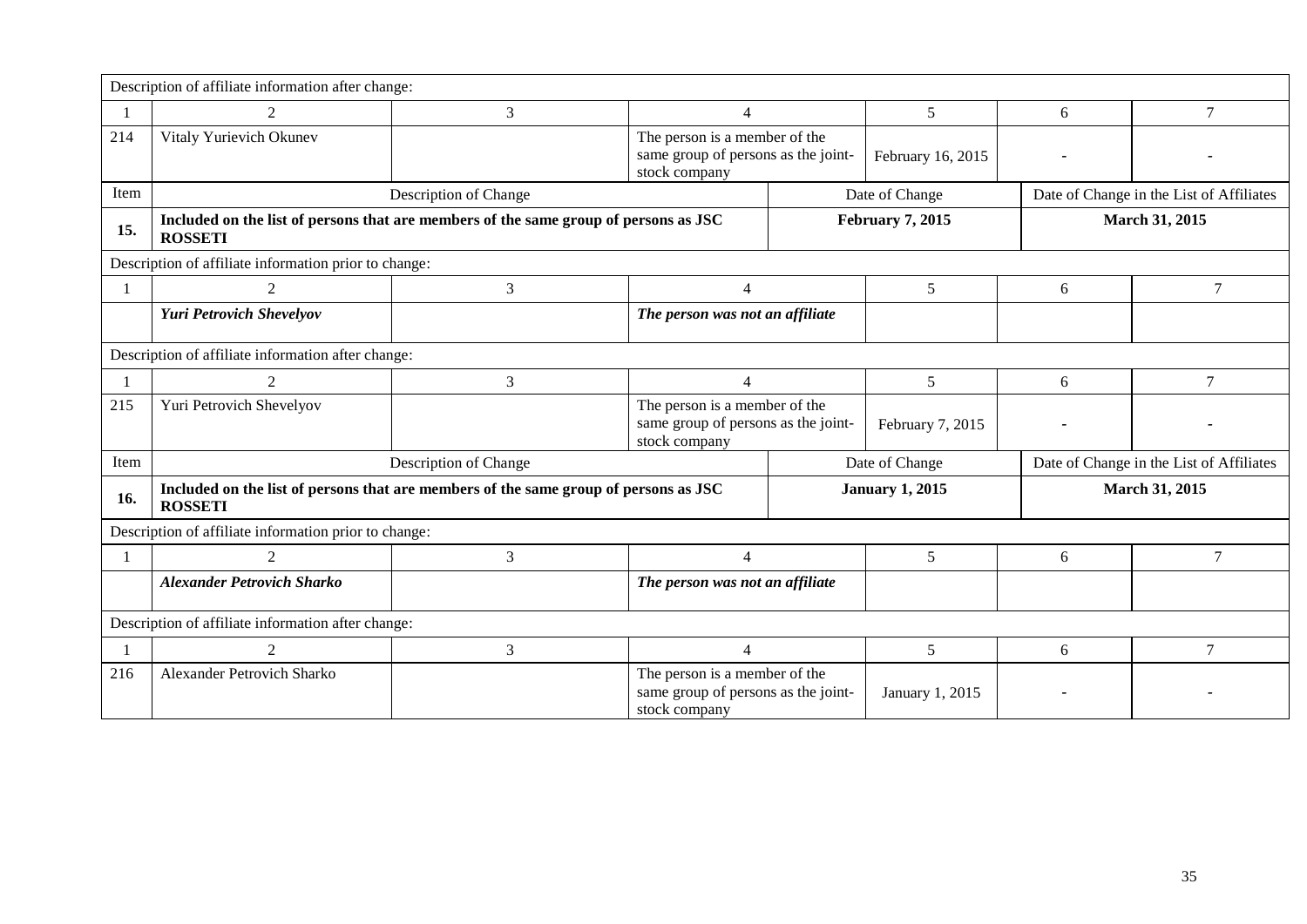| Item                                                  | Description of Change                                                                                  |   |                                                                                       | Date of Change           |                   | Date of Change in the List of Affiliates |                |  |  |
|-------------------------------------------------------|--------------------------------------------------------------------------------------------------------|---|---------------------------------------------------------------------------------------|--------------------------|-------------------|------------------------------------------|----------------|--|--|
| 17.                                                   | Included on the list of persons that are members of the same group of persons as JSC<br><b>ROSSETI</b> |   |                                                                                       | March 25, 2015           |                   | March 31, 2015                           |                |  |  |
| Description of affiliate information prior to change: |                                                                                                        |   |                                                                                       |                          |                   |                                          |                |  |  |
| $\overline{1}$                                        | $\overline{2}$                                                                                         | 3 | $\overline{4}$                                                                        |                          | 5                 | 6                                        | 7              |  |  |
|                                                       | <b>Aleksey Viktorovich Fortov</b>                                                                      |   | The person was not an affiliate                                                       |                          |                   |                                          |                |  |  |
|                                                       | Description of affiliate information after change:                                                     |   |                                                                                       |                          |                   |                                          |                |  |  |
|                                                       | 2                                                                                                      | 3 | $\overline{4}$                                                                        |                          | 5                 | 6                                        | 7              |  |  |
| 217                                                   | Aleksey Viktorovich Fortov                                                                             |   | The person is a member of the<br>same group of persons as the joint-<br>stock company |                          | March 25, 2015    |                                          |                |  |  |
| Item                                                  | Description of Change                                                                                  |   |                                                                                       | Date of Change           |                   | Date of Change in the List of Affiliates |                |  |  |
| 18.                                                   | Included on the list of persons that are members of the same group of persons as JSC<br><b>ROSSETI</b> |   |                                                                                       | <b>February 14, 2015</b> |                   |                                          | March 31, 2015 |  |  |
|                                                       | Description of affiliate information prior to change:                                                  |   |                                                                                       |                          |                   |                                          |                |  |  |
|                                                       | $\mathfrak{D}$                                                                                         | 3 | $\overline{A}$                                                                        |                          | 5                 | 6                                        | $\tau$         |  |  |
|                                                       | Vasily Vladislavovich Nikonov                                                                          |   | The person was not an affiliate                                                       |                          |                   |                                          |                |  |  |
|                                                       | Description of affiliate information after change:                                                     |   |                                                                                       |                          |                   |                                          |                |  |  |
|                                                       | 2                                                                                                      | 3 | $\overline{4}$                                                                        |                          | 5                 | 6                                        | $\tau$         |  |  |
| 218                                                   | Vasily Vladislavovich Nikonov                                                                          |   | The person is a member of the<br>same group of persons as the joint-<br>stock company |                          | February 14, 2015 |                                          |                |  |  |
| Item                                                  | Description of Change                                                                                  |   |                                                                                       | Date of Change           |                   | Date of Change in the List of Affiliates |                |  |  |
| 19.                                                   | Included on the list of persons that are members of the same group of persons as JSC<br><b>ROSSETI</b> |   |                                                                                       | March 12, 2015           |                   | March 31, 2015                           |                |  |  |
| Description of affiliate information prior to change: |                                                                                                        |   |                                                                                       |                          |                   |                                          |                |  |  |
|                                                       | 3<br>2<br>$\overline{4}$                                                                               |   |                                                                                       |                          | 5                 | 6                                        |                |  |  |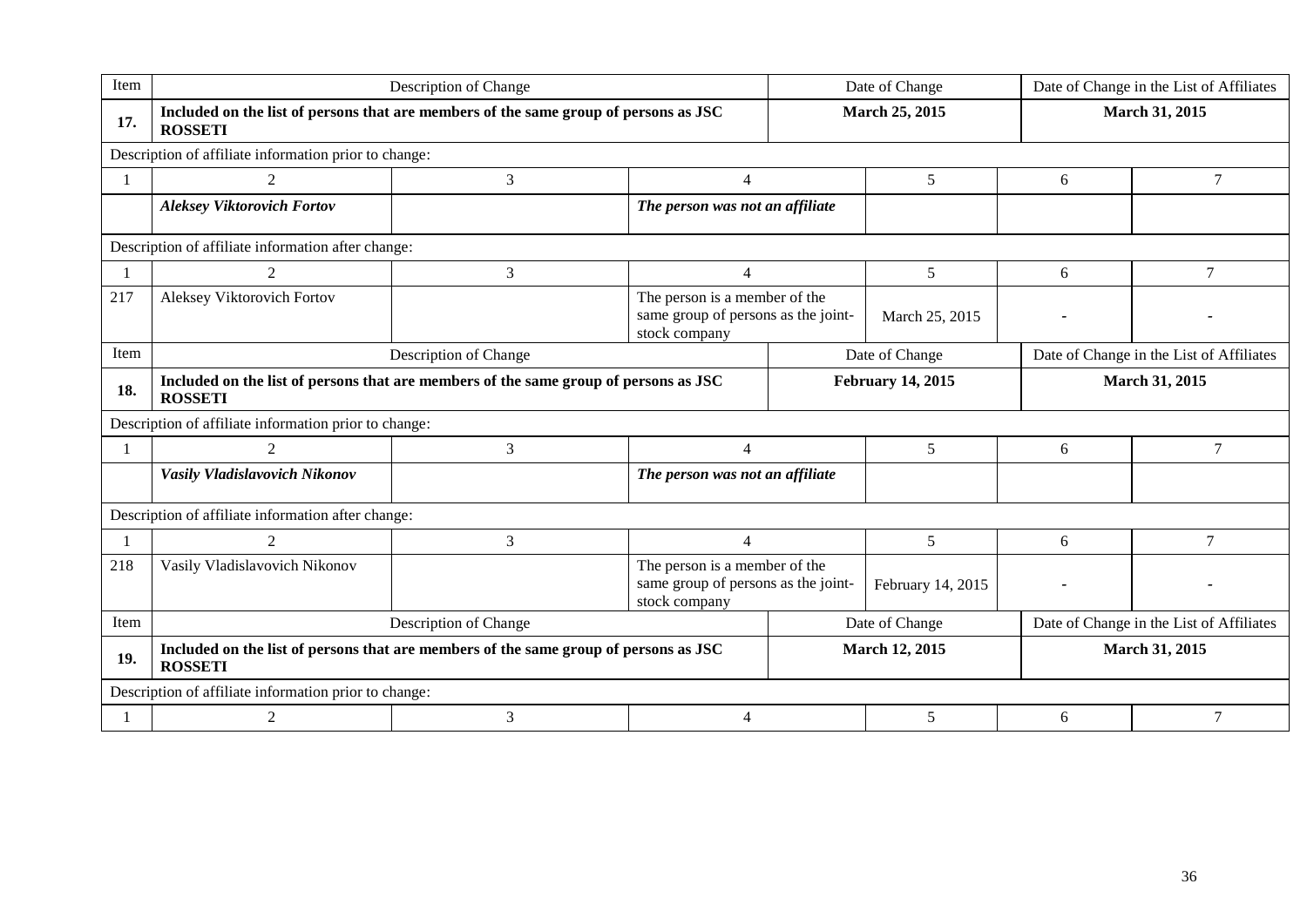|                                                       | Yevgeny Aleksandrovich<br>Rozentsvayg                                                                  |                                                                                      | The person was not an affiliate                                                       |                      |                      |   |                                          |  |  |  |
|-------------------------------------------------------|--------------------------------------------------------------------------------------------------------|--------------------------------------------------------------------------------------|---------------------------------------------------------------------------------------|----------------------|----------------------|---|------------------------------------------|--|--|--|
| Description of affiliate information after change:    |                                                                                                        |                                                                                      |                                                                                       |                      |                      |   |                                          |  |  |  |
|                                                       | 2                                                                                                      | 3                                                                                    | $\Lambda$                                                                             |                      | 5                    | 6 | $\tau$                                   |  |  |  |
| 219                                                   | Yevgeny Aleksandrovich<br>Rozentsvayg                                                                  |                                                                                      | The person is a member of the<br>same group of persons as the joint-<br>stock company |                      | March 12, 2015       |   |                                          |  |  |  |
| Item                                                  |                                                                                                        | Description of Change                                                                |                                                                                       |                      | Date of Change       |   | Date of Change in the List of Affiliates |  |  |  |
| 20.                                                   | <b>ROSSETI</b>                                                                                         | Included on the list of persons that are members of the same group of persons as JSC |                                                                                       |                      | <b>March 5, 2015</b> |   | March 31, 2015                           |  |  |  |
|                                                       | Description of affiliate information prior to change:                                                  |                                                                                      |                                                                                       |                      |                      |   |                                          |  |  |  |
|                                                       | 2                                                                                                      | 3                                                                                    | $\overline{4}$                                                                        |                      | 5                    | 6 | 7                                        |  |  |  |
|                                                       | <b>Andrey Sergeyevich Smolnikov</b>                                                                    |                                                                                      | The person was not an affiliate                                                       |                      |                      |   |                                          |  |  |  |
|                                                       | Description of affiliate information after change:                                                     |                                                                                      |                                                                                       |                      |                      |   |                                          |  |  |  |
|                                                       | 2                                                                                                      | 3                                                                                    | $\overline{4}$                                                                        |                      | 5                    | 6 | 7                                        |  |  |  |
| 220                                                   | Andrey Sergeyevich Smolnikov                                                                           |                                                                                      | The person is a member of the<br>same group of persons as the joint-<br>stock company |                      | March 5, 2015        |   |                                          |  |  |  |
| Item                                                  |                                                                                                        | Description of Change                                                                |                                                                                       |                      | Date of Change       |   | Date of Change in the List of Affiliates |  |  |  |
| 21.                                                   | Included on the list of persons that are members of the same group of persons as JSC<br><b>ROSSETI</b> |                                                                                      |                                                                                       | <b>March 5, 2015</b> |                      |   | March 31, 2015                           |  |  |  |
| Description of affiliate information prior to change: |                                                                                                        |                                                                                      |                                                                                       |                      |                      |   |                                          |  |  |  |
|                                                       | 2                                                                                                      | 3                                                                                    | $\overline{4}$                                                                        |                      | 5                    | 6 | 7                                        |  |  |  |
|                                                       | Pavel Nikolayevich Dyakov                                                                              |                                                                                      | The person was not an affiliate                                                       |                      |                      |   |                                          |  |  |  |
| Description of affiliate information after change:    |                                                                                                        |                                                                                      |                                                                                       |                      |                      |   |                                          |  |  |  |
|                                                       | 2                                                                                                      | 3                                                                                    | $\boldsymbol{\varDelta}$                                                              |                      | 5                    | 6 |                                          |  |  |  |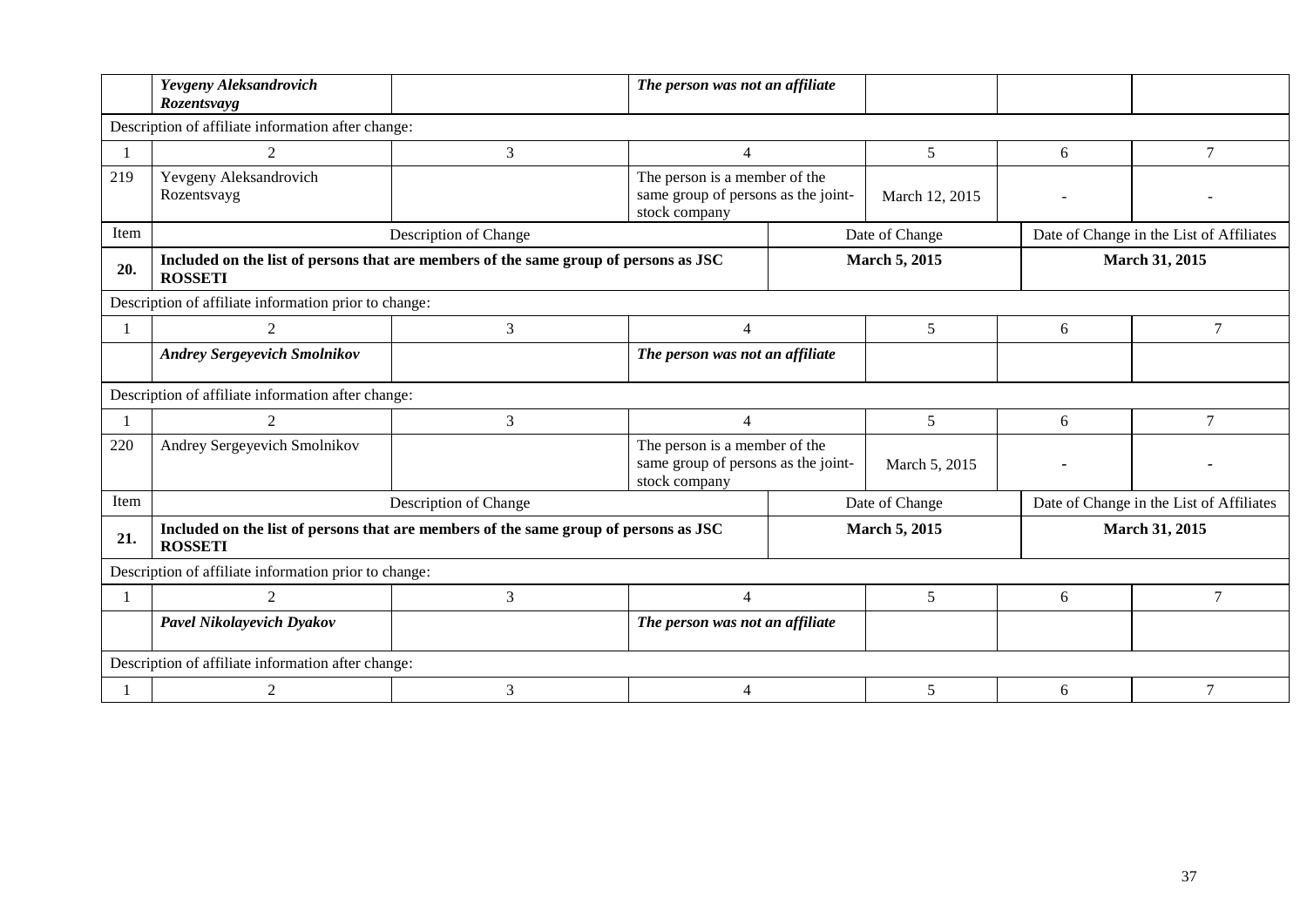| 221                                                | Pavel Nikolayevich Dyakov                                                                              |                                                    | The person is a member of the<br>same group of persons as the joint-<br>stock company |                                                            | March 5, 2015         |                                          |        |  |  |  |
|----------------------------------------------------|--------------------------------------------------------------------------------------------------------|----------------------------------------------------|---------------------------------------------------------------------------------------|------------------------------------------------------------|-----------------------|------------------------------------------|--------|--|--|--|
| Item                                               | Description of Change                                                                                  |                                                    |                                                                                       | Date of Change                                             |                       | Date of Change in the List of Affiliates |        |  |  |  |
| 22.                                                | Included on the list of persons that are members of the same group of persons as JSC<br><b>ROSSETI</b> |                                                    | <b>January 27, 2015</b>                                                               |                                                            | <b>March 31, 2015</b> |                                          |        |  |  |  |
|                                                    | Description of affiliate information prior to change:                                                  |                                                    |                                                                                       |                                                            |                       |                                          |        |  |  |  |
|                                                    | 3                                                                                                      |                                                    |                                                                                       | 5                                                          |                       | 6                                        | 7      |  |  |  |
|                                                    | Viktor Mikhailovich Saukh                                                                              |                                                    | The person was not an affiliate                                                       |                                                            |                       |                                          |        |  |  |  |
|                                                    | Description of affiliate information after change:                                                     |                                                    |                                                                                       |                                                            |                       |                                          |        |  |  |  |
|                                                    | $\mathcal{L}$                                                                                          | 3                                                  | $\Delta$                                                                              |                                                            | 5                     | 6                                        | 7      |  |  |  |
| 222                                                | Viktor Mikhailovich Saukh                                                                              |                                                    | The person is a member of the<br>same group of persons as the joint-<br>stock company |                                                            | January 27, 2015      |                                          |        |  |  |  |
| Item                                               | Date of Change<br>Date of Change in the List of Affiliates<br>Description of Change                    |                                                    |                                                                                       |                                                            |                       |                                          |        |  |  |  |
| 23.                                                | Change in the corporate name of an affiliate of JSC ROSSETI                                            |                                                    |                                                                                       | <b>January 21, 2015</b>                                    |                       | <b>March 31, 2015</b>                    |        |  |  |  |
|                                                    | Description of affiliate information prior to change:                                                  |                                                    |                                                                                       |                                                            |                       |                                          |        |  |  |  |
|                                                    |                                                                                                        | 3                                                  | $\overline{4}$                                                                        |                                                            | 5                     | 6                                        | $\tau$ |  |  |  |
| 66                                                 | Sibirelektrosetservis Open Joint-<br><b>Stock Company</b>                                              | Russia, 660062, Krasnoyarsk, ul.<br>Vilskogo, d. 7 | The person is a member of the<br>same group of persons as the<br>joint-stock company  |                                                            | <b>July 1, 2008</b>   |                                          |        |  |  |  |
| Description of affiliate information after change: |                                                                                                        |                                                    |                                                                                       |                                                            |                       |                                          |        |  |  |  |
|                                                    | $\mathfrak{D}$                                                                                         | 3                                                  |                                                                                       |                                                            | 5                     | 6                                        | 7      |  |  |  |
| 66                                                 | Sibirelektrosetservis Joint-Stock<br>Company                                                           | Russia, 660062, Krasnoyarsk, ul.<br>Vilskogo, d. 7 | The person is a member of the<br>same group of persons as the joint-<br>stock company |                                                            | July 1, 2008          |                                          |        |  |  |  |
| Item                                               | Description of Change                                                                                  |                                                    |                                                                                       | Date of Change<br>Date of Change in the List of Affiliates |                       |                                          |        |  |  |  |